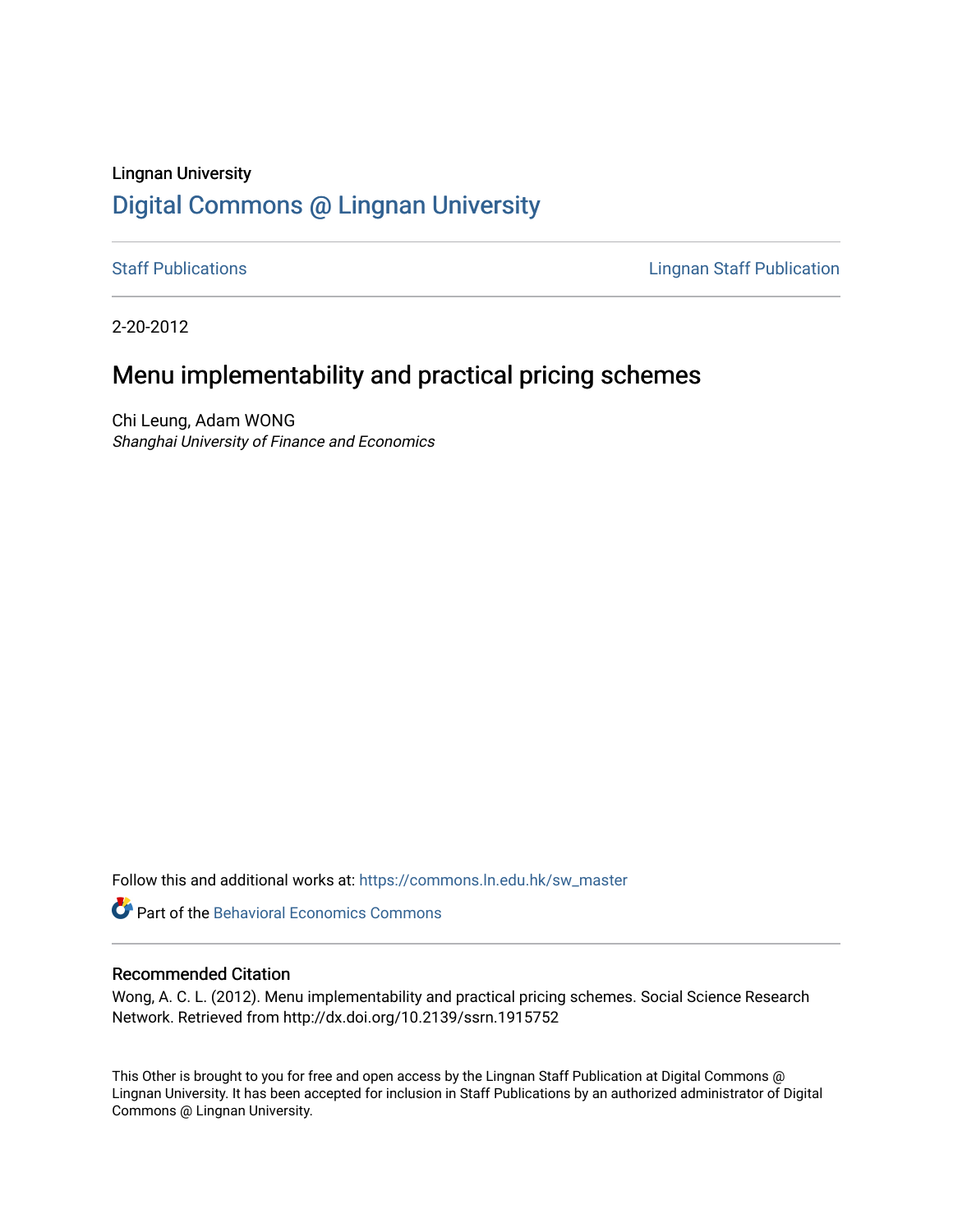# Menu Implementability and Practical Pricing Schemes

Adam Chi Leung Wong

October 23, 2014 First draft: August 24, 2011

#### Abstract

In the context of monopolistic nonlinear pricing, we compare the maximum proÖts of bundling, incremental discounts, and all-units discounts. When the number of pricing blocks is unrestricted, incremental discounts perform weakly the worst. However, if the performance of incremental discounts is not strictly worse when the number of blocks is unrestricted, then it performs the best when the number of blocks is restricted. It is because incremental discounts have the smallest "implementation power" and the largest "approximation power." These results are applications of our general theory of menu implementability, which characterizes the set of outcomes implementable by a menu of tariff options, where the set of admissible tariff options and the number of tariff options in the menu are pre-determined.

Keywords: Nonlinear pricing, Bundling, Incremental discounts, All-units discounts, Incentive-compatible mechanisms

JEL Classification Numbers: D42, D82, D86, L12.

### 1 Introduction

We revisit Maskin and Riley (1984) monopolistic nonlinear pricing problem, in which a monopolist faces heterogeneous consumers with one-dimensional continuous types,

School of International Business Administration, Shanghai University of Finance and Economics, 777 Guoding Road, Shanghai, China 200433, wongchileung@gmail.com.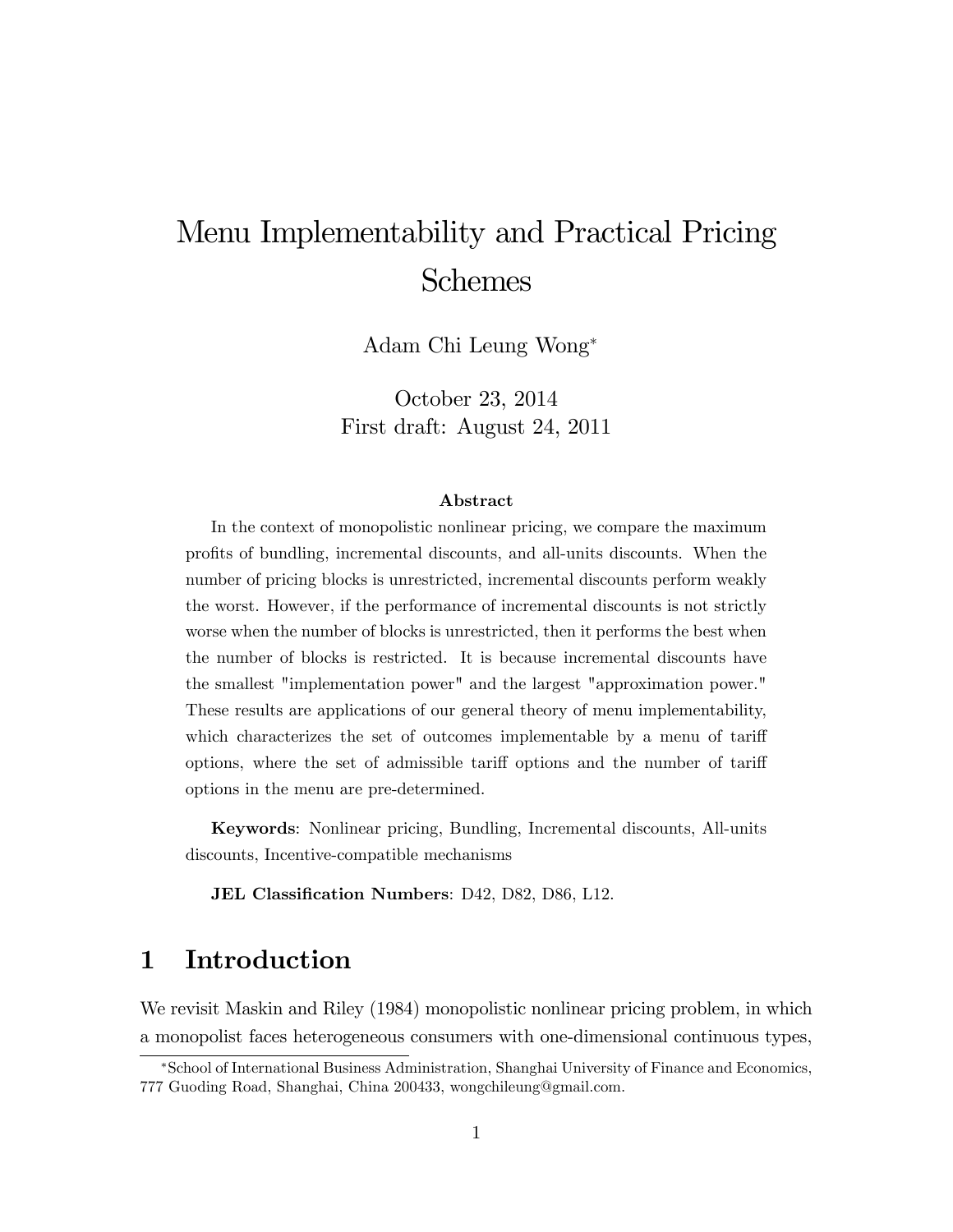

Figure 1: Bundle (left), Incremental discounts (middle) and All-units discounts (right)

and the consumers' types are private information. If the monopolist is free to adopt any pricing scheme to maximize profit, the optimal (or second best) solution is now well known. However, in this continuous type model, the optimal nonlinear pricing scheme is complicated, at least far more complicated than what we observe in reality. What if the monopolist has to use a pricing scheme that is in some "practical" form (e.g. offering a menu of two-part tariffs)? Given a practical form, what are the restrictions it put on the set of feasible outcomes? How should the monopolist choose among different practical forms of pricing schemes?

To tackle these issues, we need to be more precise about what forms of pricing schemes we consider practical. Our treatment to this has two levels. At the first level, the application part, we consider three forms of pricing schemes to be practical: bundling (BD) schemes, incremental discounts (ID) schemes, and all-units discounts  $(AD)$  schemes. These three forms are illustrated in Figure 1. Under a BD scheme, illustrated in the left panel, only several quantities, each associated with a gross price, are offered for consumers to choose. Under an ID scheme, illustrated in the middle panel, progressive discounts apply to incremental units when the order size exceeds certain thresholds. We also allow a fixed fee under an ID scheme.<sup>1</sup> Under an AD scheme, illustrated in the right panel, progressive discounts apply to all units when the order size exceeds certain thresholds. We also allow a minimum purchase under an AD scheme.<sup>2</sup> In our terminology, an AD scheme does not have a fixed fee; if it does (i.e., the vertical intercept of the right panel becomes non-zero), then we call it an all-units discounts with fixed fee (ADF) scheme. Notice that the three pricing

<sup>&</sup>lt;sup>1</sup>If one insists that ID has no fixed fee, we can mimic the fixed fee by letting the marginal price huge for the very first units.

<sup>&</sup>lt;sup>2</sup>If one insists that AD has no minimum purchase, we can mimic the minimum purchase by letting the per-unit price huge for the order size below the first threshold.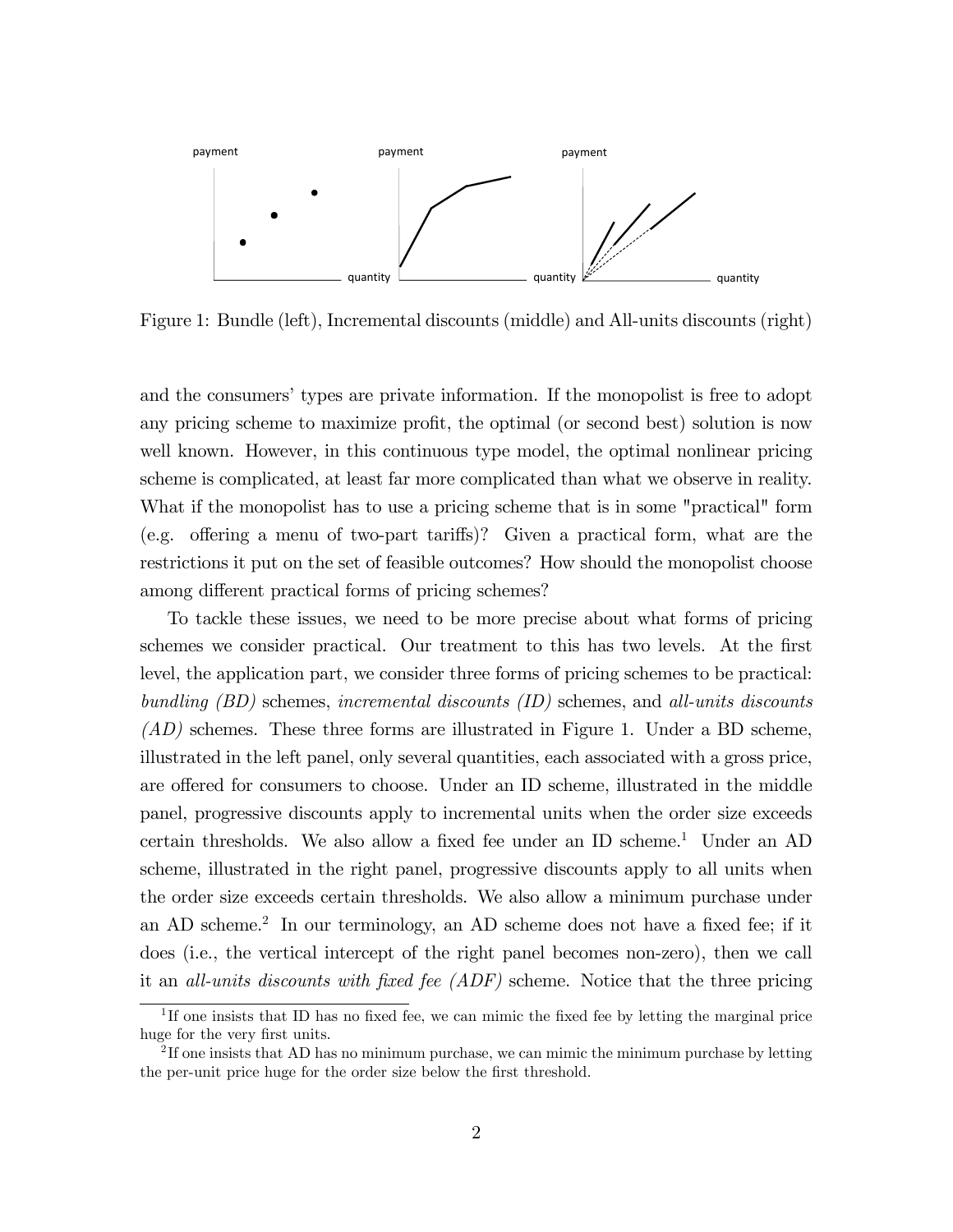schemes in Figure 1 have arguably the same level of complexity: each of them has three blocks, and can be characterized by six parameters. Indeed, under any of the three forms, a pricing scheme with n blocks requires  $2n$  parameters to characterize. (Of course, ADF schemes require one more parameter for the fixed fee.) It then makes much sense to ask, with the same number of blocks, which of the three forms yields the highest profit for the monopolist.

The second level of our treatment is the general theory part. In this part we more generally deal with principal-agent model, where the meaning of practicality is flexible, and we develop a general theory that suffices to analyze any particular form of pricing schemes, provided that it is in the "menu class" that we explain below. In order to motivate our general theory, notice that each of the aforementioned three forms of pricing schemes can be regarded as offering a menu of simple tariff options for consumers to select. Offering a BD scheme with n blocks (or n points here) is equivalent to offering n quantity-payment bundles. Offering an ID scheme with n blocks is equivalent to offering n two-part tariffs.<sup>3</sup> Offering an AD scheme with n blocks is equivalent to offering n "minimum purchase tariffs" (see Section 3). That makes it possible to build an elegant unifying framework to analyze all the three forms.

In the application part (Sections  $2 - 4$ ), we first characterize outcomes implementable by BD, ID and ADF schemes, given any number of blocks  $n$  (Theorems 1, 2) and 3.) Those characterizations are special cases of the results in the general theory part. Then we derive many implications with our characterizations. First, when the number of blocks is unrestricted, i.e.,  $n = \infty$ , every incentive-compatible and individually rational outcome is implementable by BD schemes, and by ADF schemes. On the other hand, AD schemes (without Öxed fee) can implement at least as many outcomes as ID schemes do. In this sense we say that BD and ADF have the largest and ID has the smallest "implementation power" among the three forms (Theorem 4). It follows that when the number of blocks is unrestricted, ADF can attain the Maskin-Riley second best monopoly profit, and ID can never perform better than AD (Corollary 2).

Second, we derive the condition under which ID or AD can attain the second best profit, when the number of blocks is unrestricted (Corollary 3). It amounts to derive the condition under which the Maskin-Riley second best outcome is implementable

 $3\text{An ID pricing scheme with } n \text{ blocks can be regarded as the lower envelope of } n \text{ two-part tariffs.}$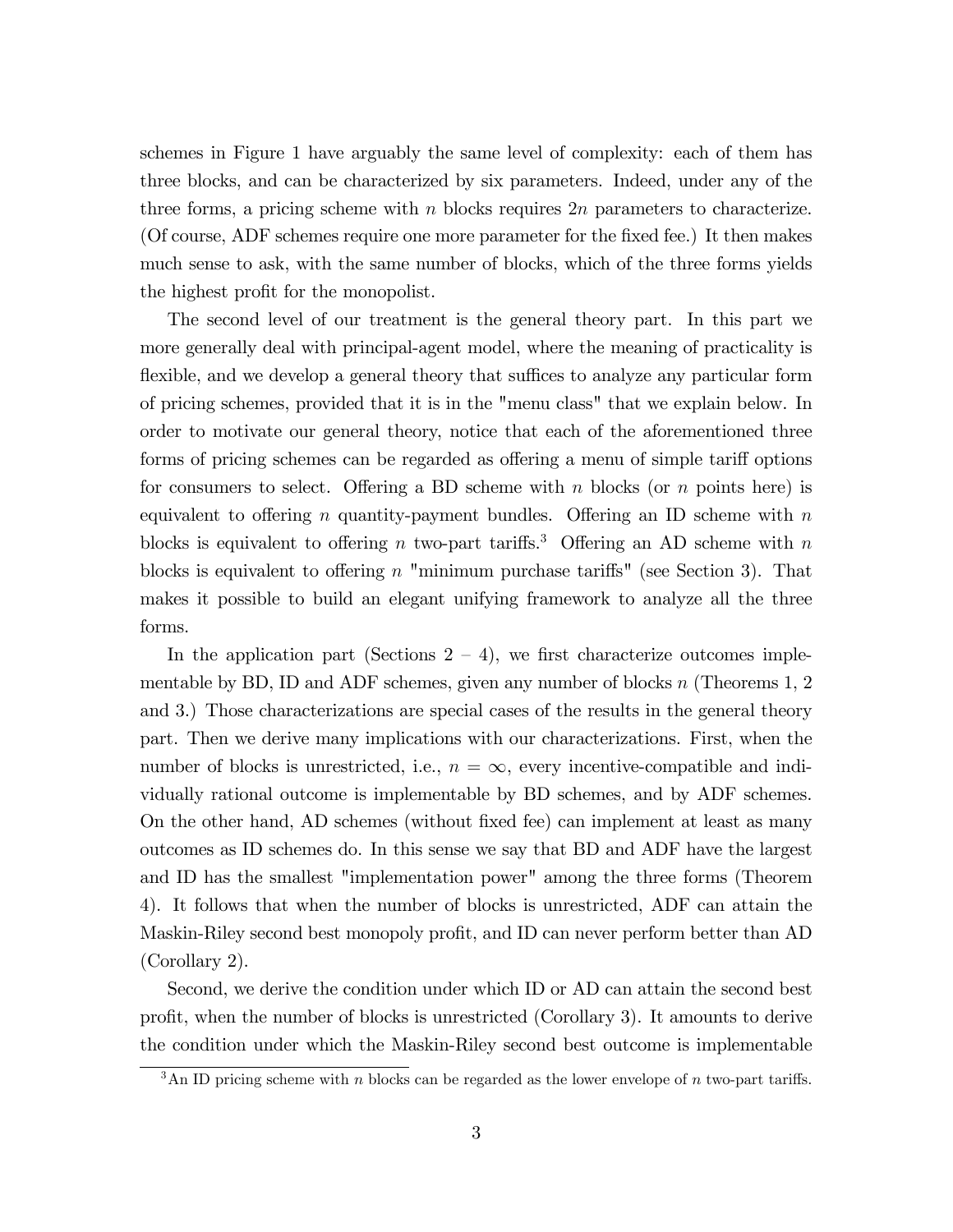by ID or AD schemes.

Third, if ID can attain the second best profit when the number of blocks is unrestricted, then it yields strictly higher profit than BD and ADF when the number of blocks is restricted, i.e.,  $n < \infty$ . Proving this result is harder because, given a finite number n of blocks, the sets of outcomes implementable by BD, ID and ADF are not comparable (i.e., do not contain one another). However, it can be done by showing that, under the premise and given any outcome implementable by BD or ADF scheme with n blocks, there exists an outcome implementable by ID scheme with n blocks that better approximate the Maskin-Riley second best solution. In this sense, we say that ID has larger "approximation power" than BD and ADF (Theorem 5). The variations of implementation power and approximation power are closely related to trade-offs between control and flexibility, which we discuss in the concluding remarks.

The general theory part (Sections 5 and 6) generally analyzes forms of pricing schemes that can be described as a menu of tariff options, where the set of admissible tariff options  $\mathcal C$  and the number of tariff options n in the menu are pre-determined. We introduce the concept of *tariff single crossing property* and *tariff increasing differences* to characterize the set of outcomes implementable by such a menu given the number n and the set C (Theorems  $6-8$ ). Such outcomes are said to be menu implementable with respect to  $(n, \mathcal{C})$ . In general, restricting to offering a menu makes the issue of incentive compatibility more severe. Hence menu implementability is strictly stronger than the ordinary incentive compatibility.

Our application part is related to the literature of monopolistic nonlinear pricing, which originated with Mussa and Rosen (1978) and Maskin and Riley (1984). Few papers are concerned with comparison among suboptimal forms of pricing schemes, although Kolay and Shaffer  $(2003)$  and Kolay, Shaffer, and Ordover  $(2004)$  are exceptions. Both of these two papers assume that the monopolistic seller has constant marginal cost and the privately informed buyers have only two types. Kolay and Shaffer (2003) show that the best BD scheme yields strictly higher profit than the best ID scheme. Kolay, Shaffer, and Ordover (2004) show that the best AD scheme yields higher profit than the best ID scheme. While their results are in spirit consistent with our Corollary 2, our analyses differ from theirs most significantly in that we assume a continuum of buyers' types but restrict the complexity level (i.e., number of blocks) of pricing schemes.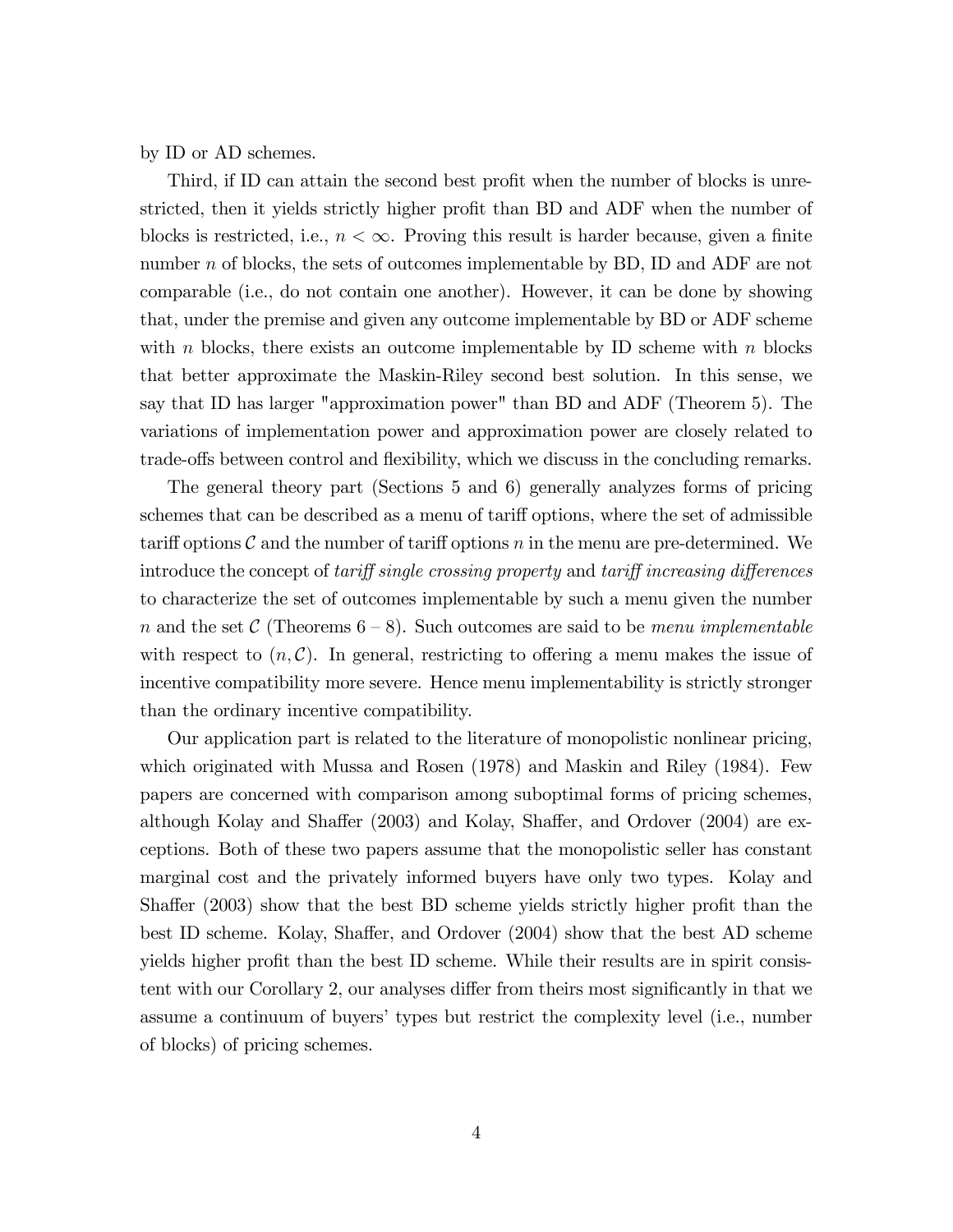Although the use of  $AD$  in intermediate-goods markets is common,<sup>4</sup> there is little theoretical analysis on it in the literature, except Kolay, Shaffer, and Ordover (2004). Why does a seller use AD rather than ID? It has been informally argued that the use of AD is anticompetitive or exclusionary (to exclude entry of competitors, or induce downstream retailers to promote the products at the expense of other substitute products).<sup>5</sup> So one might wonder whether a monopolist without fear of competition would find AD superior. The implication of our results on this has two sides. First, in principle both AD and ID could perform better for a monopolist without fear of competition. But second, under certain conditions (which could be plausible in certain contexts but not in others) ID must outperform AD for such a monopolist.<sup>6</sup>

Our general theory part is related to the literature of principal-agent models and mechanism design. Offering simple menus as a practical scheme is relevant in other principal-agent contexts (e.g. the ones in Laffont and Martimort  $(2002)$ ), where our general theory of menu implementability applies equally well. We list some works on this line. In the context of procurement contracting, Rogerson (2003) considers "Fixed Price Cost Reimbursement (FPCR) menus", that is, two-item menus where one item is a cost-reimbursement contract and the other item is a fixed-price contract, of which the principal allows the agent to pick one. He shows that, if the agentís utility is quadratic and the agent's type is distributed uniformly, then "the optimal" FPCR menu always captures at least three-quarters of the gain that the optimal complex menu achieves." Chu and Sappington (2007) relax the assumption of uniform distribution, and show that a menu of two options, namely, a cost-reimbursement contract and a linear cost sharing contract, can always secure at least 73 percent of the gain. In the context of nonlinear pricing, Wilson (1993) claims that the loss due to limiting the number *n* of two-part tariffs is of order  $1/n^2$ . Bergemann, Shen, Xu, and Yeh (2011) consider Mussa and Rosen (1978) quality differentiation setting and show under "linear-quadratic specification" that the loss resulting from the usage of a finite *n*-class menu is of order  $1/n^2$ . Wong (2009) also considers Mussa and Rosen (1978) setting and shows that the marginal gain of increasing the number  $n$  is

 $4$ According to Kolay, Shaffer, and Ordover (2004), AD is used by Coca-Cola, Irish Sugar British Airways, and Michelin.

<sup>5</sup>See, for example, Tom, Balto, and Averitt (1999).

 $6$ For example, ID must outperform AD if the conditions in the first half of Remark 2 hold. But AD could outperform ID under the same conditions except that marginal cost is increasing. Consider the specification in Example 1 with  $1/2 < \alpha \leq \sqrt{2}/2$  and large enough n.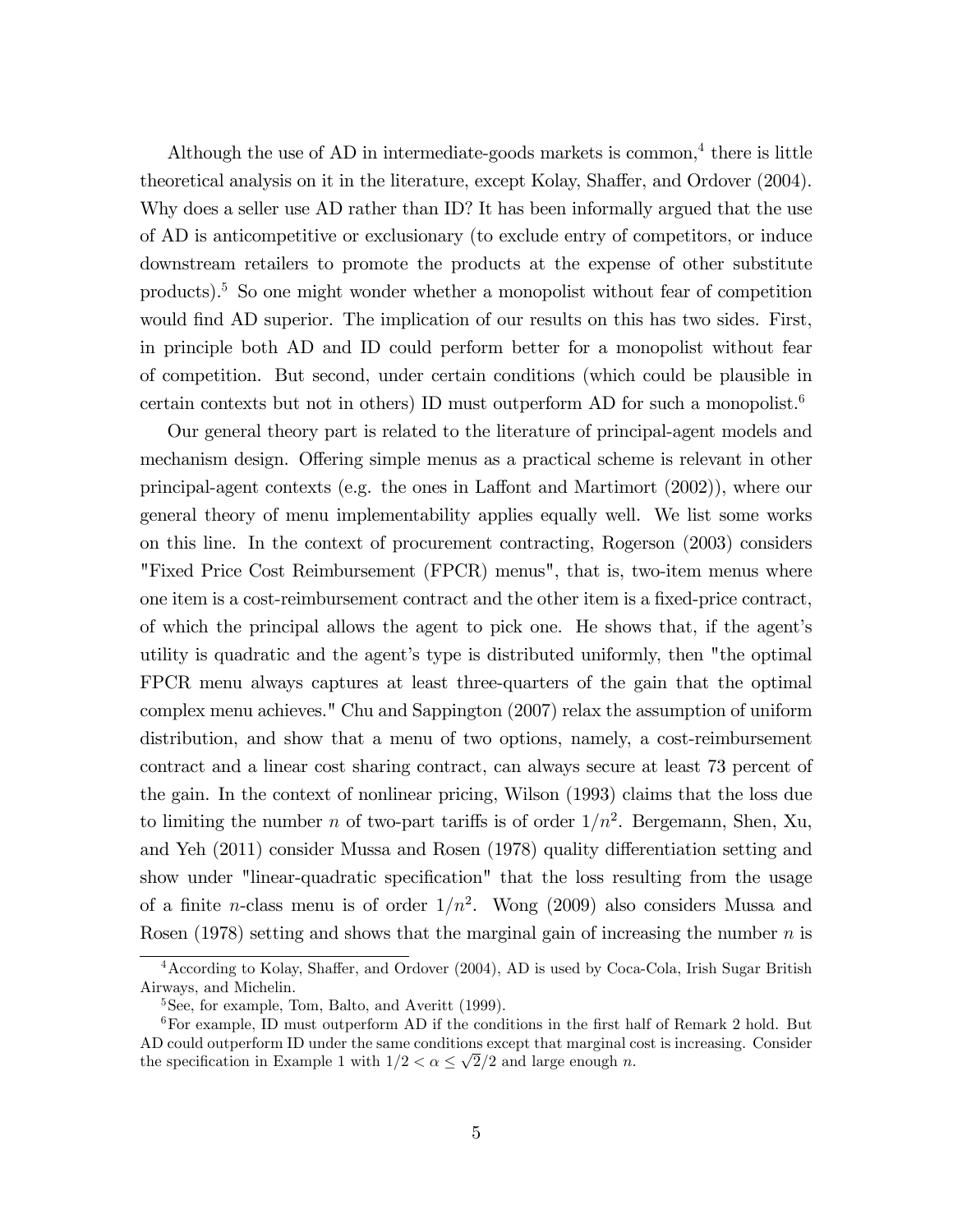diminishing, and of order  $1/n^3$ . Miravete (2007) uses a large sample of independent cellular telephone markets to structurally estimate a monopolistic nonlinear pricing model. His estimates suggests that "firms should only offer few tariff options if the product development costs of designing them are non-negligible."

The rest of the paper is organized as follows. Sections  $2 - 4$  are the application part. Section 2 formulates the monopolistic nonlinear pricing problem and presents some basic facts about it. Section 3 characterizes the set of outcomes implementable by BD, ID and ADF schemes. Section 4 compares the performances of these forms of pricing schemes. Sections  $5-6$  are the general theory part. Section 5 generalizes the model in Section 2 into one that can be adapted to many other principal-agent settings. Section 6 presents our characterization of menu implementability. Section 7 concludes. The proofs not in the main text are in Appendix.

## 2 Monopolistic nonlinear pricing problem

Consider a monopolistic nonlinear pricing problem, in which each consumer's utility function is

$$
S\left(q,\theta\right)-t
$$

where  $S : \mathbb{R}_+ \times \Theta \to \mathbb{R}$  is the consumer's gross utility function and  $t \in \mathbb{R}$  denotes the payment from the consumer to the monopolist. The argument  $q$  denotes the quantity consumed; the argument  $\theta$  denotes the consumer's type (or preference parameter), whose domain  $\Theta$  is an interval  $[\underline{\theta}, \overline{\theta}]$ . A consumer's type is her private information. The monopolist only knows the cumulative distribution function  $F$  of consumers' types, which has a positive density f on the support  $\Theta$ . Each consumer has an outside option  $(q, t) = (0, 0)$ , i.e., buying nothing and paying nothing.

Given q and t, the monopolist's expost (per-customer) profit is given by  $t - c(q)$ , where  $c : \mathbb{R}_+ \to \mathbb{R}$  is the monopolist's cost function. If each consumer of type  $\theta$  buys quantity  $Q(\theta)$  and pays  $T(\theta)$ , then the monopolist's ex ante (per-customer) profit is

$$
\int_{\underline{\theta}}^{\overline{\theta}} \left[ T(\theta) - c(Q(\theta)) \right] dF(\theta). \tag{1}
$$

**Assumption 1** S and c are twice differentiable.  $S(0, \theta) = 0$  for all  $\theta \in \Theta$ . If  $q > 0$ ,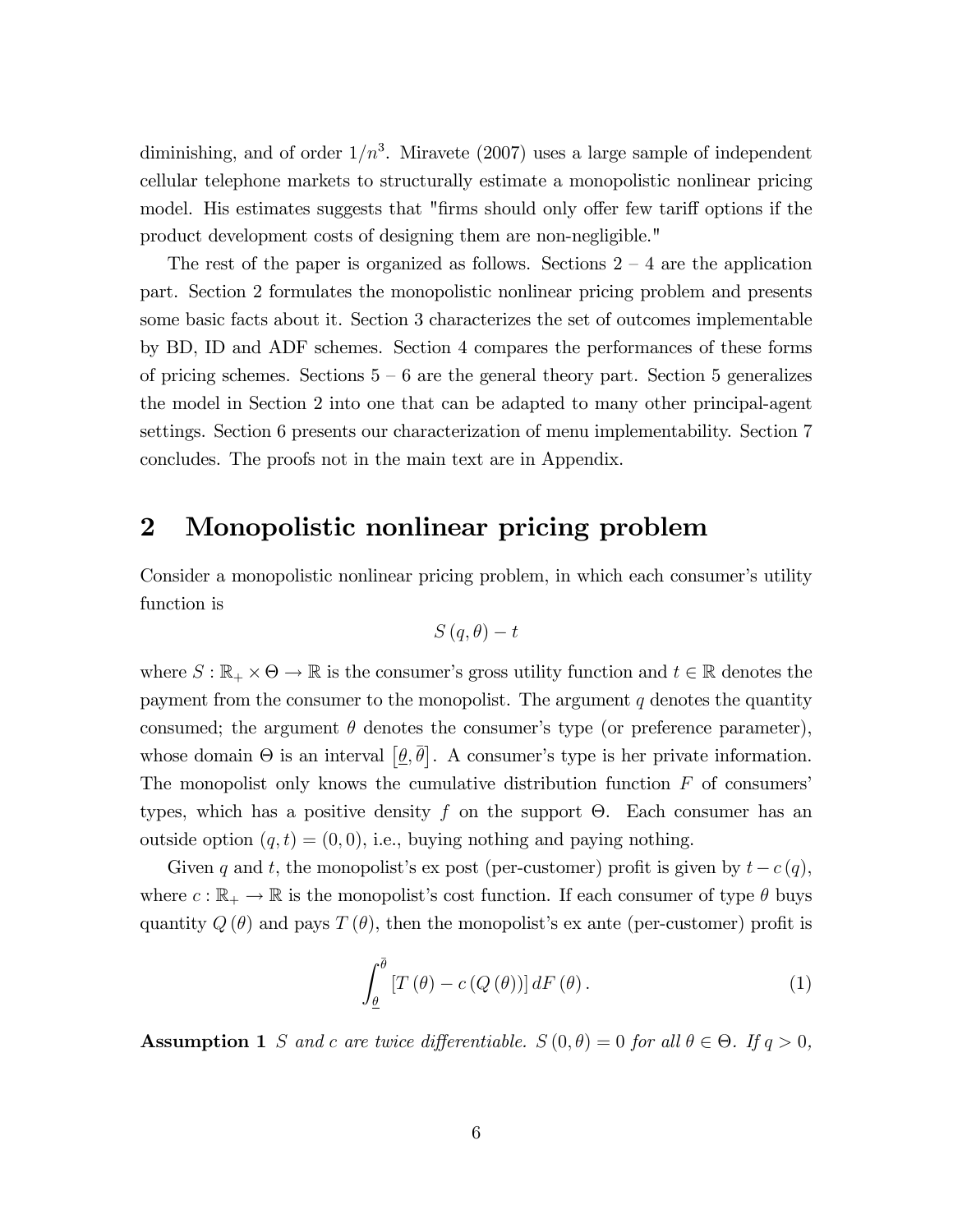then  $S_{\theta}(q,\theta) > 0$ . Strict Spence-Mirrlees single crossing condition:  $S_{q\theta}(q,\theta) > 0$ .<sup>7</sup>

From the revelation principle, it is without loss of generality to restrict attention to outcomes (which can be thought of as direct revelation mechanisms) that are incentive-compatible and individually rational. Formally, an outcome, written as  $(Q, T)$ , is a pair of functions  $Q : \Theta \to \mathbb{R}_+$  and  $T : \Theta \to \mathbb{R}$ . Q is called the quantity function and T the payment function of outcome  $(Q, T)$ . An outcome  $(Q, T)$  is said to be *incentive-compatible (IC)* if for any  $\theta, \theta' \in \Theta$ , we have

$$
S(Q(\theta), \theta) - T(\theta) \ge S(Q(\theta'), \theta) - T(\theta').
$$

An outcome  $(Q, T)$  is said to be *individually rational (IR)* if for any  $\theta \in \Theta$ , we have

$$
U(\theta) \equiv S(Q(\theta), \theta) - T(\theta) \ge 0.
$$

Fact 1 and Fact 2 below are well known and we state them without proof for future reference.

**Fact 1** An outcome  $(Q, T)$  is IC if and only if  $Q(\cdot)$  is nondecreasing and  $U(\theta_2)$  –  $U(\theta_1) = \int_{\theta_1}^{\theta_2} S_{\theta} (Q(x), x) dx$  for any  $\theta_1, \theta_2 \in \Theta$ .

It is well known that the payment function can be rewritten using IC as

$$
T(\theta) = S(Q(\theta), \theta) - \int_{\underline{\theta}}^{\theta} S_{\theta}(Q(x), x) dx - U(\underline{\theta}), \qquad (2)
$$

and hence the profit  $(1)$  can be rewritten as

$$
\int_{\underline{\theta}}^{\overline{\theta}} H(Q(\theta), \theta) dF(\theta) - U(\underline{\theta}), \qquad (3)
$$

where  $H$  is the "virtual surplus function" defined as

$$
H(q, \theta) \equiv S(q, \theta) - S_{\theta}(q, \theta) \frac{1 - F(\theta)}{f(\theta)} - c(q).
$$

<sup>&</sup>lt;sup>7</sup>In particular, the gross utility S is not required to be increasing or concave in quantity q. Hence, the consumer can be for example interpreted as a down-stream retailer, and the gross utility function as the retailer's revenue function, as in e.g. Kolay, Shaffer, and Ordover (2004).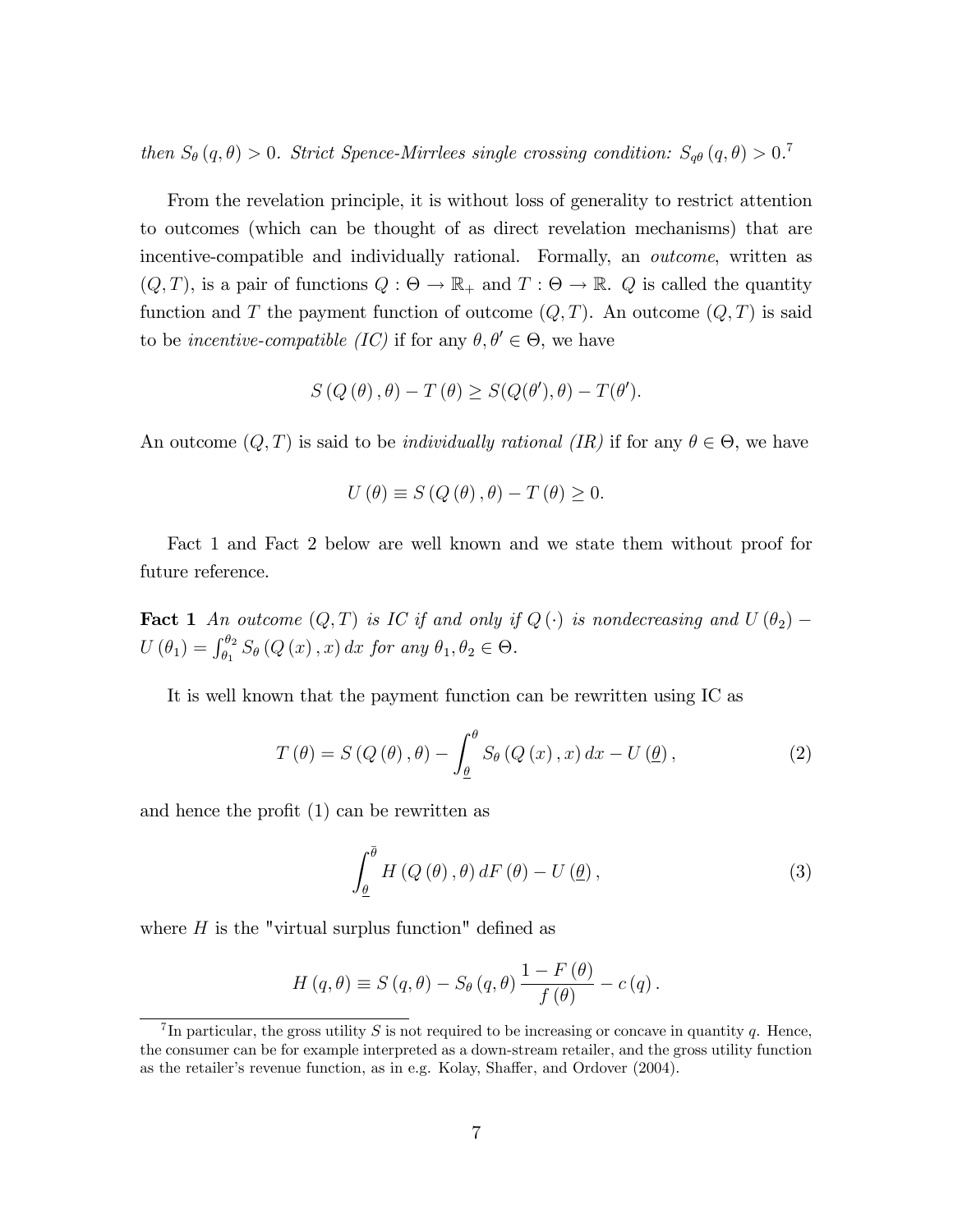If an outcome  $(Q^*,T^*)$  maximizes the monopolist's profit (1) subject to IC and IR, we say  $(Q^*, T^*)$  is a second best outcome,  $Q^*$  is a second best quantity function, and the associated profit, denoted as  $\Pi^*$ , is the second best profit. We assume that a second best outcome exists.

**Fact 2** The second best profit  $\Pi^*$  can be written as

$$
\Pi^* = \max_{Q(\cdot) \ge 0} \left\{ \begin{array}{c} \int_{\underline{\theta}}^{\overline{\theta}} H(Q(\theta), \theta) dF(\theta) \\ s.t. \ Q(\cdot) \ \text{is nondecreasing} \end{array} \right\}.
$$
 (4)

An outcome  $(Q^*, T^*)$  is second best if and only if  $Q^*$  ( $\cdot$ ) solves problem (4) and

$$
T^{\ast}(\theta) = S(Q^{\ast}(\theta), \theta) - \int_{\underline{\theta}}^{\theta} S_{\theta}(Q^{\ast}(x), x) dx.
$$
 (5)

# 3 Bundling, incremental discounts, and all-units discounts

If the monopolist is free to adopt any pricing scheme, then any IC and IR outcome is implementable and hence the monopolist maximum profit is the second best profit . This section studies the sets of implementable outcomes when the monopolist restricts itself to adopt bundling schemes, incremental discounts schemes, or all-units discounts schemes. The results in this and the next sections are proved (in Appendix) after our general theory of menu implementability (Section 6) is developed.

A bundling (BD) scheme is a menu of options offered by the monopolist, with each option composed of a purchase quantity  $q \geq 0$  and a total payment  $t \in \mathbb{R}$ . Each consumer has to pick either one option in the menu, or the outside option. We say a BD scheme implements an outcome  $(Q, T)$  if there is a best response of consumers (which for each consumers' type assigns an option in the menu or the outside option to maximize consumers' utility) such that the outcome of this best response coincides with  $(Q, T)$ . If a BD scheme has at most n options (where  $n \in \mathbb{N} \cup \{\infty\}$ , i.e., n is a nonnegative integer or the infinity), then it is called an  $n$ -BD scheme.

**Theorem 1** Take any  $n \in \mathbb{N} \cup \{\infty\}$ . An outcome  $(Q, T)$  can be implemented by some n-BD scheme if and only if it is IC and IR, and Q takes at most n values except 0.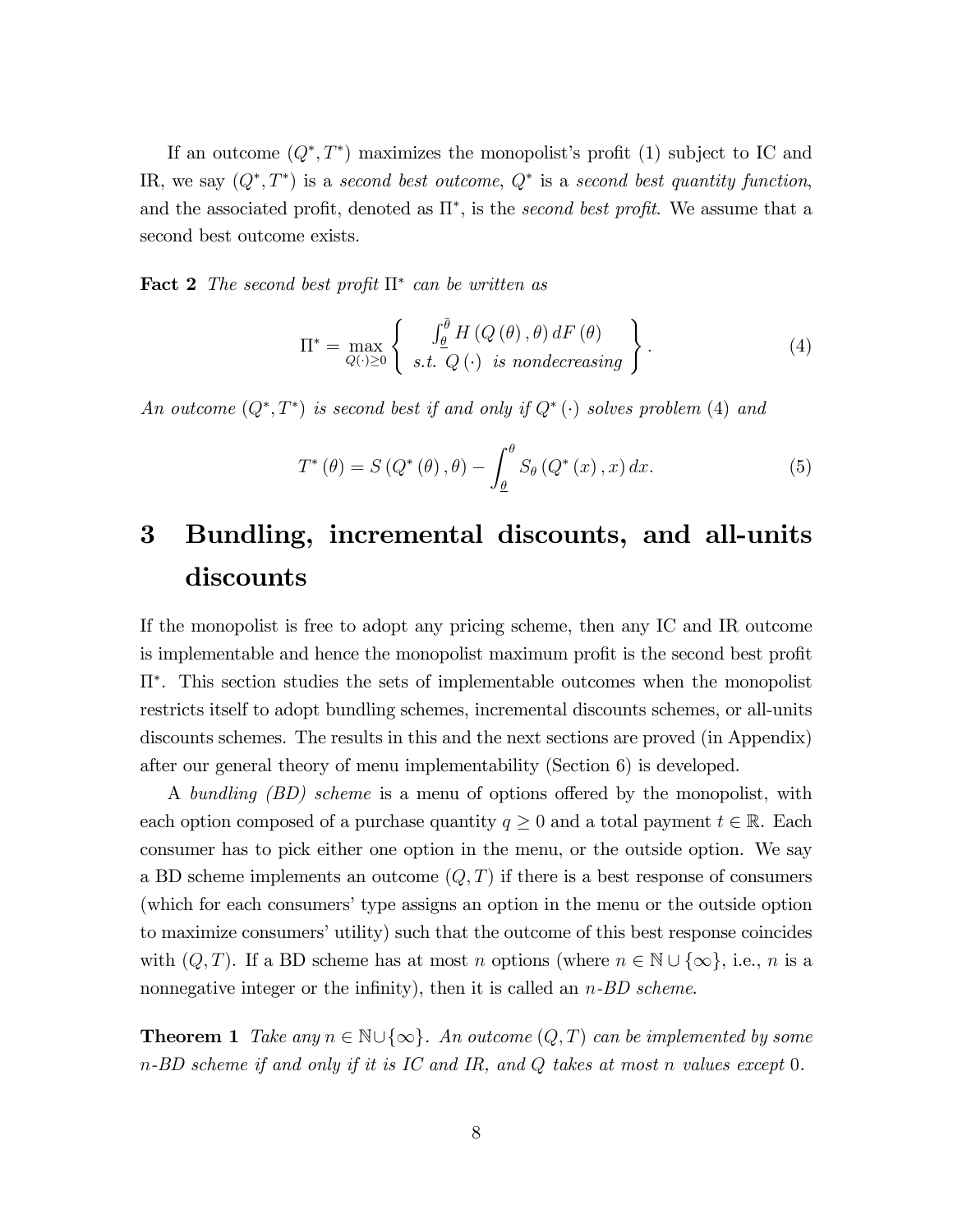

Figure 2: Quantity function implemented by a 3-BD scheme

If an outcome can be implemented by some  $n$ -BD scheme, we call it  $n$ -BD*implementable.* We say an outcome is  $BD\text{-}implementable$  if it is  $\infty$ -BD-implementable.

We turn to incremental discounts schemes. A two-part tariff characterized by  $(p, \phi) \in \mathbb{R}_+ \times \mathbb{R}$  is a function that assigns each quantity  $q \in \mathbb{R}_+$  the payment  $pq + \phi$ . Of course, p and  $\phi$  are the marginal price and the fixed fee of this two-part tariff. An incremental discounts (ID) scheme is defined as a menu of two-part tariffs offered by the monopolist. Each consumer has to pick either a two-part tariff in the menu and a purchase quantity (and hence also a payment), or the outside option. We say an ID scheme implements an outcome  $(Q, T)$  if there is a best response of consumers (which for each consumers' type assigns a two-part tariff in the menu and a purchase quantity or the outside option to maximize consumers' utility) such that the outcome of this best response coincides with  $(Q, T)$ . If an ID scheme has at most n two-part tariffs (where  $n \in \mathbb{N} \cup \{\infty\}$ ), then it is called an *n*-*ID scheme*.

**Theorem 2** Take any  $n \in \mathbb{N} \cup \{\infty\}$ . An outcome  $(Q, T)$  can be implemented by some n-ID scheme if and only if it is IC and IR, and for every  $\theta \in A \equiv$  $\{\theta \in \Theta : (Q(\theta), T(\theta)) \neq (0,0)\}\$  there exists some  $P(\theta) \in \mathbb{R}_+$  such that

1.  $Q(\theta) \in \arg \max_{q>0} \{S(q, \theta) - P(\theta) q\}$  for every  $\theta \in A$ ,

- 2. P is nonincreasing, and
- 3. P takes at most n values.<sup>8</sup>

<sup>&</sup>lt;sup>8</sup>Since  $S(\cdot, \theta)$  is assumed to be differentiable, a necessary condition is that  $S_q(Q(\theta), \theta)$  is nonincreasing and takes at most *n* values on  $\{\theta \in \Theta : Q(\theta) > 0\}$ . In particular, it is violated when the derivative  $Q'(\theta)$  is too smaller at some  $\theta$  with  $Q(\theta) > 0$ , since we have assumed that  $S_{q\theta} > 0$ .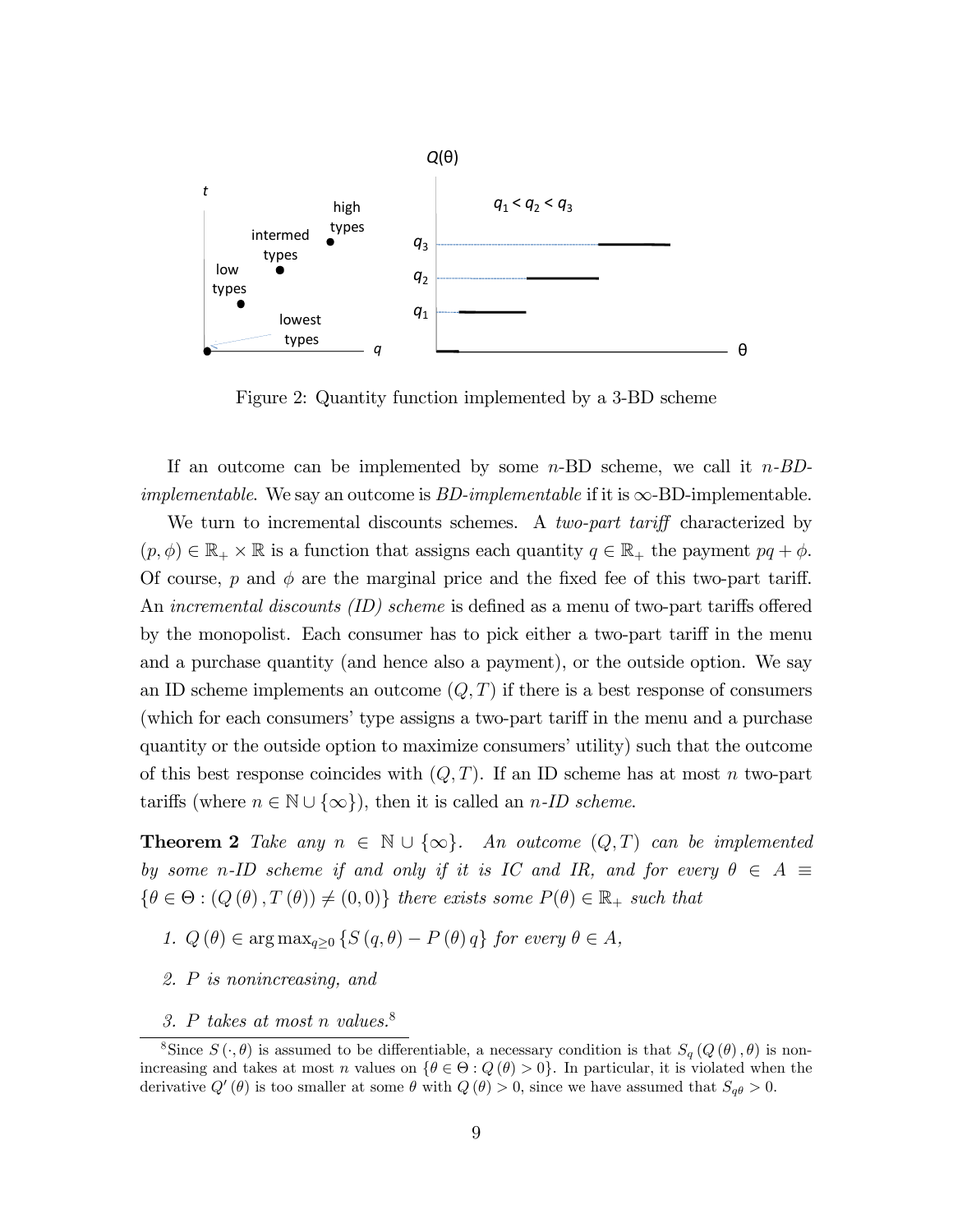

Figure 3: Quantity function implemented by a 3-ID scheme

(Type  $\theta$  consumers are meant to pick the outside option if  $\theta \in \Theta \backslash A$ , and pick the two-part tariff characterized by  $(P(\theta), T(\theta) - P(\theta) Q(\theta))$  if  $\theta \in A$ .)

If an outcome can be implemented by some  $n$ -ID scheme, we call it  $n$ -ID-implementable. We say an outcome is *ID-implementable* if it is  $\infty$ -ID-implementable.

We turn to all-units discounts schemes. A *minimum purchase tariff* characterized by  $(m, p, \phi) \in \mathbb{R}_+ \times \mathbb{R}_+ \times \mathbb{R}$  is a function that assigns each quantity  $q \ge m$  the payment  $pq + \phi$ . The parameters m, p and  $\phi$  are called the minimum purchase, the marginal price and the fixed fee of this minimum purchase tariff. An all-units discounts with fixed fee  $(ADF)$  scheme is defined as a menu of minimum purchase tariffs offered by the monopolist, such that the fixed fees of those minimum purchase tariffs are the same. Each consumer has to pick either a minimum purchase tariff in the menu and a purchase quantity (and hence also a payment) that is no smaller than the associated minimum purchase, or the outside option. We say an ADF scheme implements an outcome  $(Q, T)$  if there is a best response of consumers such that the outcome of this best response coincides with  $(Q, T)$ . If an ADF scheme has zero fixed fee, we simply call it an *all-units discounts*  $(AD)$  scheme. If an ADF (or AD) scheme has at most n minimum purchase tariffs (where  $n \in \mathbb{N} \cup \{\infty\}$ ), then it is called an n-ADF (or n-AD) scheme.

**Theorem 3** Take any  $n \in \mathbb{N} \cup \{\infty\}$ . Given  $\phi \in \mathbb{R}$ , an outcome  $(Q, T)$  can be implemented by some n-ADF scheme with fixed fee  $\phi$  if and only if it is IC and IR, and for every  $\theta \in A \equiv \{ \theta \in \Theta : (Q(\theta), T(\theta)) \neq (0, 0) \}$  there exist some  $M(\theta) \in \mathbb{R}_+$ and  $P(\theta) \in \mathbb{R}_+$  such that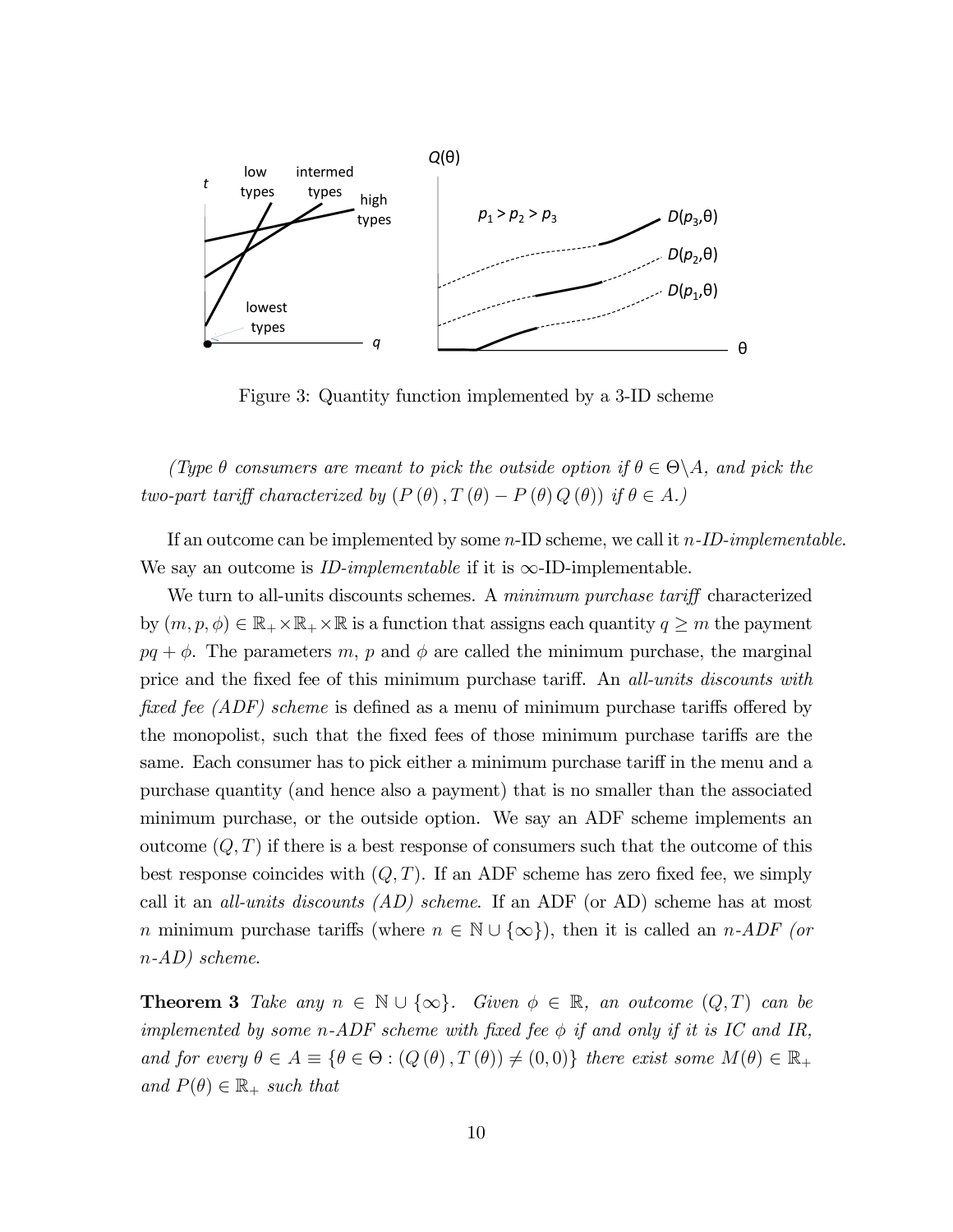

Figure 4: Quantity function implemented by a 3-ADF scheme

- 1.  $T(\theta) = P(\theta) Q(\theta) + \phi$  for every  $\theta \in A$ ,
- 2.  $Q(\theta) \in \arg \max_{q>M(\theta)} \{S(q, \theta) P(\theta) q\}$  for every  $\theta \in A$ ,
- 3.  $M$  is nondecreasing and  $P$  is nonincreasing, and
- 4.  $(M, P)$  takes at most n values.<sup>9</sup>

(Type  $\theta$  consumers are meant to pick the outside option if  $\theta \in \Theta \backslash A$ , and pick the minimum purchase tariff characterized by  $(M(\theta), P(\theta), \phi)$  if  $\theta \in A$ .) (If  $n = \infty$ , the function  $M$  can be chosen as the restriction of  $Q$  on  $A$ .)

If an outcome can be implemented by some  $n$ -ADF (or  $n$ -AD) scheme, we call it n-ADF-implementable (or n-AD-implementable). We say an outcome is  $ADF$ *implementable* (or AD-implementable) if it is  $\infty$ -ADF-implementable (or  $\infty$ -ADimplementable).

Theorems  $1 - 3$  imply restrictions on outcomes that can be implemented by n-BD, n-ID and n-ADF (and hence n-AD) schemes. The left panels of Figures 2 – 4 illustrate how the options in the menu has to be distributed to different types; the right panels illustrate the patterns of the associated quantity functions, where  $D(p,\theta)$  denotes the demand  $\arg \max_{q\geq 0} \{S(q,\theta) - pq\}$ . The following observations are important. Adopting an ID scheme, the induced quantity function cannot respond to type too little, because (i) within each block (corresponding to a two-part tariff),

 $\frac{1}{9}$ An important necessary condition is that  $(T(\theta) - \phi) / Q(\theta)$  is nonincreasing and takes at most *n* values on  $\{\theta \in \Theta : Q(\theta) > 0\}.$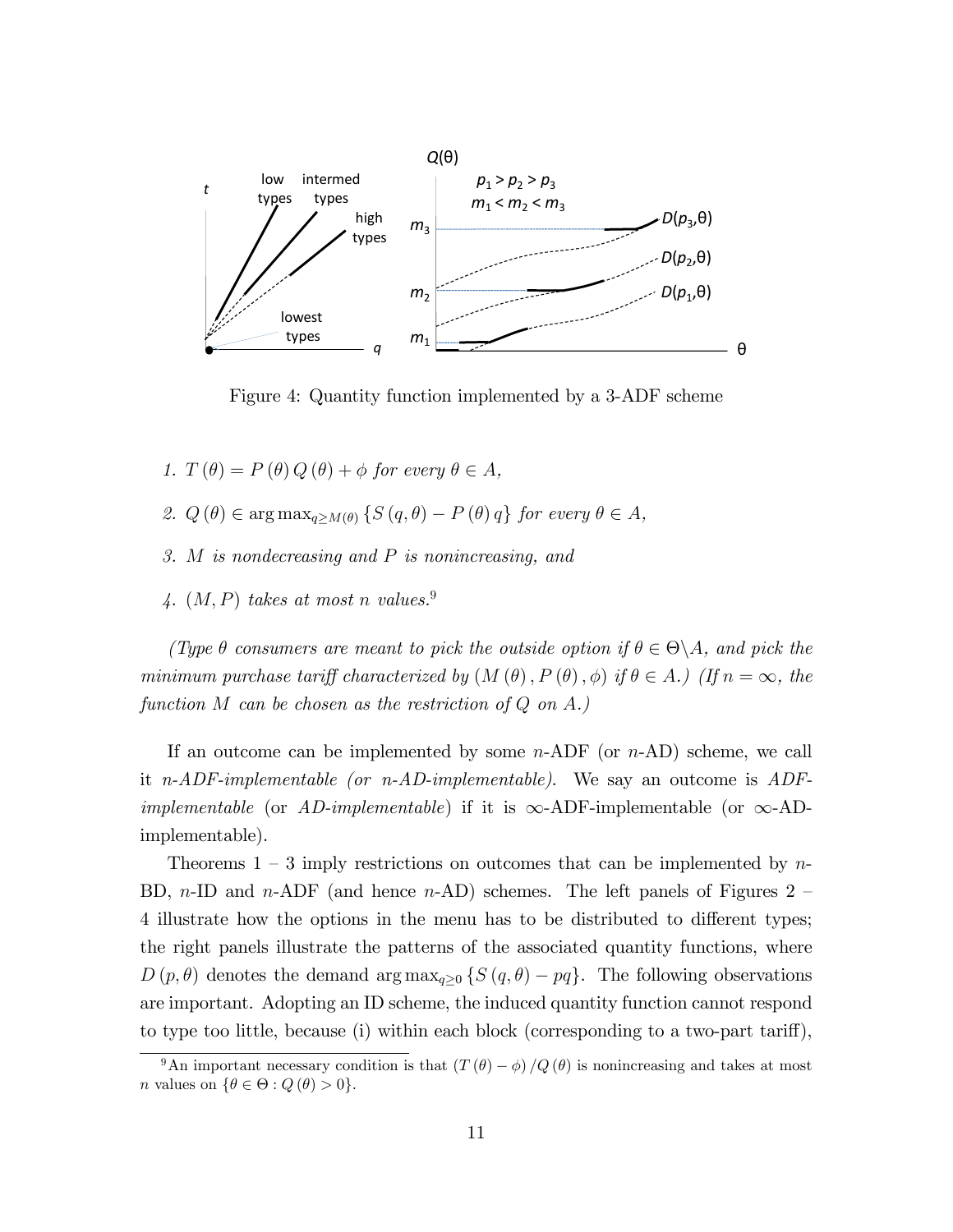the quantity function has to follow a "type-demand curve," which is increasing, and (ii) across blocks, the relevant "type-demand curve" can only shift up, since marginal price has to be nonincreasing in type. In contrast, adopting a BD scheme, the induced quantity function has to be flat within each block. (Of course the jumps have to be upward by incentive compatibility.) From this viewpoint, ADF (and also AD) stands between ID and BD. Adopting an ADF scheme, within a block, the induced quantity function can have both a flat portion when the minimum purchase is binding, and a "type-demand curve portion" when the minimum purchase is not binding.

Comparing Figures  $2 - 4$ , one might suspect that, given the number of options n to be included in the menu, AD (even without fixed fee) can implement more general quantity functions than ID and BD can. But it is not true, because we are not totally free to choose the combination of the minimum purchases  $(m_i)$ ; the marginal prices  $(p_i)$  and the thresholds of AD schemes. The combination of those parameters has to make every marginal type between two blocks indifferent between picking the two minimum purchase tariffs corresponding to the two blocks. After all, under AD we have the same degrees of freedom, namely  $2n$ , as ID and BD. The comparison among the maximum profits of the three forms is studied in the next section.

# 4 Comparison among the three forms of pricing schemes

For each  $n \in \mathbb{N} \cup \{\infty\}$ , let  $\Pi_n^{BD}$  denote the maximum monopolist profit that can be made by offering some *n*-BD scheme. We define  $\Pi_n^{ID}$ ,  $\Pi_n^{AD}$  and  $\Pi_n^{ADF}$  similarly. For these maximum profits to be well defined, we assume that corresponding optimal outcomes (i.e., outcomes that makes the highest profit among those implementable by the corresponding schemes) exist. Those optimal outcomes are called  $n$ -BD-optimal outcome,  $n$ -ID-optimal outcome, etc.; and those maximum profits are called  $n$ -BDmaximum profit, n-ID-maximum profit, etc. If  $n = \infty$ , we might simply call them BD-optimal outcome, ID-optimal outcome, BD-maximum profit, ID-maximum profit, etc.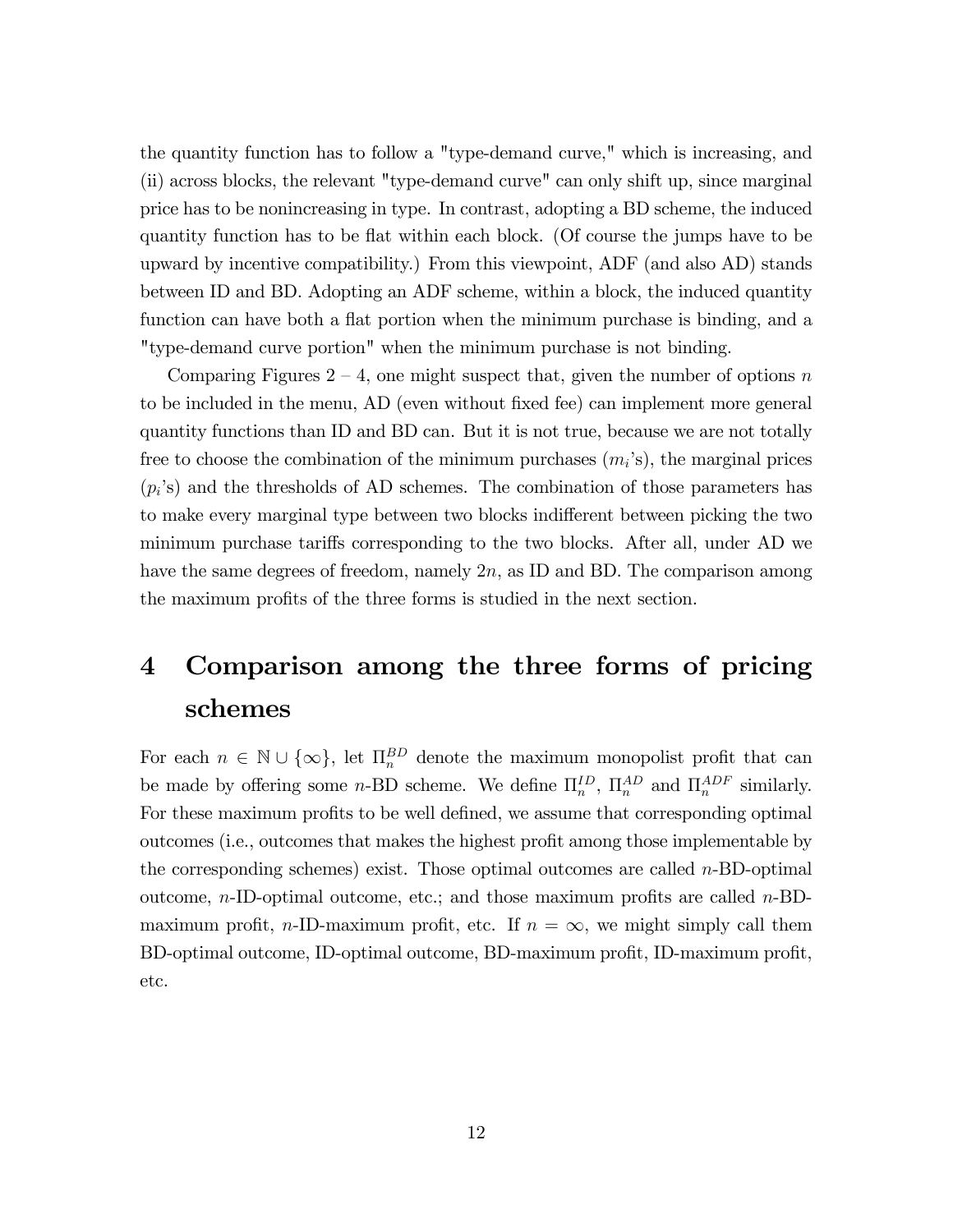#### 4.1 Unrestricted number of options  $(n = \infty)$

From Theorem 1, any BD-optimal outcome is also a second best outcome, and  $\Pi_{\infty}^{BD}$ is also the second best profit  $\Pi^*$ . From Theorems  $1-3$  one can immediately see that  $\lim_{n\to\infty} \Pi_n^{BD} = \Pi_{\infty}^{\infty} = \Pi^*$ ,  $\lim_{n\to\infty} \Pi_n^{ID} = \Pi_{\infty}^{ID}$ ,  $\lim_{n\to\infty} \Pi_n^{ADF} = \Pi_{\infty}^{ADF}$  and  $\lim_{n\to\infty} \Pi_n^{AD} = \Pi_{\infty}^{AD}.^{10}$ 

When the number of options in the menu is unrestricted (i.e.,  $n = \infty$ ), we can rank the maximum profits of BD, ID, ADF and AD because we can rank the corresponding sets of implementable outcomes. First of all, the set of outcomes implementable by BD schemes must be the largest: when the number of quantity-payment bundles is unrestricted, BD puts no restriction on implementable outcome except IC and IR. In other words, any IC and IR outcome is  $\infty$ -BD-implementable. It follows that  $\Pi^* = \Pi_{\infty}^{BD}$ . The following characterizations of  $\infty$ -ID-implementability and  $\infty$ -ADimplementability are corollaries of Theorems 2 and 3.

**Corollary 1** Let  $(Q, T)$  be an IC and IR outcome that satisfies  $S(Q(\underline{\theta}), \underline{\theta}) - T(\underline{\theta}) =$ 0.

(a) Define  $P^{ID}(\theta) \equiv S_q(Q(\theta), \theta)$  on domain  $\{\theta \in \Theta : Q(\theta) > 0\}$ . Then  $(Q, T)$ is  $\infty$ -ID-implementable if and only if (i)  $Q(\theta) \in \arg \max_{q \ge 0} \left\{ S(q, \theta) - P^{ID}(\theta) q \right\}$ whenever  $Q(\theta) > 0$ , and (ii)  $P^{ID}$  is nonnegative and nonincreasing.

(b) Define  $P^{AD}(\theta) \equiv T(\theta) / Q(\theta)$  on domain  $\{\theta \in \Theta : Q(\theta) > 0\}$ . Then  $(Q, T)$  is  $\infty$ -AD-implementable if and only if (i)  $Q(\theta) \in \arg \max_{q \ge Q(\theta)} \left\{ S(q, \theta) - P^{AD}(\theta) q \right\}$ whenever  $Q(\theta) > 0$ , and (ii)  $P^{AD}$  is nonnegative and nonincreasing.

**Proof.** To see the sufficiency part of (a), suppose that the conditions hold. Denote the domain of  $P^{ID}$  as  $A^{ID}$ . Let  $T(\theta) = S(Q(\theta), \theta) - \int_{\theta}^{\theta} S_{\theta}(Q(x), x) dx$ , as suggested by (2). It is straightforward to verify that  $(Q, T, A^{ID}, P^{ID})$  satisfies conditions 1-2 in Theorem 2 and that  $A^{ID} = \{ \theta \in \Theta : (Q(\theta), T(\theta)) \neq (0, 0) \}.$  Therefore,  $(Q, T)$ can be implemented by  $\infty$ -ID scheme. To see the necessity part of (a), suppose that  $(Q, T)$  is  $\infty$ -ID-implementable. Then Theorem 2 implies the conditions. (Note that  $(Q(\theta), T(\theta)) \neq (0, 0)$  is equivalent to  $Q(\theta) > 0$ , from  $(2)$  and  $U(\underline{\theta}) \equiv S(Q(\underline{\theta}), \underline{\theta})$  - $T(\underline{\theta}) = 0.$ 

Part (b) can be proved similarly by applying Theorem 3, with defining  $M(\theta) \equiv$  $Q(\theta)$  for any  $\theta \in A \equiv {\theta \in \Theta : Q(\theta) > 0}.$ 

<sup>&</sup>lt;sup>10</sup>It is because a monotonic function (e.g. Q in Theorem 1, P in Theorem 2, M and P in Theorem 3) can be arbitrarily well approximated by a step function.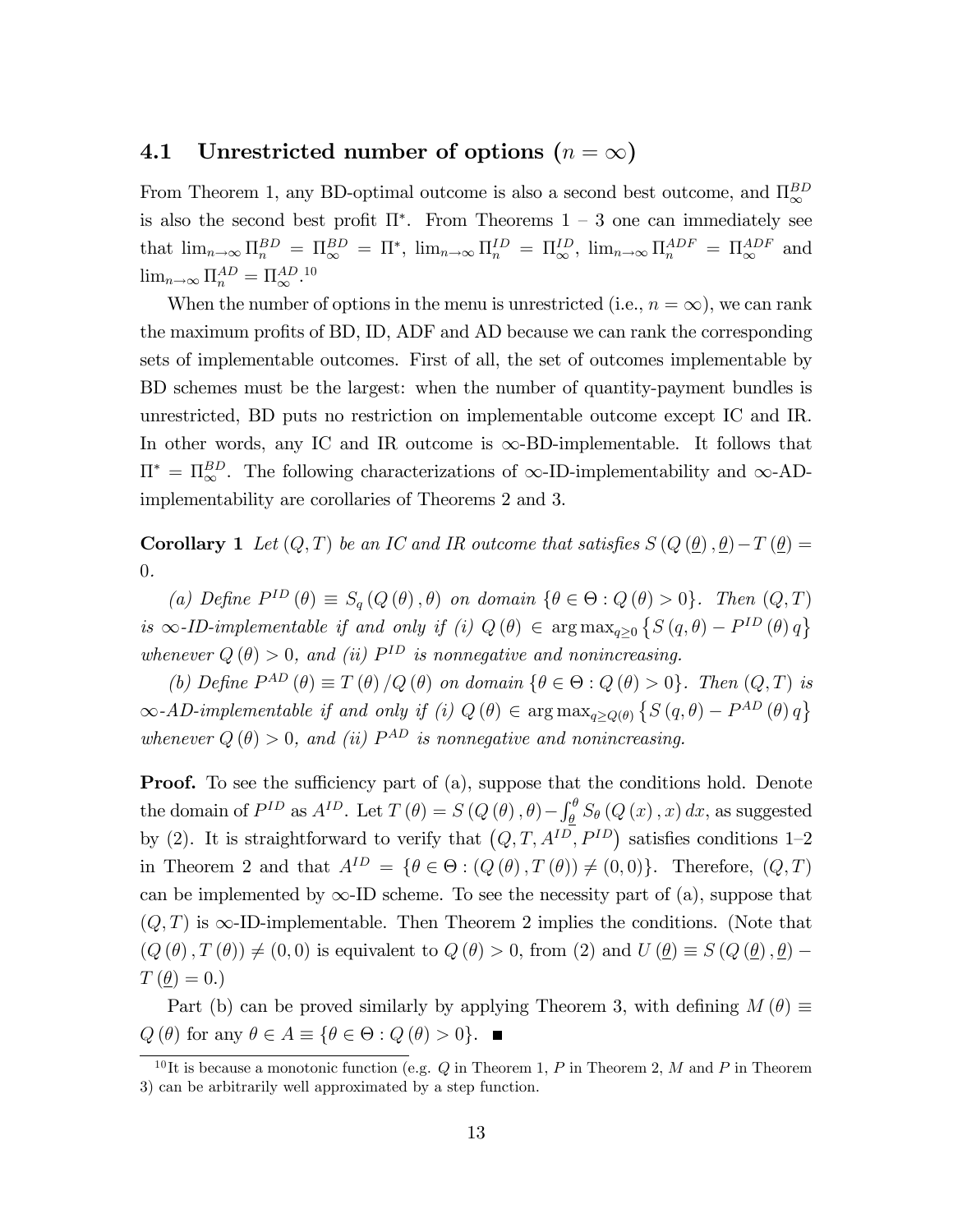**Remark 1** In applications one often assume that  $S(\cdot,\theta)$  is nondecreasing and concave. If one do that, then part (a) of Corollary 1 can be simplified as:  $(Q, T)$  is  $\infty$ -ID-implementable if and only if  $S_q(Q(\theta), \theta)$  (which equals  $T'(\theta)/Q'(\theta)$  when  $Q$ and T are differentiable at  $\theta$ ) is nonincreasing on  $\{\theta \in \Theta : Q(\theta) > 0\}$ ; and part (b) can be simplified as:  $(Q, T)$  is  $\infty$ -AD-implementable if and only if  $T (\theta) / Q (\theta)$  is nonincreasing on  $\{\theta \in \Theta : Q(\theta) > 0\}.$ 

The following theorem ranks different sets of implementable outcomes.

**Theorem 4** Let  $(Q, T)$  be an IC and IR outcome that satisfies  $S(Q(\underline{\theta}), \underline{\theta}) - T(\underline{\theta}) =$ 0.

(a)  $(Q, T)$  is  $\infty$ -ADF-implementable.

(b) If  $(Q, T)$  is  $\infty$ -ID-implementable, then it is also  $\infty$ -AD-implementable.

Part (a) of Theorem 4 says that it is without loss to use ADF schemes if we only consider outcomes with nonnegative payment. Indeed, any such outcome  $(Q, T)$  can be implemented by an ADF scheme as follows: Set a large transfer payment  $-\phi$  to buyers (i.e., negative fixed fee  $\phi$ ) to induce consumers to participate; for every type  $\theta$ with  $Q(\theta) > 0$ , put in the menu a minimum-purchase tariff with  $Q(\theta)$  being its minimum purchase, and with some  $P(\theta)$  being its marginal price such that the resulting gross payment is  $T(\theta)$  (i.e.,  $P(\theta) Q(\theta) + \phi = T(\theta)$ ). Note that since the upfront transfer  $-\phi$  is large, the marginal price  $P(\theta)$  must be large, so that the minimum-purchase tariff characterized by  $(Q(\theta), P(\theta), \phi)$  is effectively the single quantity-payment bundle  $(Q(\theta), T(\theta))$ . Therefore the above ADF scheme is effectively the BD scheme that implements  $(Q, T)$ .

Part (b) of Theorem 4 can be informally understood as follows. Under any ID scheme, the effective tariff function (i.e., minimum payment as a function of quantity) must be concave. In contrast, for an effective tariff function to be generated by an AD scheme, it only has to have nonincreasing average per-unit price. If we only consider tariff functions with nonnegative payment for zero order size (which is natural in this monopolist context and is formally guaranteed by the condition  $S(Q(\underline{\theta}), \underline{\theta})$  $T(\underline{\theta}) = 0$ , then it is geometrically easy to see that concavity is strictly stronger than nonincreasing average. That is, when the number of blocks is unrestricted, AD can generate strictly more tariff functions than ID can.

An alternative way to understand part (b) of Theorem 4 is recalling the insights from Figures  $2 - 4$ . Under ID, the induced quantity function cannot be too flat. When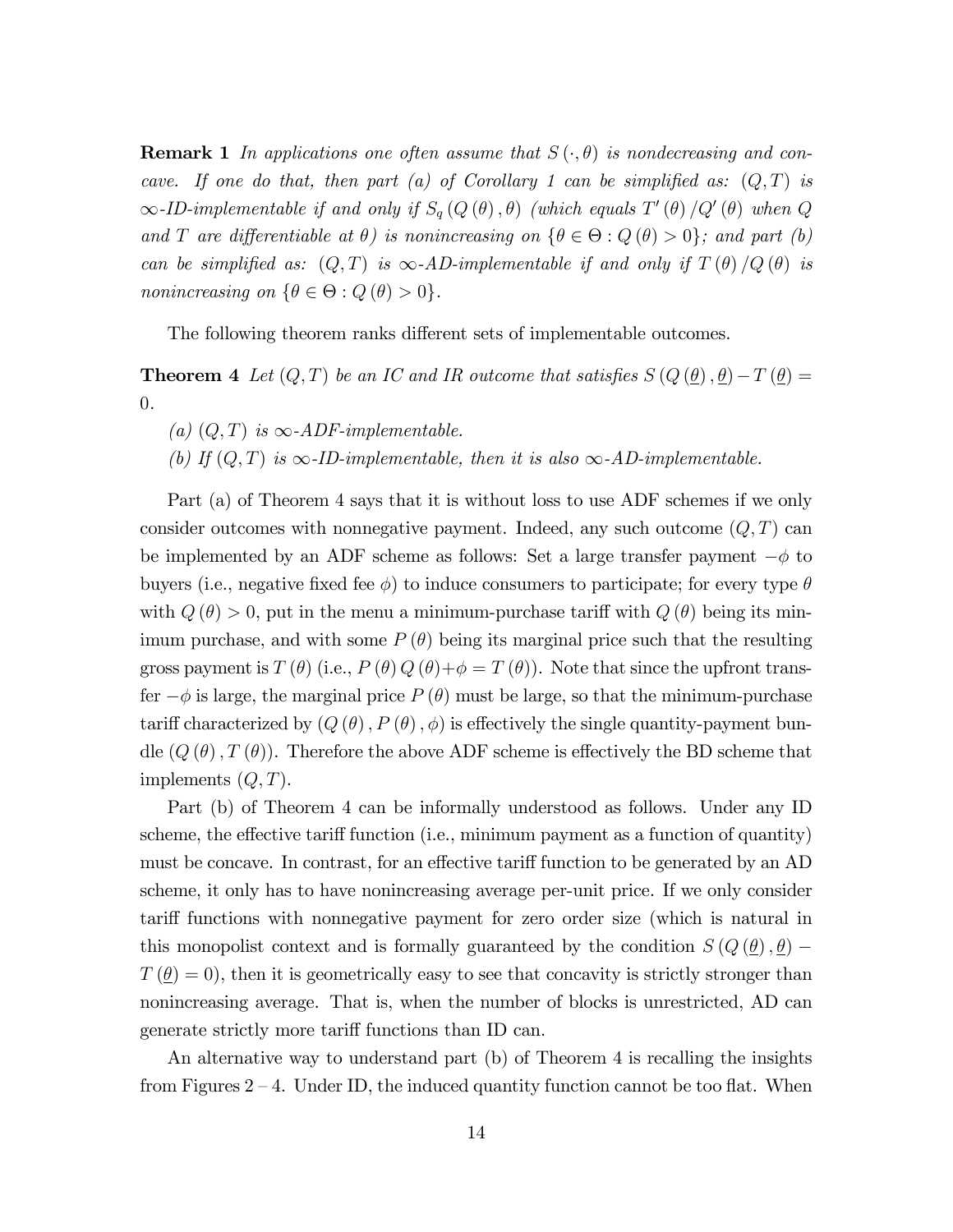the number of blocks n tends to infinity, the induced quantity function can become smooth, but still cannot be flatter than type-demand curve. In contrast, under BD any nondecreasing quantity function can be induced when  $n$  tends to infinity. Under AD, which stands between BD and ID, induced quantity functions with portions flatter than type-demand curve are possible. In this sense, we say ID has the smallest "implementation power" among the three forms, while BD has the largest.

Corollary 2  $\Pi^* = \Pi_{\infty}^{BD} = \Pi_{\infty}^{ADF} \ge \Pi_{\infty}^{AD} \ge \Pi_{\infty}^{ID}$ .

**Proof.** We have already claimed that  $\Pi^* = \Pi_{\infty}^{BD}$ . Since AD schemes are special cases of ADF schemes, we also have  $\Pi_{\infty}^{ADE} \geq \Pi_{\infty}^{AD}$ .

If an outcome  $(Q, T)$  is second best, then it is IC and IR, and satisfies  $S(Q(\underline{\theta}), \underline{\theta})$  $T(\underline{\theta}) = 0$ , then from part (a) of Theorem 4,  $(Q, T)$  can be implemented by some ADF scheme. Therefore  $\Pi^* = \Pi_{\infty}^{ADF}$ .

Now suppose that  $(Q, T)$  is ID-optimal. Then it is implementable by some ID scheme and hence IC and IR. It also satisfies  $S(Q(\underline{\theta}), \underline{\theta})-T(\underline{\theta}) = 0$ , for if  $S(Q(\underline{\theta}), \underline{\theta}) T(\theta) > 0$ , the monopolist could increase profit by raising the fixed fees of all two-part tariffs. From part (b) of Theorem 4,  $(Q, T)$  can be implemented by some AD scheme. Therefore  $\Pi_{\infty}^{AD} \geq \Pi_{\infty}^{ID}$ .

Can ID or AD attain the second best profit? It amounts to apply Corollary 1 to check whether some second best outcome can be implemented by ID or AD scheme. In particular, if the second best outcome involves bunching (so that  $S_q(Q(\theta), \theta)$  is increasing in the bunching region), then it cannot be implemented by ID scheme.

**Corollary 3** (a)  $\Pi^* = \Pi_{\infty}^{ID}$  if and only if some second best quantity function  $Q^*$  satisfies  $P^*(\theta) \equiv S_q(Q^*(\theta), \theta)$  being nonnegative and nonincreasing on  $\{\theta \in \Theta : Q^*(\theta) > 0\}$ and  $Q^*(\theta) \in \arg \max_{q \ge 0} \{ S(q, \theta) - P^*(\theta) q \}$  whenever  $Q^*(\theta) > 0$ .

(b)  $\Pi^* = \Pi_{\infty}^{AD}$  if and only if some second best outcome  $(Q^*, T^*)$  satisfies  $P^*(\theta) \equiv$  $T^{*}(\theta)/Q^{*}(\theta)$  being nonnegative and nonincreasing on  $\{\theta \in \Theta: Q^{*}(\theta) > 0\}$  and  $Q^{*}(\theta) \in$  $\arg \max_{q \ge Q^*(\theta)} \left\{ S\left( q, \theta \right) - P^*\left( \theta \right) q \right\}$  whenever  $Q^*(\theta) > 0$ .

**Proof.** It is straightforward from Corollary 1.  $\blacksquare$ 

**Remark 2** A set of sufficient conditions for  $\Pi^* = \Pi^{ID}$  (and hence  $\Pi^* = \Pi^{AD}$ ) is: the cost function c is linear, the hazard rate  $F'(\theta) / (1 - F(\theta))$  of types' distribution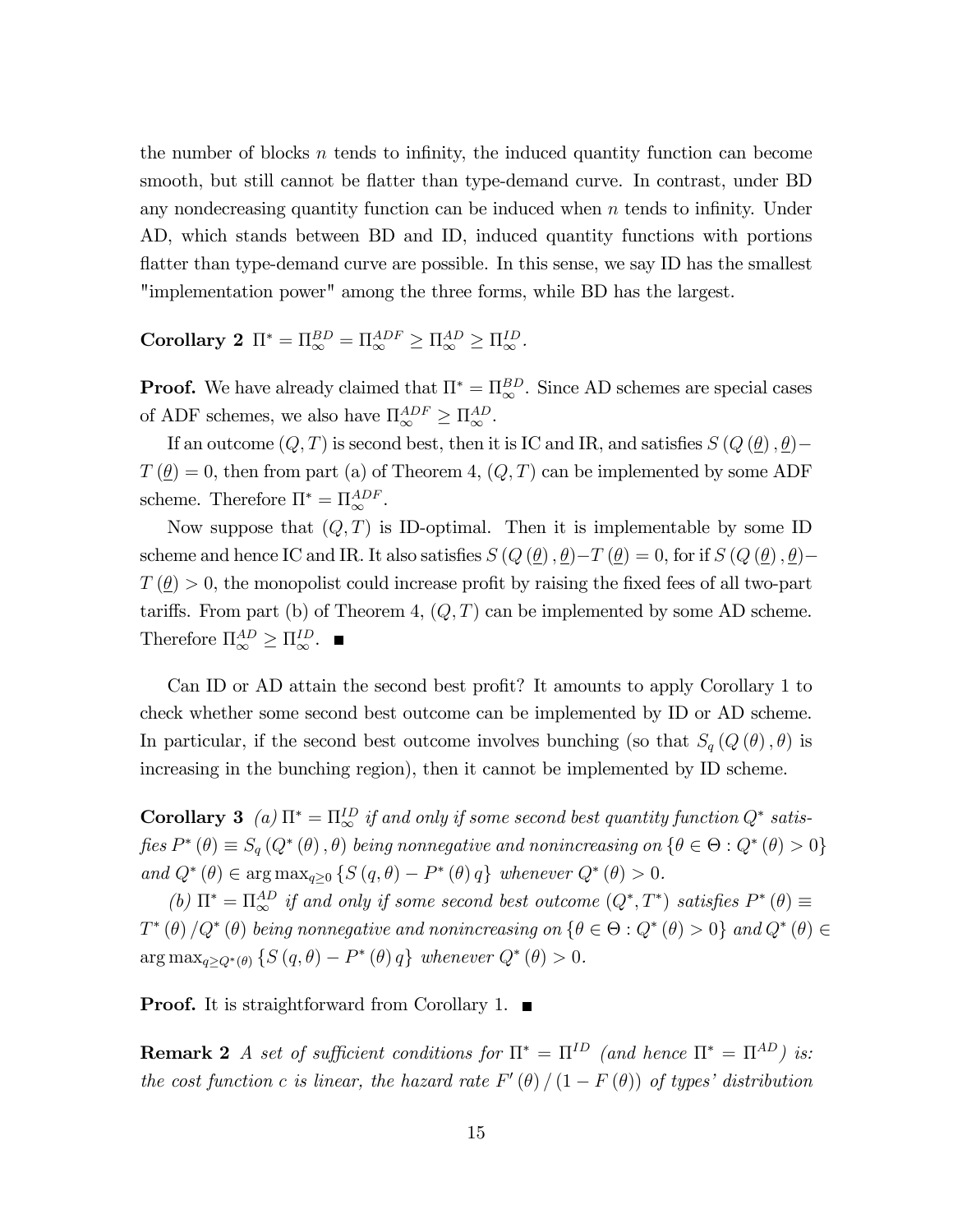is nondecreasing, and consumers' utility takes the form  $\theta s (q) - t$  where s is a concave function. Another set of sufficient conditions for  $\Pi^* = \Pi^{AD}$  on parameters is provided in Maskin and Riley (1984) Proposition 6 (known as quantity discounts result).

**Example 1** Suppose that  $S(q, \theta) = \theta s(q)$  and  $\theta$  is uniformly distributed on [0,1]. Let  $s(\cdot)$  and  $c(\cdot)$  take the following forms:

$$
s(q) = \frac{q^{\alpha}}{\alpha}, \quad c(q) = \frac{q^{\alpha+1}}{\alpha+1},
$$

where  $\alpha \in (0, 1)$  is a parameter (so that s is increasing and concave, and c is increasing and convex). Then the second best outcome is

$$
(Q^*(\theta), T^*(\theta)) = \begin{cases} \left(2\theta - 1, \frac{(2\theta - 1)^{\alpha}(2\alpha\theta + 1)}{2\alpha(1+\alpha)}\right) & \text{if } \theta \ge 1/2\\ (0,0) & \text{if } \theta < 1/2 \end{cases}.
$$

Applying Corollary 3 and Remark 1, it is straightforward to verify that  $(Q^*,T^*)$  is  $\infty$ -ID-implementable if and only if  $\alpha \leq 1/2$ , and is  $\infty$ -AD-implementable if and only if  $\alpha \leq \sqrt{2}/2$ . We conclude that  $\Pi^* = \Pi_{\infty}^{ID}$  if and only if  $\alpha \leq 1/2$ , while  $\Pi^* = \Pi_{\infty}^{AD}$  if and only if  $\alpha \leq \sqrt{2}/2$ .

#### 4.2 Restricted number of options (finite  $n$ )

We now turn to the comparison among the three forms when the number of blocks is restricted to be no larger than a finite n. It is a harder job because when n is finite, the concepts of n-ID-implementability,  $n$ -ADF-implementability and  $n$ -BDimplementability do not imply one another. While the second best outcome cannot be implemented by any of the three forms when  $n$  is finite, the key to compare their performances is to see which form can implement outcomes that better approximate the second best.

While ID has the smallest implementation power (i.e., has the smallest set of implementable outcomes) when  $n = \infty$ , we will nonetheless see that ID has the following advantage when  $n$  is finite. If a second best outcome can be implemented by some ID scheme with infinite blocks, then ID schemes with finite blocks can be constructed to better approximate the second best outcome than AD schemes or BD schemes with the same number of blocks do. In this sense, we say ID has the largest "approximation power."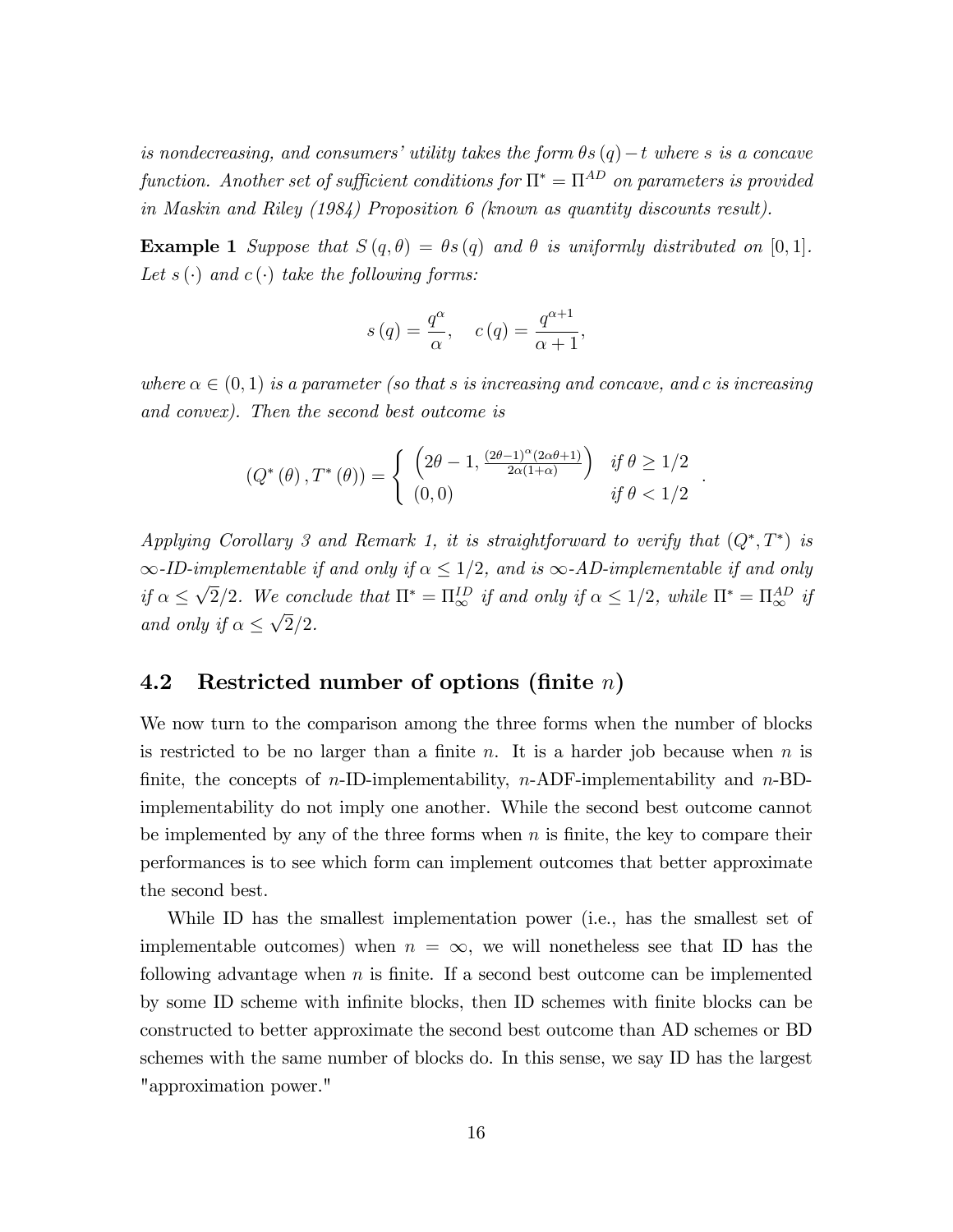In this subsection we impose the following regularity assumptions on the virtual surplus function  $H$ , which ensure that second best outcome is essentially unique, and better approximating the second best outcome raises profit.

**Assumption 2** H is continuous. arg  $\max_{q>0} H(q, \theta)$  is single-valued and nondecreasing in  $\theta$ .  $H(\cdot, \theta)$  is single-peaked (i.e.,  $H(q, \theta)$  gets weakly higher when q gets closer to the unique maximizer).

**Lemma 1** Let  $Q^*$  be a second best quantity function. Let  $(Q^1, T^1)$  and  $(Q^2, T^2)$  be two IC outcomes such that, for almost every  $\theta \in \Theta$ , either  $Q^2(\theta) \ge Q^1(\theta) \ge Q^*(\theta)$ or  $Q^2(\theta) \le Q^1(\theta) \le Q^*(\theta)$ , and  $S(Q^1(\underline{\theta}), \underline{\theta}) - T^1(\underline{\theta}) \le S(Q^2(\underline{\theta}), \underline{\theta}) - T^2(\underline{\theta})$ . Then the profit (1) generated by  $(Q^1, T^1)$  is weakly higher than that generated by  $(Q^2, T^2)$ . The last inequality is strict unless  $S(Q^1(\underline{\theta}), \underline{\theta}) - T^1(\underline{\theta}) = S(Q^2(\underline{\theta}), \underline{\theta}) - T^2(\underline{\theta})$  and  $Q^1(\theta) = Q^2(\theta)$  for almost every  $\theta \in \Theta$ .

**Proof.** Under Assumption 2,  $\{Q^*(\theta)\}$  =  $\arg \max_{q\geq 0} H(q, \theta)$  for all  $\theta \in \Theta$  except possibly  $\theta$  and  $\bar{\theta}$ . Apply formula (3).

**Theorem 5** Suppose that  $\Pi^* = \Pi_{\infty}^{ID}$  and n is any nonnegative integer.

(a)  $\Pi_n^{ID} \geq \Pi_n^{ADF}$ , and this inequality is strict unless some n-ID-optimal outcome coincides with some n-ADF-optimal outcome almost everywhere.

(b)  $\Pi_n^{ID} \geq \Pi_n^{BD}$ , and this inequality is strict unless some n-ID-optimal outcome coincides with some n-BD-optimal outcome almost everywhere.

**Remark 3** The condition  $\Pi^* = \Pi_{\infty}^{ID}$  in Theorem 5 is crucial. We have seen in the last subsection that  $\Pi^* = \Pi_{\infty}^{ADE} = \Pi_{\infty}^{BD}$  and that  $\Pi_{\infty}^{ID}, \Pi_{\infty}^{ADE}, \Pi_{\infty}^{BD}$  are limits of  $\Pi_n^{ID}, \Pi_n^{ADF}, \Pi_n^{BD}.$  Therefore, if  $\Pi^* > \Pi_{\infty}^{ID}$ , we must have  $\Pi_n^{ID} < \Pi_n^{ADF}$  and  $\Pi_n^{ID} <$  $\Pi_n^{BD}$  for all large finite n.

Intuitively, if the second best is not intrinsically incompatible with ID, then for any scheme involving bunching, one can construct an ID scheme that has discontinuities for the same set of types, but over each block it allows better separation of types, and therefore more surplus.

The idea of the proof of Theorem 5 is the following. To show  $\Pi_n^{ID} \geq \Pi_n^{ADF}$ , it amounts to show that, given an  $n$ -ADF-optimal outcome, there exists an  $n$ -IDimplementable outcome whose quantity function is uniformly closer to the second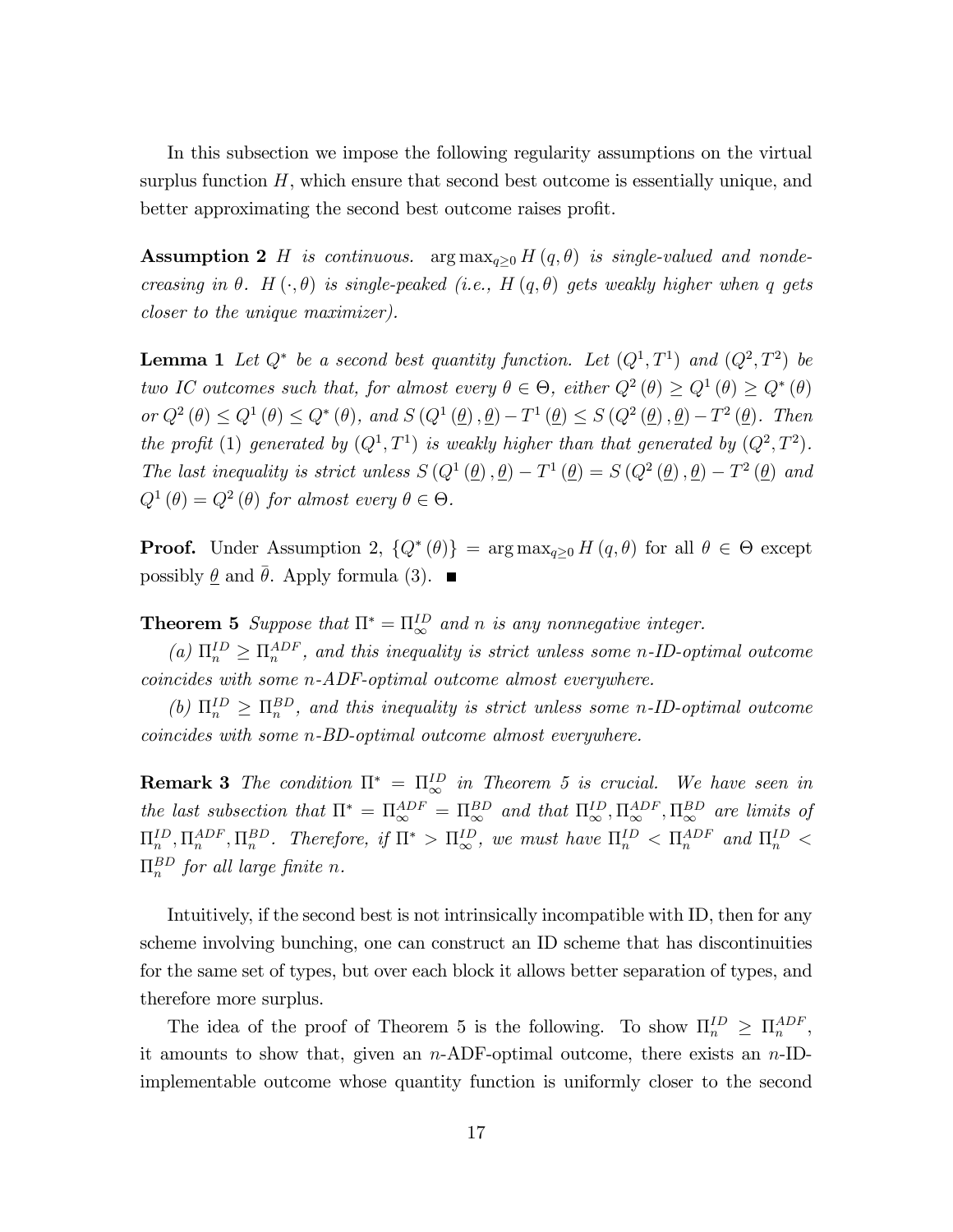

Figure 5: Improving upon ADF by ID

best than the quantity function of the n-ADF-optimal outcome. In fact, we do not need to know the characteristics of the n-ADF-optimal outcome except knowing that it is *n*-ADF-implementable. Let us fix  $n = 3$  for example and start with some 3-ADFimplementable outcome. The bold curve in Figure 5 illustrates the quantity function  $Q^{ADE}$  of such a 3-ADF-implementable outcome, and the thin curve illustrates the second best quantity function  $Q^*$ . Under the assumption  $\Pi^* = \Pi_{\infty}^{ID}$ ,  $Q^*$  is drawn to cross every type-demand curve from below. (Recall that, for the second best outcome to be implementable by some ID scheme,  $Q^*$  cannot be flatter than typedemand curves.) Then we can draw a quantity function  $Q^{ID}$  of a 3-ID-implementable outcome as shown by the dashed curve in Figure 5. Notice that  $Q^{ID}$  is uniformly closer to  $Q^*$  than  $Q^{ADF}$ . Now according to Lemma 1, the 3-ID-implementable outcome  $(Q^{ID}, T^{ID})$  that leaves the lowest type of consumer a zero rent would make a higher profit than the original 3-ADF-implementable outcome does. Therefore  $\Pi_n^{ID} \geq \Pi_n^{ADF}$ . We can similarly argue that  $\Pi_n^{ID} \geq \Pi_n^{BD}$  under the assumption  $\Pi^* = \Pi_{\infty}^{ID}$ .

## 5 Generalized environment

In this and the next sections, we develop a unifying framework that can simultaneously analyze all the practical forms of pricing schemes studied in this paper. Moreover, this framework works in a much more general environment, which we describe in this section. The results in the next section, which are applied to prove the results in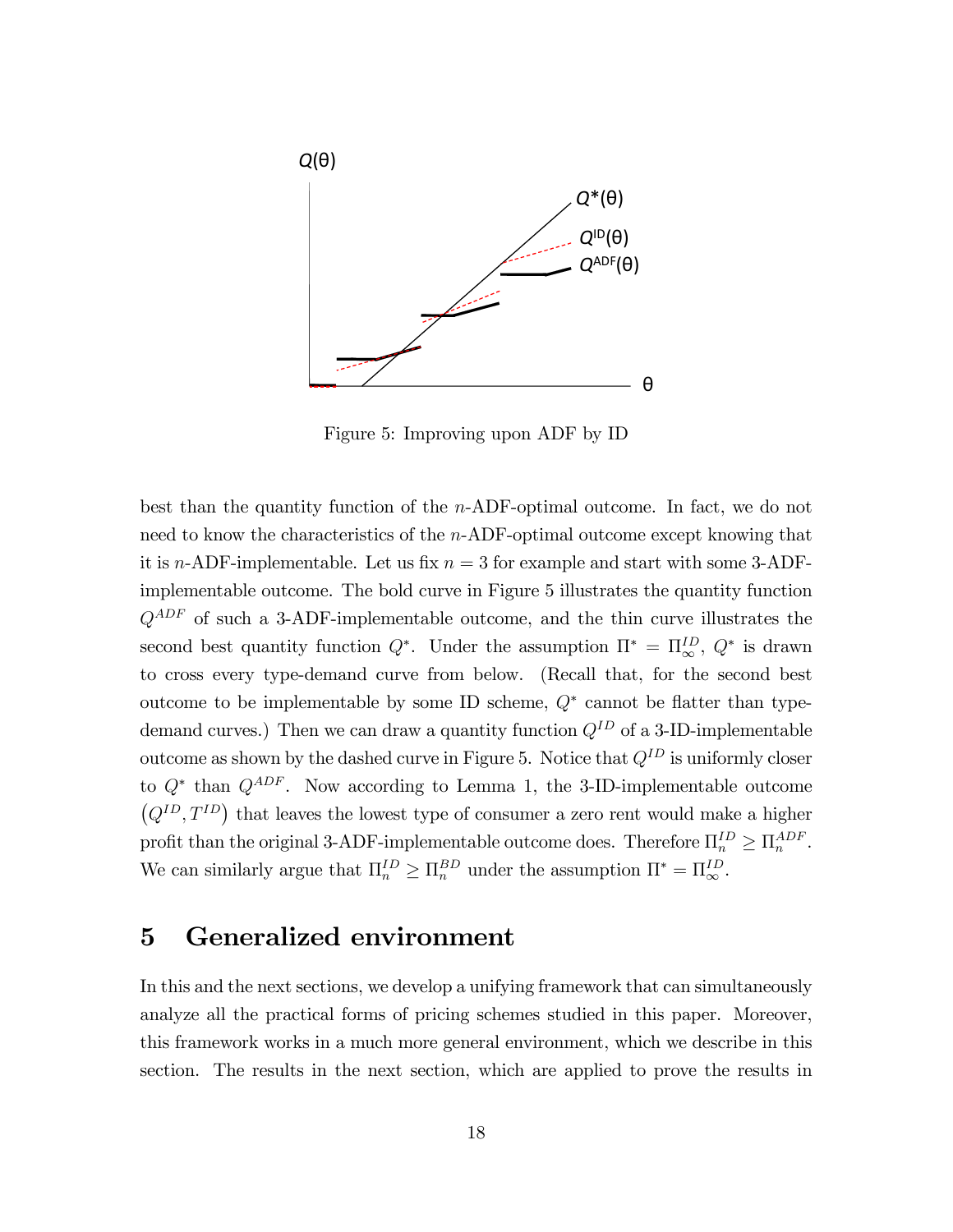Section 3, relies only on the assumptions made in this section.

Consider a more general monopolistic nonlinear pricing problem. The domain for quantities is denoted as  $\chi$ , which can be any closed subset of  $\mathbb R$  that includes 0. The monopolist's cost function  $c : \chi \to \mathbb{R}$  and the cumulative distribution function F of consumers' types are irrelevant, except that the support of  $F$  still has to be an interval  $\Theta = [\underline{\theta}, \overline{\theta}]$ . Consumers' utility is still in the form  $S(q, \theta) - t$ , and consumers' outside option is still buying nothing and paying nothing. For the gross utility function  $S: \chi \times \Theta \to \mathbb{R}$ , all we need are the following assumptions.

**Assumption 3**  $S(0, \theta) = 0$  for all  $\theta \in \Theta$ . For any  $q \in \chi$ ,  $S(q, \theta)$  is absolutely continuous (and hence almost everywhere differentiable) in  $\theta$ . For any  $\theta \in \Theta$ ,  $S(q, \theta)$ is continuous in q. Moreover, S satisfies strictly increasing differences in  $(q; \theta)$ , i.e.,  $q_1 \leq q_2$  and  $\theta_1 \leq \theta_2$  imply

$$
S(q_2, \theta_2) - S(q_1, \theta_2) \ge S(q_2, \theta_1) - S(q_1, \theta_1),
$$

and the inequality becomes strict whenever  $q_1 < q_2$  and  $\theta_1 < \theta_2$ .

Note that this general framework allows quantity to be discrete or continuous, and Assumption 3 is very weak, so that our results can be adapted to many other principal-agent settings. The only essential restriction in Assumption 3 is its last sentence, which is the strict Spence-Mirrlees single-crossing property. Also note that Assumption 3 is enough to imply Fact 1.

We now formalize the concepts of tariff option. A tariff option  $\tau$  is a function that assigns each quantity  $q \in \chi$  a total payment  $\tau(q) \in \mathbb{R} \cup \{\infty\}$  for purchasing q units, such that  $\tau(q) < \infty$  for some  $q \in \chi$ , and  $\liminf_{x \to q} \tau(x) > -\infty$  for all  $q \in \chi$ .<sup>11</sup>

The interpretation of  $\tau(q) = \infty$  is that purchasing q units is not allowed by the tariff option  $\tau$ . The set

$$
\chi(\tau) \equiv \{q \in \chi : \tau(q) < \infty\}
$$

is called the *domain* of  $\tau$ , whose interpretation is the set of order sizes allowed by  $\tau$ .

Notice that our concept of tariff option is a general one: we formally allow the payment associated with an order size to be infinity to forbid that order size; we

$$
\lim_{\varepsilon \downarrow 0} \left( \inf \left\{ \tau \left( x \right) : \left| x - q \right| < \varepsilon \text{ and } x \in \chi \right\} \right).
$$

<sup>&</sup>lt;sup>11</sup>As usual,  $\liminf_{x\to q} \tau(x)$  is defined by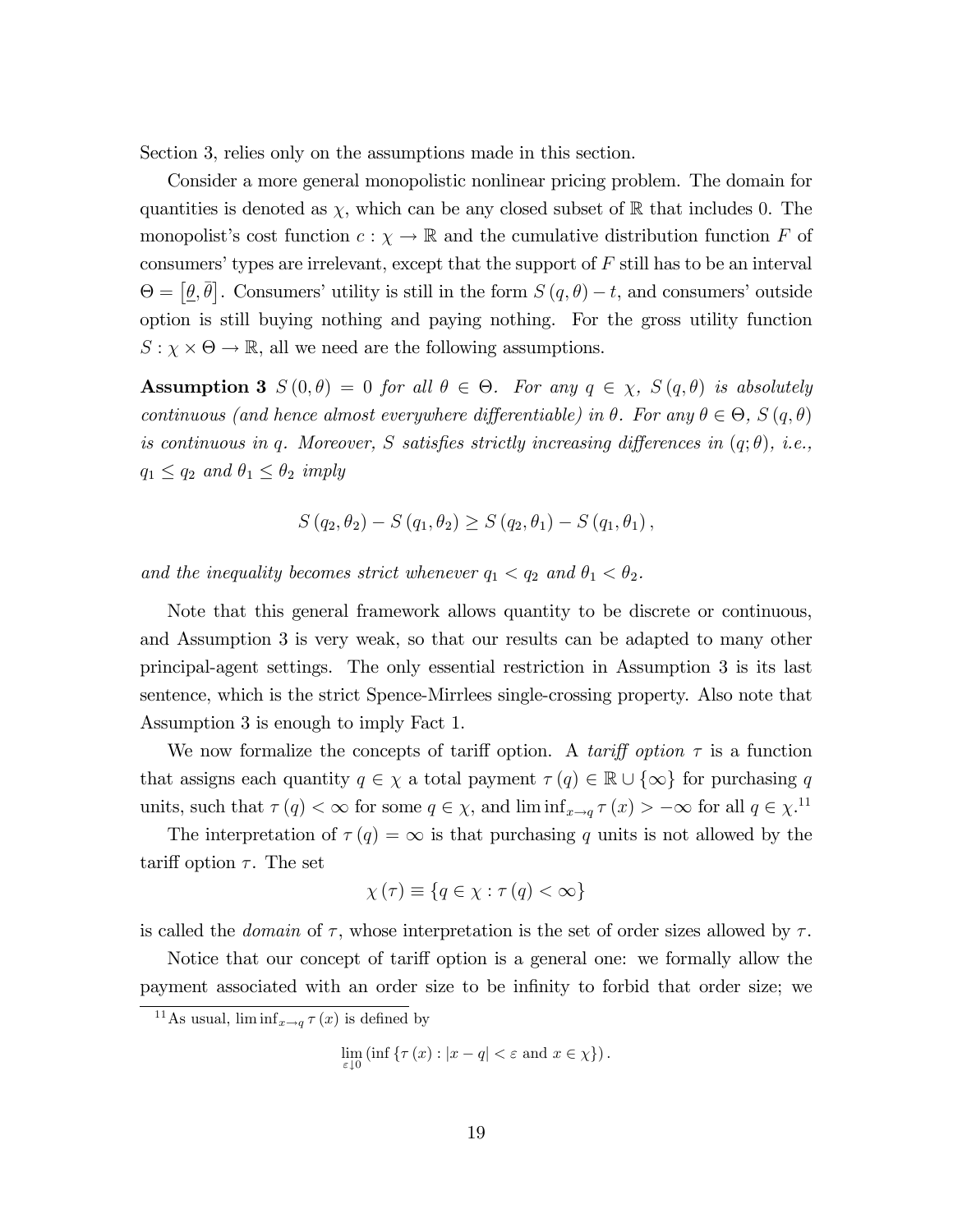also allow the payment to be negative, provided that it never converges to negative infinity. In this terminology, the consumers' outside option is also a tariff option. We use  $\tau_{out}$  to denote the tariff option that represents the outside option, i.e.,

$$
\tau_{out}(q) \equiv \begin{cases} 0 & \text{if } q = 0 \\ \infty & \text{if } q \in \chi \setminus \{0\} \end{cases}
$$

:

#### 6 Menu implementability

Let  $\mathcal C$  be a class of tariff options, which is meant to be the class of "admissible" tariff options that the monopolist can put into a menu for the consumers to choose.

**Definition 1** We say an outcome  $(Q, T)$  is menu implementable with respect to  $(n, \mathcal{C})$  (where  $n \in \mathbb{N} \cup \{\infty\}$  and  $\mathcal C$  is a class of tariff options) if it is induced by a menu of at most n tariff options in C, i.e., there exist some set (menu)  $\mathcal{M} \subset \mathcal{C}$ with  $|M| \leq n$  and some mapping (best response of consumers) that assigns each consumers' type  $\theta \in \Theta$  a tariff option  $\tau_{\theta} \in \mathcal{M} \cup {\tau_{out}}$  such that

- 1.  $T(\theta) = \tau_{\theta}(Q(\theta))$  for any  $\theta \in \Theta$ ,
- 2.  $S(Q(\theta), \theta) T(\theta) \ge S(q, \theta) \tau(q)$  for any  $\theta \in \Theta$ ,  $q \in \chi$ ,  $\tau \in \mathcal{M} \cup {\tau_{out}}$ .

Implementability by  $n$ -BD schemes, by  $n$ -ID schemes, and by  $n$ -ADF schemes are all special cases of the above menu implementability with respect to  $(n, \mathcal{C})$ . For n-BD schemes, C is the set of all tariff options with singleton domain. For n-ID schemes, C is the set of all two-part tariffs. For *n*-ADF schemes with fixed fee  $\phi$ , C is the set of all minimum purchase tariffs with common fixed fee  $\phi$ .

In order to characterize our concept of menu implementability, we introduce some notions. For any two tariff options  $\tau_1$  and  $\tau_2$ , we say  $(\tau_1, \tau_2)$  satisfies tariff single crossing property if for any  $q_1, q_2 \in \chi(\tau_1) \cup \chi(\tau_2)$  with  $q_1 < q_2$ , we have

$$
\tau_1(q_2) \le \tau_2(q_2) \Rightarrow \tau_1(q_1) \le \tau_2(q_1),
$$
  

$$
\tau_1(q_1) \ge \tau_2(q_1) \Rightarrow \tau_1(q_2) \ge \tau_2(q_2).
$$

That is,  $\tau_1 (q) - \tau_2 (q)$ , regarded as a function of q and restricted on  $\chi (\tau_1) \cup \chi (\tau_2)$ , crosses or touches zero only once and only from below. The interpretation is that  $\tau_2$ is more favorable to purchasing large quantities than  $\tau_1$ .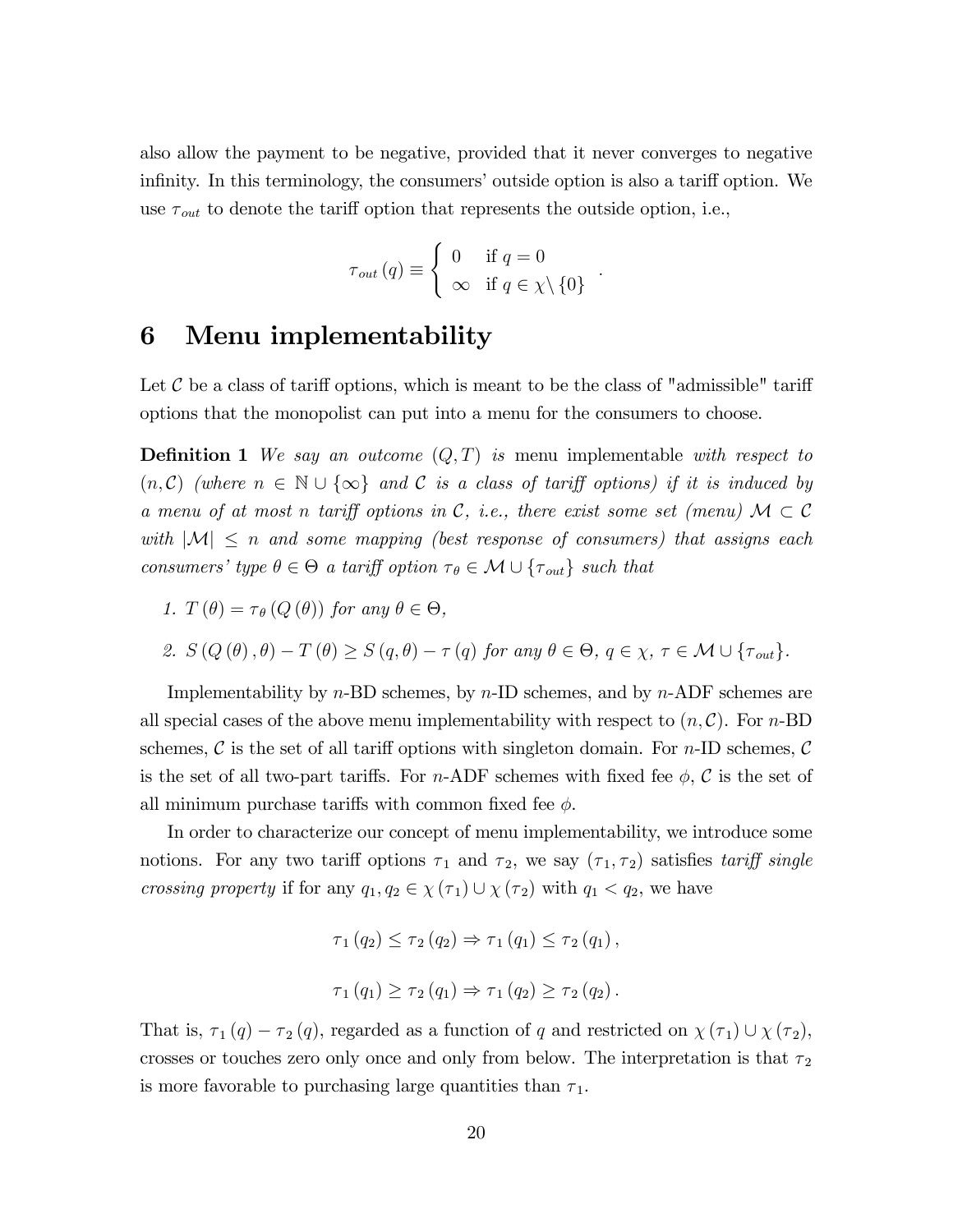For any two tariff options  $\tau_1$  and  $\tau_2$ , we say  $(\tau_1, \tau_2)$  satisfies tariff increasing differences if  $\tau_1(q) - \tau_2(q)$  is nondecreasing in q on  $\chi(\tau_1) \cup \chi(\tau_2)$ . Another way to say that is:  $(\tau_1, \tau_2)$  satisfies tariff increasing differences iff  $(\tau_1, \tau_2 + x)$  satisfies tariff single crossing property for any  $x \in \mathbb{R}$ . The interpretation is that  $\tau_2$  is more favorable to purchasing incremental units than  $\tau_1$ .

It is easy to see that if  $(\tau_1, \tau_2)$  satisfies tariff increasing differences, then it satisfies tariff single crossing property.

**Theorem 6** An outcome  $(Q, T)$  is menu implementable with respect to  $(n, C)$  if it is IC and IR, and for every  $\theta \in \Theta$  there exists some tariff option  $\tau_{\theta} \in \mathcal{C} \cup \{\tau_{out}\}$  such that

- 1.  $T(\theta) = \tau_{\theta}(Q(\theta))$  for any  $\theta \in \Theta$ ,
- 2.  $S(Q(\theta), \theta) T(\theta) \ge S(q, \theta) \tau_{\theta}(q)$  for any  $\theta \in \Theta, q \in \chi$ ,
- 3. increasing differences monotonicity: if  $\theta_1 < \theta_2$  then  $(\tau_{\theta_1}, \tau_{\theta_2})$  satisfies tarify increasing differences.
- 4.  $|\{\tau_{\theta}\}_{{\theta\in\Theta}}\setminus{\{\tau_{out}\}}| \leq n.$

**Theorem 7** Theorem 6 still holds if condition 3 is replaced by

- 3'a. single crossing monotonicity: if  $\theta_1 < \theta_2$  then  $(\tau_{\theta_1}, \tau_{\theta_2})$  satisfies tariff single crossing property,
- 3'b.  $T(\theta) \leq \tau_{\theta'}(Q(\theta))$  for any  $\theta, \theta' \in \Theta$ .

Theorems 6 and 7 can be informally understood as follows. If the monopolist is free to offer any pricing scheme, it is without loss of generality to restrict attention to offering a direct revelation mechanism  $(Q, T)$  (which asks consumers to report types and specifies a quantity-payment bundle for each reported type) that satisfies incentive compatibility constraint and individual rationality constraint (so that it is equivalent to BD schemes). Now the monopolist is restricted to offering a menu of tariff options in  $\mathcal{C}$ , then it is only without loss of generality to restrict attention to offering a revelation mechanism (the mapping  $\theta \mapsto \tau_{\theta}$  in Theorem 6) that specifies for each reported type a tariff option in  $\mathcal{C} \cup \{\tau_{out}\}\$ , after which the consumer is free to choose any order size allowed by the chosen tariff option.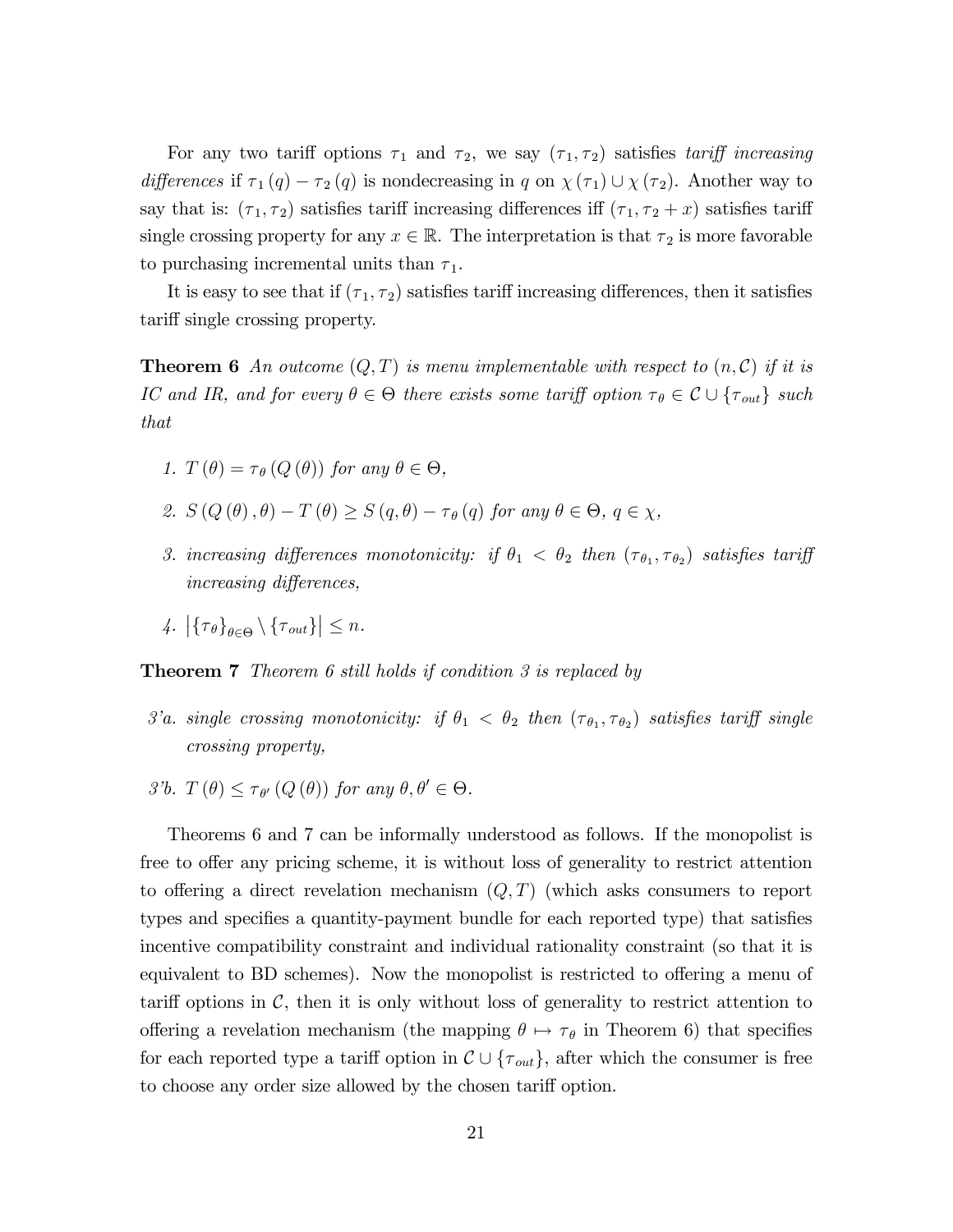The issue of individual rationality simply does not change. The issue of incentive compatibility now has two parts. First, the consumer should be willing to choose the desired order size given the tariff option designated for her. This part is condition 2 in Theorem 6. Second, the consumer should be willing to choose the tariff option designated for her (i.e., report the true type). This second part is stronger than requiring  $(Q, T)$  to be incentive-compatible. Since a direct revelation mechanism specifies a particular quantity-payment bundle once a consumer's type has been reported, so a consumer has an incentive to report a false type only if she prefers the quantity-payment bundle designated for that false type. In contrast, under a revelation mechanism  $\theta \mapsto \tau_{\theta}$  which specifies a tariff option after reporting, a consumer has some flexibility to choose the quantity-payment bundle after a type has been reported, as long as the tariff option specified for that reported type is not degenerate. Hence a consumer has an incentive to report a false type whenever she prefers any quantity-payment bundle allowed by the tariff option designated for that false type.

Then what condition can guarantee this second part? Under a direct revelation mechanism, it is well known that incentive compatibility requires monotonicity: higher type consumers should purchase more. Under the aforementioned revelation mechanism  $\theta \mapsto \tau_{\theta}$ , it turns out that a natural extension of this monotonicity suffices: higher type consumers should pick tariff options that are favorable to purchasing more. The latter is formalized by increasing differences monotonicity (i.e., condition 3 in Theorem 6). If we replace increasing differences monotonicity by the related but weaker condition single crossing monotonicity (i.e., condition 3'a in Theorem 7), then the additional condition 3íb in Theorem 7 is needed.

**Remark 4** Notice that in Theorems 6 and 7, condition 3'b clearly has to be satisfied anyway (for  $\tau_{\theta}$  to be the consumers' best response). So actually condition 3, together with other conditions, implies condition  $3'$  (including  $3'a$  and  $3'b$ ). However, the sufficiency of condition 3 is worth knowing on top of knowing the sufficiency of condition 3í, because for some applications condition 3 is more useful. Indeed, in our applications in Section 3, checking increasing differences monotonicity is not harder than checking single crossing monotonicity and hence we do not need to worry about condition  $3$ <sup>'</sup>b.

The necessity counterparts of Theorems 6 and 7 require some restrictions on  $\mathcal{C} \cup$  $\{\tau_{out}\}.$  We say  $\mathcal{C} \cup \{\tau_{out}\}\$ is closed if it is closed under the product topology in the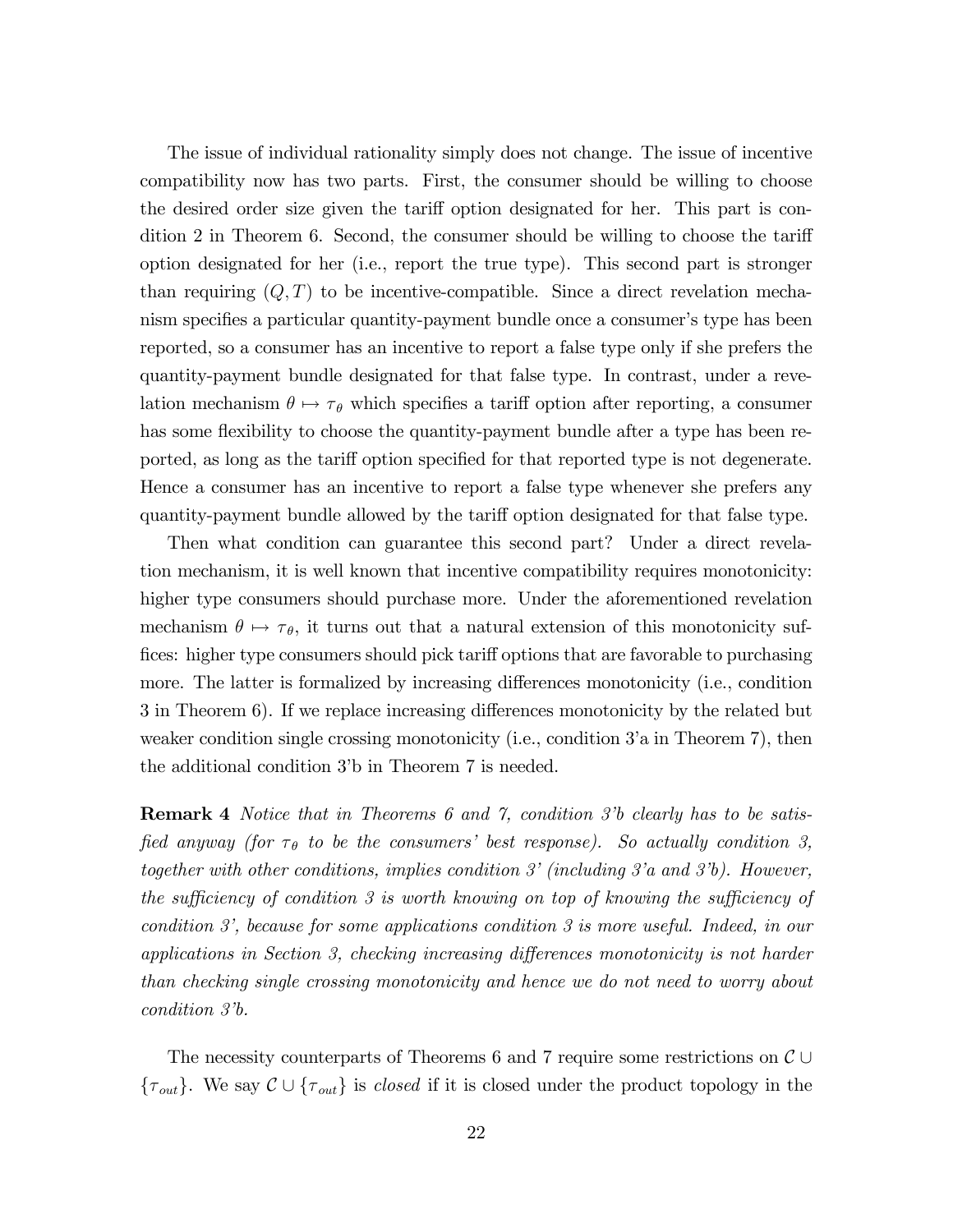space of tariff options (i.e., whenever a net in  $\mathcal{C} \cup {\tau_{out}}$ ) pointwise converges to a tariff option, this tariff option is also in  $\mathcal{C} \cup \{\tau_{out}\}.$  For any two tariff options  $\tau_1$  and  $\tau_2$ , we say  $\tau_1$  dominates  $\tau_2$  if  $\tau_1(q) \leq \tau_2(q)$  for any  $q \in \chi$ , and the inequality is strict for some  $q \in \chi$ . We say  $\mathcal{C} \cup \{\tau_{out}\}$  is increasing differences comparable if for any two tariff options  $\tau_1$  and  $\tau_2$  in  $\mathcal{C} \cup {\tau_{out}}$  which are not dominated by each other, either  $(\tau_1, \tau_2)$ or  $(\tau_2, \tau_1)$  satisfies tariff increasing differences. Similarly, we say  $\mathcal{C} \cup {\tau_{out}}$  is single crossing comparable if for any two tariff options  $\tau_1$  and  $\tau_2$  in  $\mathcal{C} \cup {\tau_{out}}$  which are not dominated by each other, either  $(\tau_1, \tau_2)$  or  $(\tau_2, \tau_1)$  satisfies tariff single crossing property.

**Theorem 8** For an outcome  $(Q, T)$  to be menu implementable with respect to  $(n, C)$ , the sufficient conditions provided by Theorem 6 are also necessary if  $(i)$  n is finite or  $\mathcal{C} \cup {\tau_{out}}$  is closed, and (ii)  $\mathcal{C} \cup {\tau_{out}}$  is increasing differences comparable. Similarly, for an outcome  $(Q, T)$  to be menu implementable with respect to  $(n, \mathcal{C})$ , the sufficient conditions provided by Theorem 7 are also necessary if (i) n is finite or  $\mathcal{C} \cup {\tau_{out}}$  is closed, and (ii')  $\mathcal{C} \cup \{\tau_{out}\}\$ is single crossing comparable.

Theorems 6 and 8 can be translated into necessary and sufficient conditions for implementability by  $n$ -BD schemes, by  $n$ -ID schemes, and by  $n$ -ADF schemes. In particular, the increasing differences monotonicity condition in Theorem 6 translates into the monotonicity of marginal price (i.e., condition 2 in Theorem 2) in the context of n-ID schemes, and translates into the monotonicity of minimum purchase and marginal price (i.e., condition 3 in Theorem 3) in the context of  $n$ -ADF schemes.

## 7 Concluding remarks

We compare maximum profits of bundling, incremental discounts and all-units discounts in the context of monopolistic nonlinear pricing. The comparison hinges on whether the number of pricing blocks is restricted. We also develop a theory of menu implementability for general principal-agent settings.

Our comparison among bundling (BD), incremental discounts (ID) and all-units discounts with fixed fee (ADF) in the context of nonlinear pricing sheds lights on a general issue: how should an uninformed principal choose among different practical contract forms to offer to an informed agent? If the level of contract complexity and communication between the principal and the agent are unlimited, it is well known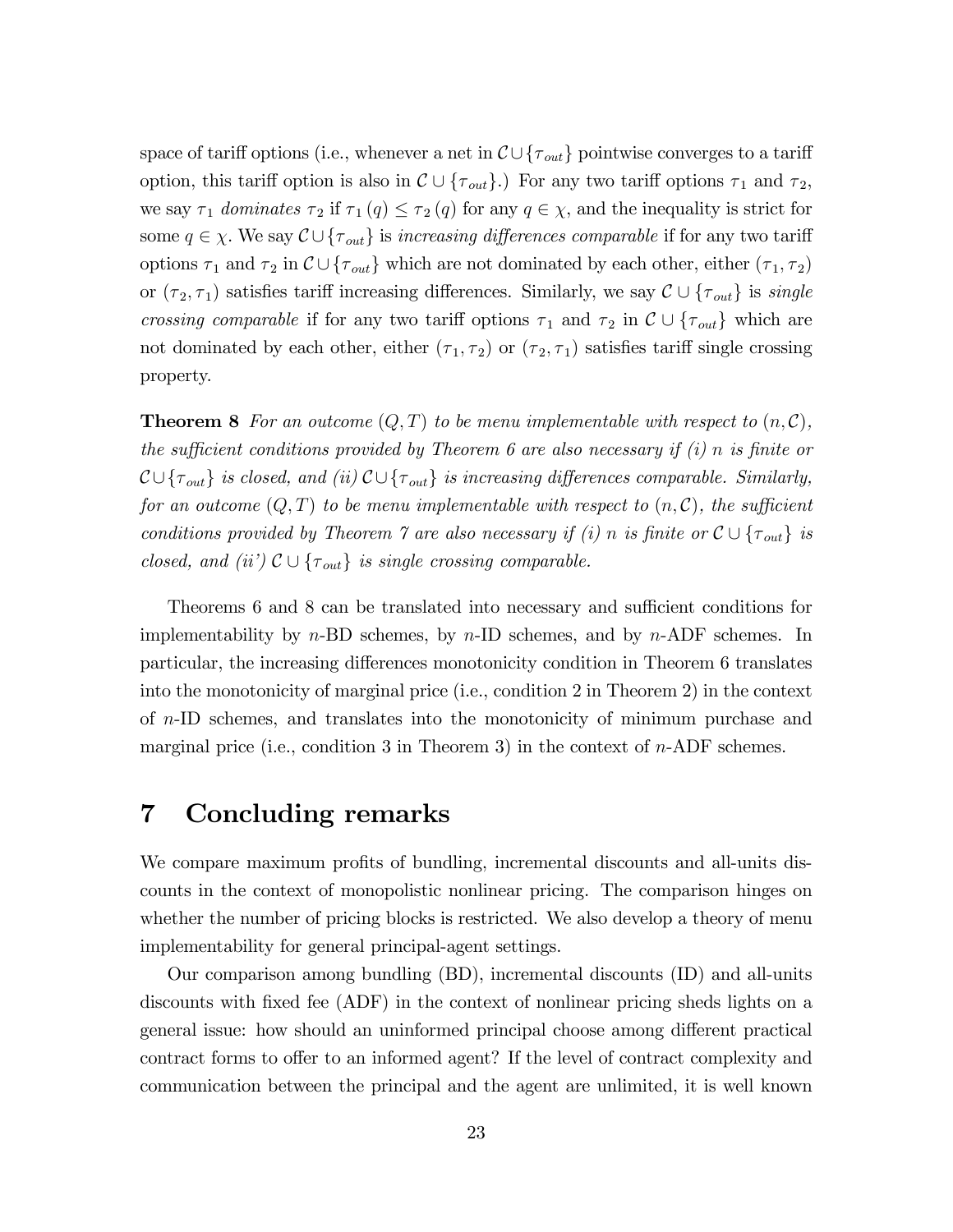that restricting to direct revelation mechanisms is without loss. A heuristic reason is that direct revelation mechanisms have full control over the agent's action once the agent's private information is reported. Hence, under appropriately chosen direct revelation mechanism, the harm of private information is minimal. However, when contract complexity or communication is limited, it might pay to leave certain kind of flexibility or discretion power to the agent.

The above trade-off between control and flexibility explains the ranking among BD, ID and ADF. BD exhibits the largest control: each option specifies a single quantity. ID exhibits the smallest control: a two-part tariff does not directly control quantity, but only control indirectly through a marginal price. ADF is somehow in the middle: a minimum purchase tariff controls quantity through both a direct instrument, minimum purchase, and an indirect instrument, marginal price. This is why when the number of blocks (contract complexity) is unrestricted, BD has the largest and ID the smallest implementation power (Theorem 4 and Corollary 2). When the number of blocks is restricted, ID leaves certain kind of flexibility (one constrained by price) to the agent. Leaving flexibility to the agent, or giving up some control, in general may or may not be good since the agent has different interest from the principal. However, if the control loss implied by such kind of flexibility can be fully overcome when the number of blocks is unrestricted (i.e.,  $\Pi^* = \Pi_{\infty}^{ID}$ ), then this kind of flexibility must help the approximation to second best. This is why ID has the largest approximation power (Theorem 5 and the paragraph thereafter).

The lesson is: when contract complexity is limited for practical concerns, the principal might gain from leaving to the agent some kind of flexibility that is nonbinding under unlimited contract complexity.

## Appendix

The proof of Theorem 6 requires the following notation and lemma.

For any tariff option  $\tau$ , we let  $\tau^{\inf}: \chi \to \mathbb{R} \cup {\infty}$  denote the highest lower semi-continuous function that is weakly lower than  $\tau$ . That is, for each  $q \in \chi$ ,  $\tau^{\inf}(q) = \liminf_{x \to q} \tau(x)$ . Clearly,  $\tau^{\inf}$  is also a tariff option; and  $\tau^{\inf} = \tau$  if and only if  $\tau$  is lower semi-continuous.

**Lemma 2** If  $(\tau_1, \tau_2)$  satisfies tariff increasing differences, then  $(\tau_1^{\text{inf}}, \tau_2^{\text{inf}})$  satisfies tariff increasing differences.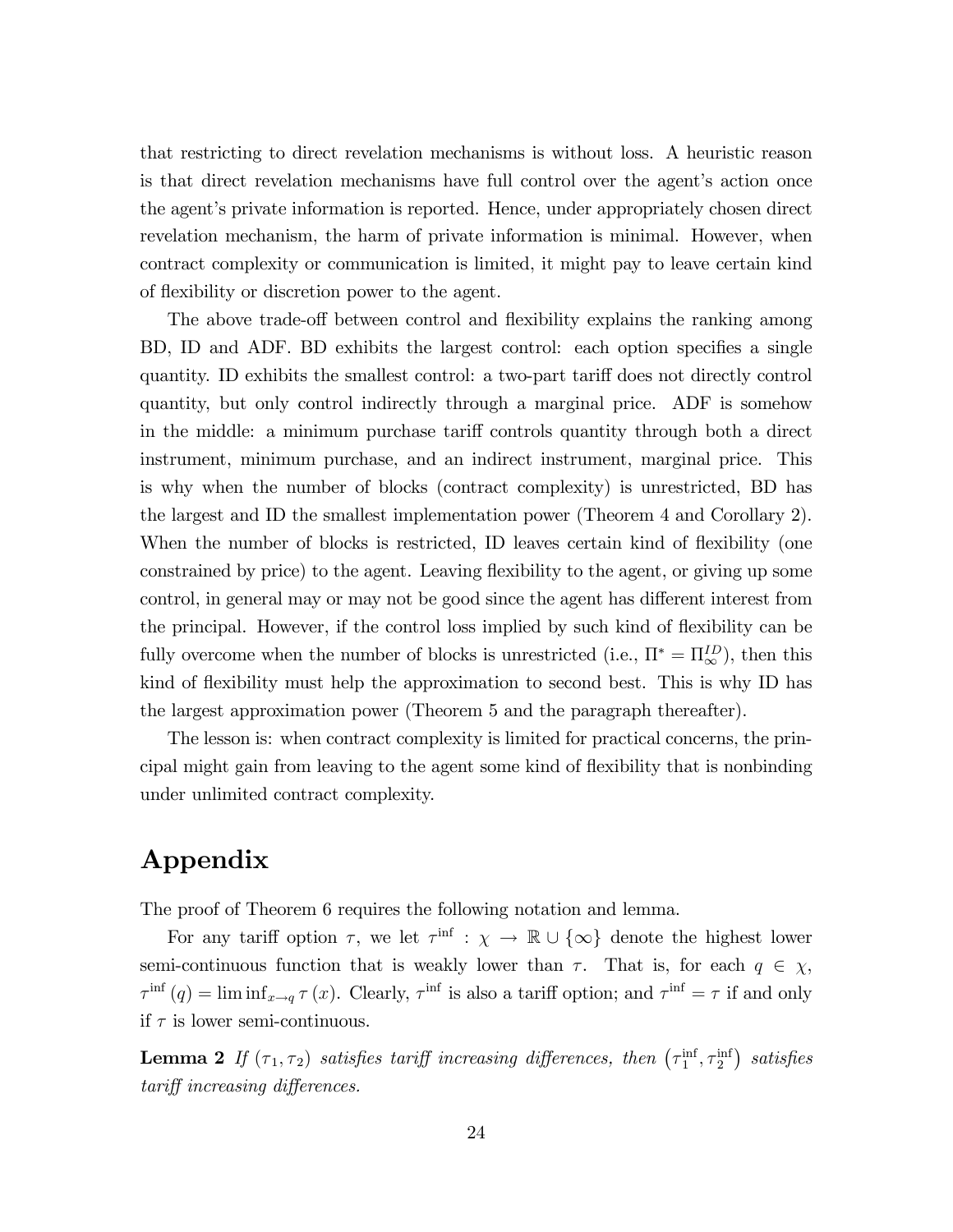**Proof.** We must show that if  $\tau_1(q) - \tau_2(q)$  is nondecreasing in q on  $\chi(\tau_1) \cup \chi(\tau_2)$ , then  $\tau_1^{\text{inf}}(q) - \tau_2^{\text{inf}}(q)$  is nondecreasing in q on  $\chi(\tau_1^{\text{inf}}) \cup \chi(\tau_2^{\text{inf}})$ . Let  $\chi_1 \equiv \chi(\tau_1)$  and  $\chi_2 \equiv \chi(\tau_2)$ . Notice that  $\chi(\tau_1^{\text{inf}}) = \text{cl}(\chi_1)$  and  $\chi(\tau_2^{\text{inf}}) = \text{cl}(\chi_2)$ .<sup>12</sup>

Suppose that  $\tau_1^{\text{inf}}(q) - \tau_2^{\text{inf}}(q)$  is not nondecreasing in q on cl  $(\chi_1) \cup$  cl  $(\chi_2)$ . Then there exist  $q_1, q_2 \in \text{cl}(\chi_1) \cup \text{cl}(\chi_2)$  such that  $q_1 < q_2$  and

$$
\tau_1^{\text{inf}}(q_1) - \tau_2^{\text{inf}}(q_1) > \tau_1^{\text{inf}}(q_2) - \tau_2^{\text{inf}}(q_2).
$$
 (6)

(Since  $q_1, q_2 \in \chi(\tau_1^{\text{inf}}) \cup \chi(\tau_2^{\text{inf}})$ , both sides of (6) are not  $\infty - \infty$  and hence are well defined.) (6) implies  $\tau_2^{\text{inf}}(q_1) < \infty$  and  $\tau_1^{\text{inf}}(q_2) < \infty$ . Since  $\tau_2(x) < \infty$  iff  $x \in \chi_2$ , we have

$$
\tau_2^{\text{inf}}(q_1) = \liminf_{x \to q_1} \tau_2(x) = \liminf_{x \in \chi_2} \inf_{\& x \to q_1} \tau_2(x).
$$

Since  $\tau_1(x) < \infty$  iff  $x \in \chi_1$ , we have

$$
\tau_1^{\text{inf}}(q_2) = \liminf_{x \to q_2} \tau_1(x) = \liminf_{x \in \chi_1} \inf_{\& x \to q_2} \tau_1(x).
$$

Then,

$$
\tau_1^{\text{inf}}(q_1) - \tau_2^{\text{inf}}(q_1) = \liminf_{x \to q_1} \tau_1(x) - \liminf_{x \in \chi_2} \tau_2(x)
$$
  
\n
$$
\leq \liminf_{x \in \chi_2} \inf_{\& x \to q_1} \tau_1(x) - \liminf_{x \in \chi_2} \tau_2(x)
$$
  
\n
$$
\leq \limsup_{x \in \chi_2} \tau_1(x) - \liminf_{x \in \chi_2} \tau_2(x)
$$
  
\n
$$
= \limsup_{x \in \chi_2} (\tau_1(x) - \tau_2(x)),
$$
  
\n
$$
= \limsup_{x \in \chi_2} (\tau_1(x) - \tau_2(x)),
$$

and

$$
\tau_1^{\text{inf}}(q_2) - \tau_2^{\text{inf}}(q_2) = \liminf_{x \in \chi_1} \inf_{\xi \to q_2} \tau_1(x) - \liminf_{x \to q_2} \tau_2(x)
$$
  
\n
$$
\geq \liminf_{x \in \chi_1} \inf_{\xi \to q_2} \tau_1(x) - \liminf_{x \in \chi_1} \inf_{\xi \to q_2} \tau_2(x)
$$
  
\n
$$
\geq \liminf_{x \in \chi_1} \inf_{\xi \to q_2} \tau_1(x) - \limsup_{x \in \chi_1} \sup_{\xi \to q_2} \tau_2(x)
$$
  
\n
$$
= \liminf_{x \in \chi_1} \inf_{\xi \to q_2} (\tau_1(x) - \tau_2(x)).
$$

 $^{12}\mathrm{As}$  usual, cl denotes closure.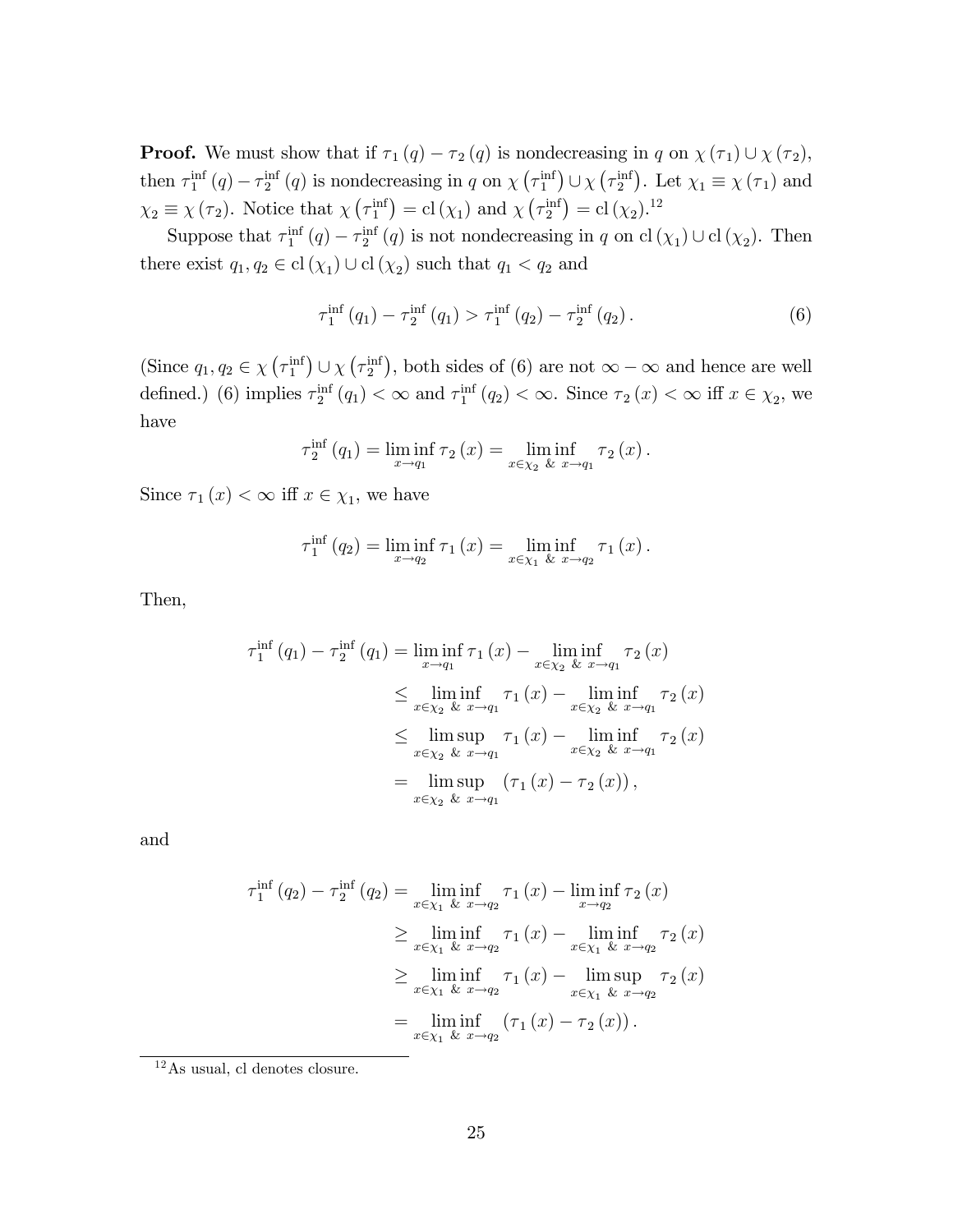Now, (6) implies that

$$
\limsup_{x \in \chi_2} (\tau_1(x) - \tau_2(x)) > \liminf_{x \in \chi_1} (\tau_1(x) - \tau_2(x)).
$$

Thus, there exist sequences  $q_1^m \to q_1$  on  $\chi_2$  and  $q_2^m \to q_2$  on  $\chi_1$  such that, for all  $m$ ,  $\tau_1(q_1^m) - \tau_2(q_1^m) > \tau_1(q_2^m) - \tau_2(q_2^m)$  and  $q_1^m < q_2^m$ , and hence  $\tau_1(q) - \tau_2(q)$  is not nondecreasing in q on  $\chi(\tau_1) \cup \chi(\tau_2)$ .

**Proof of Theorem 6.** Fix any  $(n, \mathcal{C})$  and any outcome  $(Q, T)$ . Suppose that the conditions in the theorem are satisfied. Consider the menu  $\mathcal{M} = {\{\tau_{\theta}\}}_{\theta \in \Theta} \setminus {\{\tau_{out}\}} \subset \mathcal{C}$ . Then  $|\mathcal{M}| \leq n$  (from condition 4) and condition 1 in Definition 1 are satisfied (from condition 1). Suppose by way of contradiction that  $(Q, T)$  is not menu implementable with respect to  $(n, \mathcal{C})$ . Then condition 2 in Definition 1 is violated, i.e.,

$$
S(Q(\theta_1), \theta_1) - T(\theta_1) < S(q', \theta_1) - \tau'(q') \tag{7}
$$

for some  $\theta_1 \in \Theta$ ,  $q' \in \chi$ ,  $\tau' \in {\{\tau_{\theta}\}}_{\theta \in \Theta} \cup {\{\tau_{out}\}}$ .

In (7), if  $\tau' = \tau_{out}$ , then  $q' = 0$  (otherwise the right-hand side is  $-\infty$ ), then the right-hand side is 0, contradicting to the IR of  $(Q, T)$ . Therefore  $\tau' = \tau_{\theta_2}$  for some  $\theta_2 \in \Theta.$ 

Let  $\chi' \equiv \chi \cap ([Q(\underline{\theta}), Q(\overline{\theta})] \cup \{q'\})$ . For any  $\theta \in \Theta$  and any tariff option  $\tau$ , we deÖne

$$
V(\tau, \theta) \equiv \sup_{q \in \chi} \left\{ S(q, \theta) - \tau(q) \right\}, \quad V^+(\tau, \theta) \equiv \sup_{q \in \chi'} \left\{ S(q, \theta) - \tau(q) \right\},
$$
  

$$
D(\tau, \theta) \equiv \arg \max_{q \in \chi} \left\{ S(q, \theta) - \tau(q) \right\}, \quad D^+(\tau, \theta) \equiv \arg \max_{q \in \chi'} \left\{ S(q, \theta) - \tau(q) \right\}.
$$

For any  $\theta \in \Theta$ , we have  $Q(\theta) \in D(\tau_{\theta}, \theta)$  and hence  $U(\theta) \equiv S(Q(\theta), \theta) - T(\theta) =$  $V(\tau_{\theta}, \theta)$ , due to conditions 1 and 2. Then  $S(q, \theta) - \tau_{\theta}(q)$  must be upper semicontinuous in q at  $Q(\theta)$ , and hence  $\tau_{\theta}(Q(\theta)) = \tau_{\theta}^{\inf}(Q(\theta))$ . Then  $Q(\theta) \in D(\tau_{\theta}^{\inf}, \theta)$ . Since  $Q(\theta) \in \chi'$ , we also have  $Q(\theta) \in D^+(\tau_{\theta}^{\inf}, \theta)$ . It follows that

$$
U(\theta) = V(\tau_{\theta}, \theta) = V(\tau_{\theta}^{\inf}, \theta) = V^{+}(\tau_{\theta}^{\inf}, \theta).
$$
 (8)

For any  $\theta, \theta' \in \Theta$ ,  $D^+$  ( $\tau_{\theta'}^{\text{inf}}$  $\lim_{\theta'} \theta$  is nonempty since  $\chi'$  is compact and the objective function is upper semi-continuous in q (from the continuity of  $S(\cdot, \theta)$ ) and the lower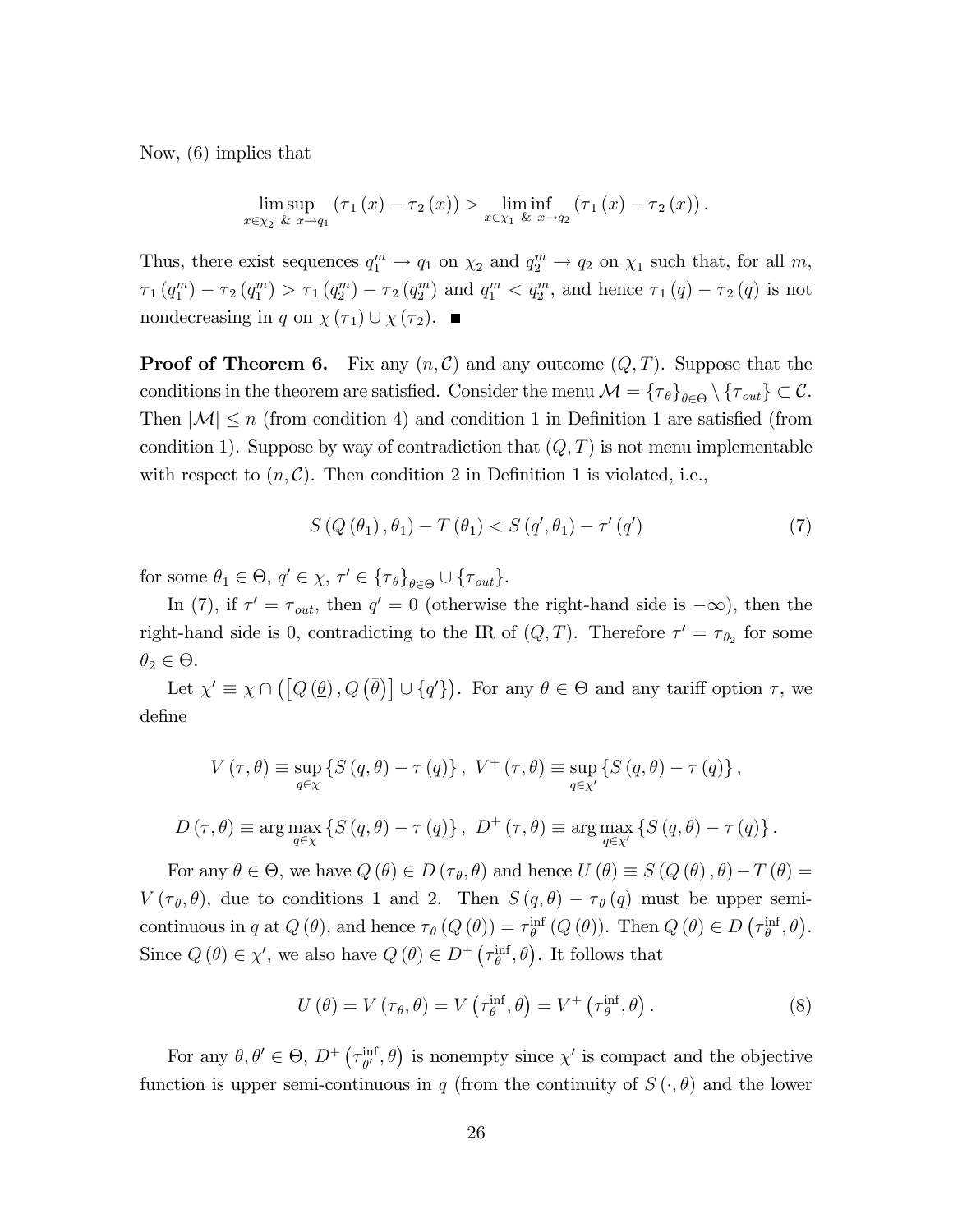semi-continuity of  $\tau_{\theta'}^{\text{inf}}$  $_{\theta'}^{\text{inf}}$ ). Also, clearly  $V^+$  ( $\tau_{\theta'}^{\text{inf}}$  $_{\theta'}^{\text{inf}}, \theta$  =  $V^+$  ( $\tau_{\theta'}, \theta$ ).

Since  $q' \in \chi'$ , (7) implies  $U(\theta_1) < S(q', \theta_1) - \tau_{\theta_2}^{\text{inf}}(q') \leq V^+\left(\tau_{\theta_2}^{\text{inf}}, \theta_1\right)$ . Moreover, (8) implies  $U(\theta_2) = V^+ \left( \tau_{\theta_2}^{\text{inf}}, \theta_2 \right)$ . In other words, the value of  $U(\cdot)$  is strictly below the value of  $V^+\left(\tau_{\theta_2}^{\text{inf}},\cdot\right)$  at  $\theta_1$ , but the values of these two functions are equal at  $\theta_2$ . By IC of  $(Q, T)$  and Fact 1,  $U(\cdot)$  is absolutely continuous, and  $U'(x) =$  $S_{\theta}(Q(x),x)$  for almost every  $x \in \Theta$ . By Envelope Theorem (in the version of Milgrom and Segal (2002)),  $V^+$  ( $\tau_{\theta_2}^{\text{inf}}, \cdot$ ) is absolutely continuous, and  $\partial V^+$  ( $\tau_{\theta_2}^{\text{inf}}, x$ ) / $\partial x =$  $S_{\theta}\left(d^+\left(\tau_{\theta_2}^{\inf},x\right),x\right)$  for almost every  $x \in \Theta$ , where  $d^+\left(\tau_{\theta_2}^{\inf},\theta\right)$  is any selection from  $D^+\left(\tau^{\text{inf}}_{\theta_2},\theta\right)$ .

It follows that, if  $\theta_1 < \theta_2$ , then there is some  $x_0 \in [\theta_1, \theta_2]$  such that  $U(x_0)$  $V^+\left(\tau_{\theta_2}^{\text{inf}},x_0\right)$  and  $U'(x_0) > \partial V^+\left(\tau_{\theta_2}^{\text{inf}},x_0\right)/\partial x_0$ , and then  $S_\theta\left(Q\left(x_0\right),x_0\right) > S_\theta\left(d^+\left(\tau_{\theta_2}^{\text{inf}},x_0\right),x_0\right)$ , and then  $Q(x_0) > d^+(\tau_{\theta_2}^{\text{inf}}, x_0)$ . (Notice that Assumption 3 implies that  $S_{\theta}(q, \theta)$  is nondecreasing in q.) Similarly, if  $\theta_1 > \theta_2$ , then there is some  $x_0 \in [\theta_2, \theta_1]$  such that  $U(x_0) < V^+$  ( $\tau_{\theta_2}^{\text{inf}}, x_0$ ) and  $Q(x_0) < d^+$  ( $\tau_{\theta_2}^{\text{inf}}, x_0$ ).

Increasing differences monotonicity (condition 3) and Lemma 2 imply that  $S(q, \theta)$  $\tau_{\theta'}^{\rm inf}$  $\int_{\theta'}^{\text{inf}}(q)$  satisfies increasing differences in  $(q; \theta')$ . By monotone comparative statics (see Topkis (1978) or Milgrom and Shannon (1994)), we obtain that, given any  $\theta \in \Theta$ ,  $D^+\left(\tau_{\theta'}^{\rm inf}\right)$  $\lim_{\theta'}$ ,  $\theta$ ) is nondecreasing in  $\theta'$  in the strong set order  $\leq_s$ . (For any  $D_1, D_2 \subset \mathbb{R}$ ,  $D_1 \leq_s D_2$  iff  $d_1 \in D_1$  and  $d_2 \in D_2$  imply  $\min\{d_1, d_2\} \in D_1$  and  $\max\{d_1, d_2\} \in D_2$ .) If  $\theta' < \theta$ , then  $D^+\left(\tau_{\theta'}^{\text{inf}}\right)$  $\lim_{\theta'} \theta$ ,  $\theta$ )  $\leq_s D^+$  ( $\tau_{\theta}^{\text{inf}}, \theta$ ), then there is some  $d \in D^+$  ( $\tau_{\theta'}^{\text{inf}}$ )  $_{\theta'}^{\text{inf}}, \theta$  such that  $d \le Q(\theta)$ . (Recall that  $Q(\theta) \in D^+\left(\tau_{\theta}^{\inf}, \theta\right)$  and  $D^+\left(\tau_{\theta'}^{\inf} \right)$  $_{\theta'}^{\text{inf}}, \theta$  is nonempty.) Similarly, if  $\theta' > \theta$ , then there is some  $d \in D^+$  ( $\tau_{\theta'}^{\text{inf}}$ )  $\lim_{\theta'} \theta$  such that  $d \ge Q(\theta)$ . Now, we pick a selection  $d^+\left(\tau_{\theta'}^{\text{inf}}\right)$  $\int_{\theta'}^{\inf}$ ,  $\theta$ ) from  $D^+$  ( $\tau_{\theta'}^{\inf}$  $_{\theta'}^{\text{inf}}, \theta$  such that

$$
d^+\left(\tau_{\theta'}^{\inf},\theta\right) \leq Q(\theta) \text{ if } \theta' = \theta.
$$
  

$$
\geq \qquad \qquad \geq
$$

It contradicts to our previous claim when we take  $\theta'$  as  $\theta_2$  and  $\theta$  as  $x_0$ .

**Proof of Theorem 7.** The proof of Theorem 6 still goes through except the last paragraph, which is now replaced by the following.

Since  $d^+$  ( $\tau_{\theta_2}^{\text{inf}}, x$ ) is some selection of  $D^+$  ( $\tau_{\theta_2}^{\text{inf}}, x_0$ ), there exists a sequence  $\{d^i\}$  on  $\chi(\tau_{\theta_2})$  such that  $d^i \to d^+$   $(\tau_{\theta_2}^{\text{inf}}, x_0)$  and  $S(d^i, x_0) - \tau_{\theta_2}(d^i) \to V^+$   $(\tau_{\theta_2}^{\text{inf}}, x_0)$ . Consider  $\theta_1 < \theta_2$ . From our previous claim (in the proof of Theorem 6), for all large enough i,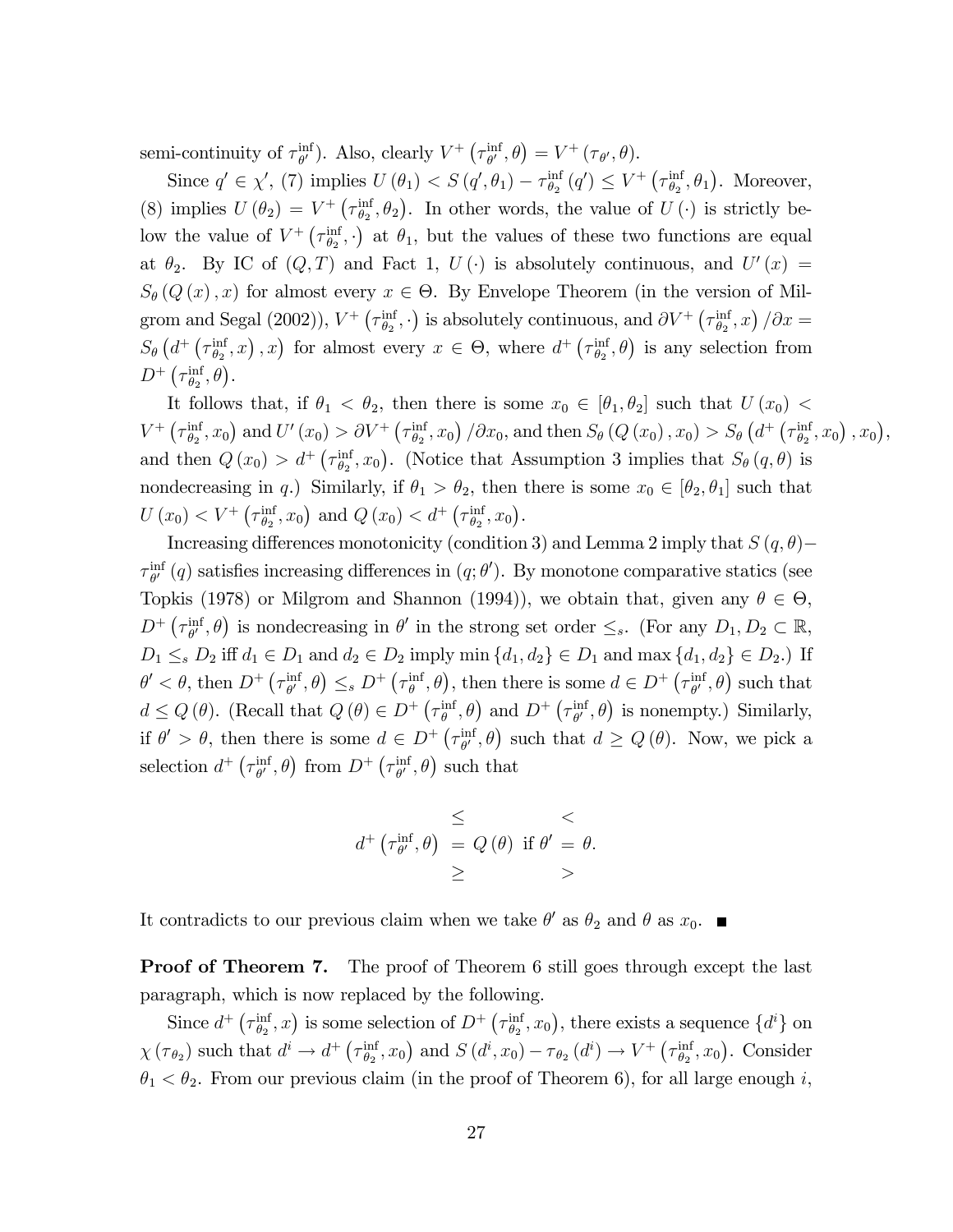we have

$$
U(x_0) < S(d^i, x_0) - \tau_{\theta_2}(d^i)
$$
 and  $Q(x_0) > d^i$ .

Let *i* be large enough so that the above properties hold. Since  $U(x_0) \ge S(d^i, x_0)$  –  $\tau_{x_0}(d^i)$ , we have  $S(d^i, x_0) - \tau_{x_0}(d^i) < S(d^i, x_0) - \tau_{\theta_2}(d^i)$  and then  $\tau_{x_0}(d^i) > \tau_{\theta_2}(d^i)$ . On the other hand, condition 3'b implies  $\tau_{x_0}(Q(x_0)) = T(x_0) \leq \tau_{\theta_2}(Q(x_0))$ . Then single crossing monotonicity (condition 3'a) implies  $\tau_{x_0}(d^i) \leq \tau_{\theta_2}(d^i)$ , because  $Q(x_0) \in$  $\chi(\tau_{x_0})$  (since  $\tau_{x_0}(Q(x_0)) = T(x_0) < \infty$ ),  $d^i \in \chi(\tau_{\theta_2})$ ,  $x_0 \le \theta_2$  and  $Q(x_0) > d^i$ . We have a contradiction. By an analogous argument, the case of  $\theta_1 > \theta_2$  also yields a contradiction.

The proof of Theorem 8 requires the following two lemmas.

**Lemma 3** If an outcome  $(Q, T)$  is menu implementable with respect to  $(n, C)$ , with either n finite or  $\mathcal{C} \cup \{\tau_{out}\}$  closed, then the associated menu M (that is contained in  $\mathcal{C},$  has at most n elements, and induces  $(Q,T)$  can be chosen such that

- 1. for any  $q \in \chi$ ,  $\arg \min_{\tau \in \mathcal{M} \cup \{\tau_{out}\}} \tau(q)$  is nonempty, and
- 2. the tariff options in  $M$  do not dominate one another.

**Proof.** Suppose that  $(Q, T)$  is menu implementable with respect to  $(n, \mathcal{C})$ , i.e.,  $(Q, T)$ is induced by some menu  $M \subset \mathcal{C}$  with  $|M| \leq n$ . Let  $\underline{\tau} : \chi \to \mathbb{R} \cup \{-\infty, \infty\}$  denote the lower envelope of  $\mathcal{M} \cup \{\tau_{out}\}, i.e., \underline{\tau}(q) \equiv \inf_{\tau \in \mathcal{M} \cup \{\tau_{out}\}} \tau(q).$ 

If n is finite, then  $\mathcal{M} \cup \{\tau_{\mathit{out}}\}$  is a nonempty finite set. We delete any dominated tariff options in M so that condition 2 holds. After the deletion,  $\mathcal{M} \cup \{\tau_{out}\}\$ is still a nonempty finite set so that condition 1 holds, and the lower envelope of  $M \cup \{\tau_{out}\}\$ is the same as before so that  $(Q, T)$  is still induced.

We hereafter suppose that  $n = \infty$  and  $\mathcal{C} \cup {\tau_{out}}$  is closed. Let  $\Psi \equiv {\tau \in \mathcal{C} \cup {\tau_{out}}} : \tau \geq \tau}.$ Also, for any  $q \in \chi$ , we define the following partial order  $\leq_q$  over tariff options: for any tariff options  $\tau_1, \tau_2$ , we say  $\tau_1 \leq_q \tau_2$  iff either  $\tau_1(q) < \tau_2(q)$ , or  $\tau_1(q) = \tau_2(q)$  &  $\tau_1 \leq$  $\tau_2$  on  $\chi \setminus \{q\}$ . Then  $(\Psi, \leq_q)$  is a partially ordered set. Notice that  $\Psi$  is closed since  $\mathcal{C} \cup \{\tau_{out}\}\$ is closed. We claim that every chain in  $(\Psi, \leq_q)$  has a lower bound in  $\Psi$ . Indeed, any chain in  $(\Psi, \leq_q)$ , when regarded as a net directed downward by  $\leq_q$ , must have a pointwise limit in  $\Psi$ , and this pointwise limit is a lower bound of the chain. By Zorn's Lemma,  $(\Psi, \leq_q)$  has a minimal element  $\psi_q$ . By Axiom of Choice, there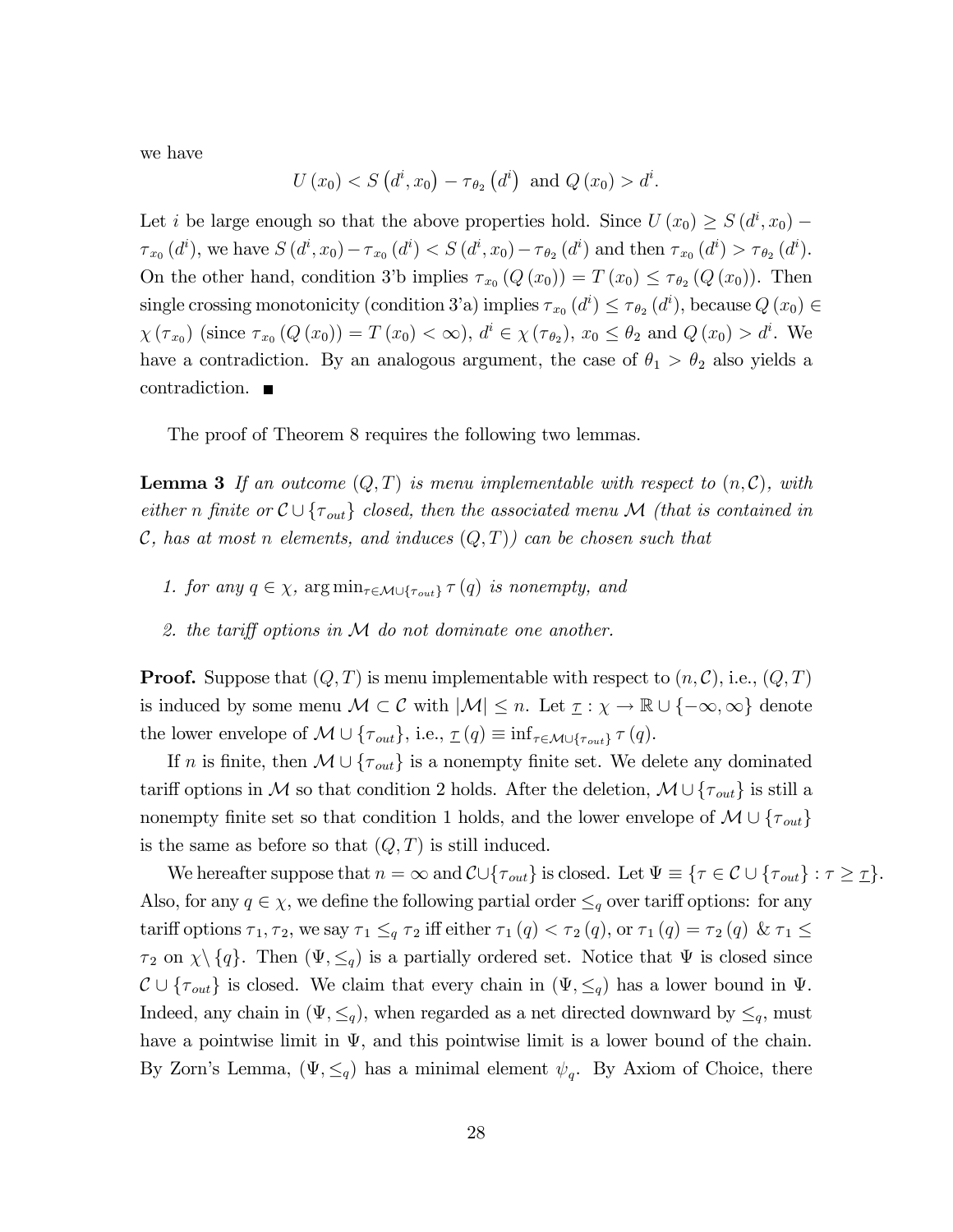exists a family  $\{\psi_q\}$  $_{q\in\chi}$  of tariff options such that every  $\psi_q$  is a minimal element of  $(\Psi, \leq_q).$ 

Regard  $\{\psi_q\}$  $q \in \chi \setminus {\{\tau_{out}\}}$  as a menu. By our construction, this menu is contained in C. For any  $q, q' \in \chi$ ,  $\psi_q(q) = \underline{\tau}(q) \leq \psi_{q'}(q)$ . Thus this menu satisfies condition 1. Since  $\{\psi_q\}$  $_{q\in\chi}$  and  $\mathcal{M} \cup {\tau_{out}}$  share a common lower envelope  $\underline{\tau}$ ,  $\{\psi_{q}\}$  $_{q\in\chi}\setminus\{\tau_{\mathit{out}}\}$ induces the same outcome as M does. Finally, if  $\psi_q$  is dominated by  $\psi_{q'}$ , then  $\psi_q$  is not a minimal element of  $\Psi$ , a contradiction. Therefore, our menu satisfies condition  $2.$   $\blacksquare$ 

**Lemma 4** If tariff options  $\tau_1, \ldots, \tau_n$  do not dominate one another, and  $(\tau_1, \tau_2)$ ,  $(\tau_2, \tau_3), \ldots, (\tau_{n-1}, \tau_n)$  and  $(\tau_n, \tau_1)$  satisfy tariff single crossing property or tariff increasing differences, then  $\tau_1 = \cdots = \tau_n$ .

**Proof.** We will use the induction argument. Let  $n = 2$  first. Suppose that  $\tau_1 \neq \tau_2$ , and both  $(\tau_1, \tau_2)$  and  $(\tau_2, \tau_1)$  satisfy tariff single crossing property. Then pick some  $x \in \chi$  such that  $\tau_1 (x) \neq \tau_2 (x)$ . Without loss of generality, assume  $\tau_1 (x) < \tau_2 (x)$ . Since  $(\tau_1, \tau_2)$  satisfies tariff single crossing property,  $\tau_1(q) \leq \tau_2(q)$  for all  $q \in \chi$  with  $q < x$ . Since  $(\tau_2, \tau_1)$  satisfies tariff single crossing property,  $\tau_1(q) \leq \tau_2(q)$  for all  $q \in \chi$  with  $q > x$ . Therefore  $\tau_2$  is dominated by  $\tau_1$ . (If  $\tau_1(x) > \tau_2(x)$ , one can prove that  $\tau_1$  is dominated by  $\tau_2$ .) Hence, the lemma holds for  $n = 2$ .

Assume the induction hypothesis: the lemma holds for  $n = 2, 3, \ldots, k$ . Suppose that  $\tau_1, \tau_2, \ldots, \tau_{k+1}$  do not dominate one another, and  $(\tau_1, \tau_2), (\tau_2, \tau_3), \ldots, (\tau_k, \tau_{k+1})$ and  $(\tau_{k+1}, \tau_1)$  satisfy tariff single crossing property. If  $\tau_i = \tau_j$  for some  $i, j \in$  $\{1,\ldots,k+1\}$  with  $i \neq j$ , then the induction hypothesis implies that  $\tau_1 = \cdots =$  $\tau_{k+1}$ , and we are done. So suppose that  $\tau_1, \ldots, \tau_{k+1}$  are all distinct. Consider any  $i \in \{1, \ldots, k\}$ . Since  $\tau_i$  and  $\tau_{i+1}$  are distinct and do not dominate each other, there exist  $x_i, y_i \in \chi$  such that  $\tau_i(x_i) < \tau_{i+1}(x_i)$  and  $\tau_i(y_i) > \tau_{i+1}(y_i)$ . Since  $(\tau_i, \tau_{i+1})$  satisfies tariff single crossing property,  $x_i \lt y_i$ . Let  $I \in \arg \min_{i \in \{1, ..., k\}} x_i$ and  $J \in \arg \max_{i \in \{1,\ldots,k\}} y_i$ . Because  $(\tau_1, \tau_2), \ldots, (\tau_k, \tau_{k+1})$  satisfy tariff single crossing property, we have  $\tau_1(x_I) \leq \cdots \leq \tau_I(x_I) < \tau_{I+1}(x_I) \leq \cdots \leq \tau_{k+1}(x_I)$  and  $\tau_1(y_J) \geq \cdots \geq \tau_J(y_J) > \tau_{J+1}(y_J) \geq \cdots \geq \tau_{k+1}(y_J)$ . But we also have  $x_I < y_J$ , hence  $(\tau_{k+1}, \tau_1)$  does not satisfy tariff single crossing property.  $\blacksquare$ 

**Remark 5** In fact, the proof of Lemma  $\downarrow$  only requires a weaker version of tariff single crossing property, namely,  $(\tau_1, \tau_2)$  is said to satisfy this weaker version of tariff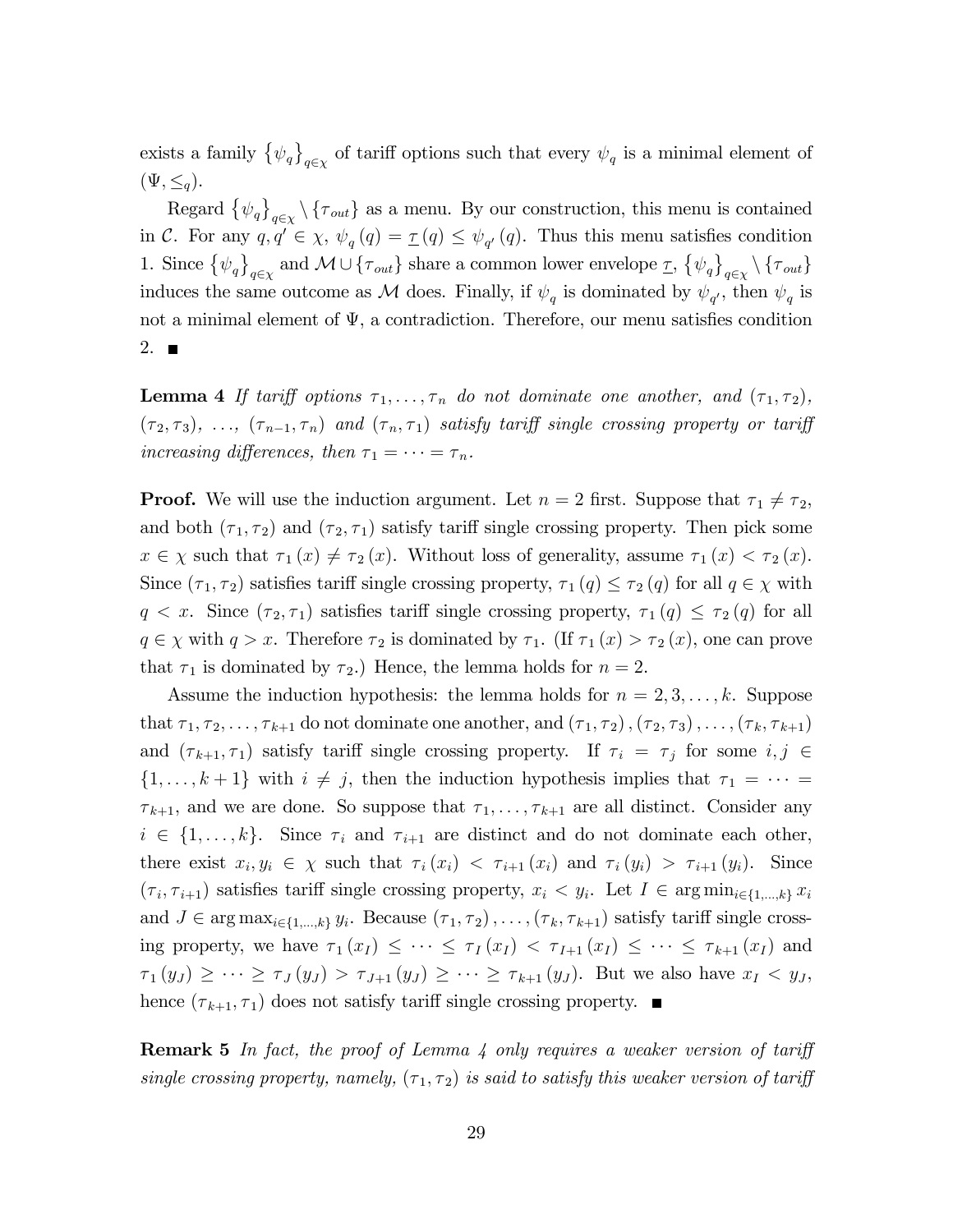single crossing property if for any  $q_1, q_2 \in \chi$  with  $q_1 < q_2$ , we have  $\tau_1(q_1) \leq \tau_2(q_1)$ whenever  $\tau_1(q_2) < \tau_2(q_2)$ .

**Proof of Theorem 8.** Suppose that conditions (i) and (ii) hold and an outcome  $(Q, T)$  is menu implementable with respect to  $(n, C)$ . Then there exist some menu  $M \subset \mathcal{C}$  with  $|\mathcal{M}| \leq n$  and some mapping  $\theta \mapsto \tau_{\theta}$  in  $(\mathcal{M} \cup {\tau_{out}})^{\Theta}$  such that conditions 1 and 2 in Definition 1 are satisfied. Then clearly  $(Q, T)$  is IC and IR.

Let  $\tau_{\Theta} \equiv {\{\tau_{\theta}\}}_{\theta \in \Theta} \subset \mathcal{M} \cup {\{\tau_{out}\}}$ . By condition (i) and Lemma 3, we can without loss of generality assume that the tariff options in  $\tau_{\Theta}$  do not dominate one another.

To introduce convenient notation, we write  $\tau_1 \leq \tau_2$  if  $(\tau_1, \tau_2)$  satisfies tariff increasing differences. Obviously,  $\leq$  is a reflexive binary relation over tariff options. Increasing differences comparability of  $C \cup \{\tau_{out}\}$  (condition (ii)) carries over to  $\tau_{\Theta}$ (because  $\tau_{\Theta} \subset \mathcal{C} \cup {\{\tau_{out}\}}$ ). Thus,  $\trianglelefteq$  is complete on  $\tau_{\Theta}$ . From Lemma 4,  $\trianglelefteq$  is antisymmetric on  $\tau_{\Theta}$ . From reflexivity, completeness and Lemma 4,  $\leq$  is transitive on  $\tau_{\Theta}$ . Therefore,  $\leq$  is a linear order on  $\tau_{\Theta}$ . It makes  $\tau_{\Theta}$  a chain.

Define  $\mathcal{T}(\theta)$  as the set  $\{\tau \in \tau_{\Theta} : \tau(Q(\theta)) \leq \tau'(Q(\theta)) \text{ for any } \tau' \in \tau_{\Theta}\}.$   $\mathcal{T}(\theta)$  is nonempty because  $\tau_{\theta} \in \mathcal{T}(\theta)$  for every  $\theta \in \Theta$  (due to conditions 1 and 2 in Definition 1). Let  $\leq_s$  be the strong set order on  $\tau_{\Theta}$  induced by  $\leq$ . That is, for any two subsets  $\mathcal{T}_1, \mathcal{T}_2$  of  $\tau_{\Theta}$ , we say  $\mathcal{T}_1 \subseteq_s \mathcal{T}_2$  if  $\tau_1 \in \mathcal{T}_1$  and  $\tau_2 \in \mathcal{T}_2$  and  $\tau_2 \subseteq \tau_1$  imply  $\tau_1 \in \mathcal{T}_2$  and  $\tau_2 \in \mathcal{T}_1$ . Then  $\leq_s$  is a partial order on the set  $\mathcal{P}(\tau_{\Theta})$  of nonempty subsets of  $\tau_{\Theta}$ .

We want to show that the mapping T is nondecreasing on  $((\Theta, \leq), (\mathcal{P}(\tau_{\Theta}), \leq_s)).$ Consider any  $\theta_1, \theta_2 \in \Theta$  such that  $\theta_1 < \theta_2$ , and we need to show  $\mathcal{T}(\theta_1) \leq_s \mathcal{T}(\theta_2)$ . Suppose  $\tau_1 \in \mathcal{T}(\theta_1)$  and  $\tau_2 \in \mathcal{T}(\theta_2)$  and  $\tau_2 \leq \tau_1$ . Let  $q_1 \equiv Q(\theta_1)$  and  $q_2 \equiv Q(\theta_2)$ . From IC of  $(Q, T)$ , we have  $q_1 \leq q_2$ . From IR of  $(Q, T)$ , we have  $S(q_1, \theta_1) - \tau_1(q_1) \geq$  $S(q_1, \theta_1) - \tau_{\theta_1}(q_1) = S(q_1, \theta_1) - T(\theta_1) \ge 0$  so that  $\tau_1(q_1) < \infty$ , and similarly  $\tau_2(q_2) < \infty$ . Thus  $q_1 \in \chi(\tau_1)$  and  $q_2 \in \chi(\tau_2)$ . Since  $\tau_1 \in \mathcal{T}(\theta_1)$  and  $\tau_2 \in \mathcal{T}(\theta_2)$ , we have  $\tau_1(q_1) \leq \tau_2(q_1)$  and  $\tau_2(q_2) \leq \tau_1(q_2)$ . Now it follows from  $\tau_2 \leq \tau_1$  and  $q_1 \leq q_2$ that  $\tau_1 (q_2) \leq \tau_2 (q_2)$  and  $\tau_2 (q_1) \leq \tau_1 (q_1)$ , and hence  $\tau_1 \in \mathcal{T}(\theta_2)$  and  $\tau_2 \in \mathcal{T}(\theta_1)$ . Therefore,  $\mathcal{T}(\theta_1) \leq_s \mathcal{T}(\theta_2)$ . We conclude that the mapping  $\mathcal{T}$  is nondecreasing on  $((\Theta,\leq),(\mathcal{P}(\tau_{\Theta}),\leq_{s})).$ 

Regard  $\mathcal T$  as a correspondence from  $\Theta$  to  $\tau_{\Theta}$ . Our previous results show that  $\mathcal T$  is nonempty-valued and nondecreasing (with respect to the strong set order induced by  $\leq$ ), so that it has a nondecreasing selection  $\theta \mapsto \tau_{\theta}^*$  (see Kukushkin (2012) Theorem 2).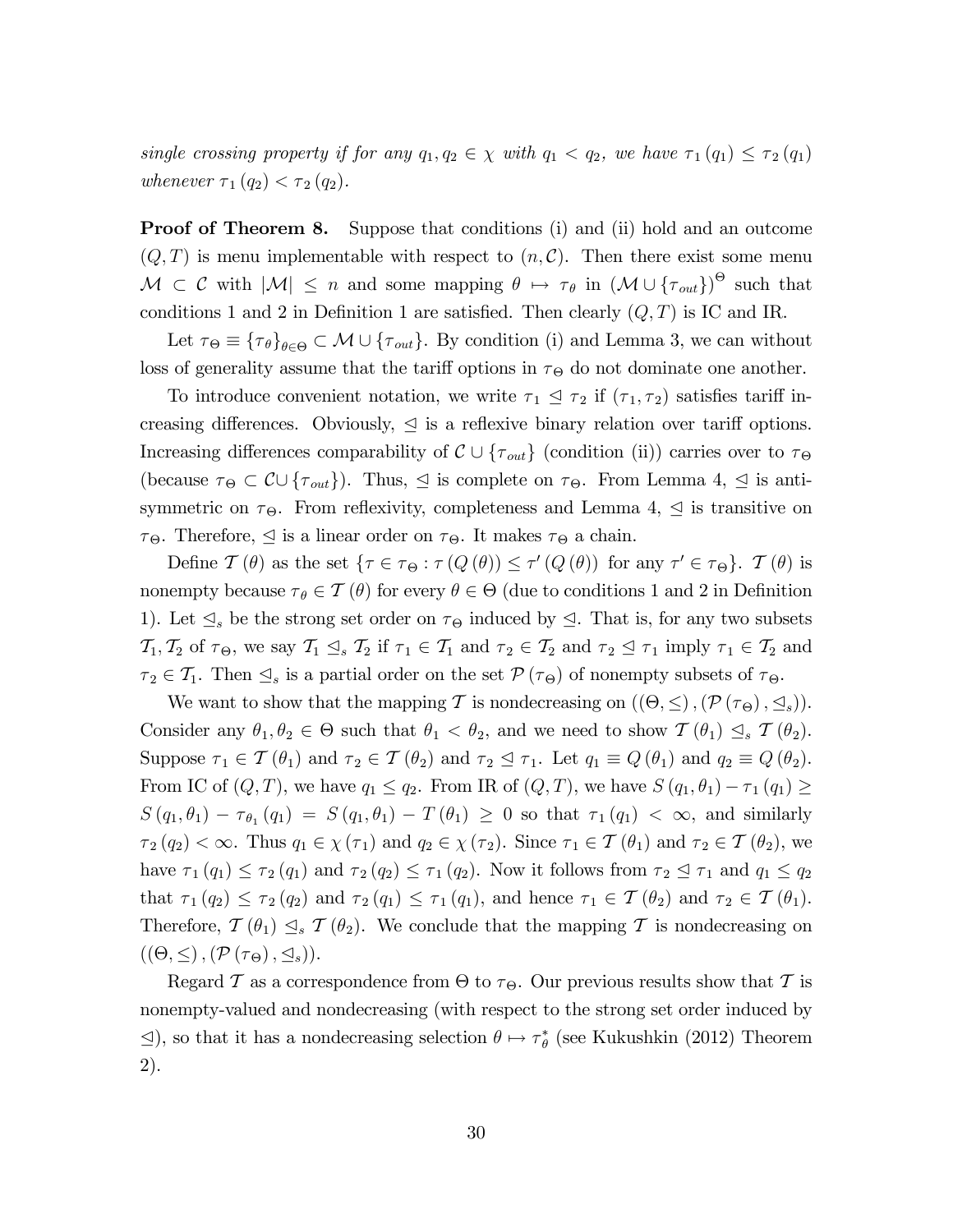Now this mapping  $\theta \mapsto \tau_{\theta}^*$  satisfies conditions 3 and 4 in Theorem 6. It satisfies condition 1 in Theorem 6 because  $T(\theta) = \tau_{\theta}(Q(\theta)) = \min_{\theta' \in \Theta} \tau_{\theta'}(Q(\theta)) = \tau_{\theta}^*(Q(\theta))$ for any  $\theta \in \Theta$ . It also satisfies condition 2 in Theorem 6 because

$$
S(Q(\theta), \theta) - \tau_{\theta}^{*}(Q(\theta)) = S(Q(\theta), \theta) - \tau_{\theta}(Q(\theta)) \ge S(q, \theta) - \tau_{\theta}^{*}(q)
$$

for any  $\theta \in \Theta$  and any  $q \in \chi$ . It completes the proof of the first part.

For the second part, assume condition (ii) instead of condition (ii). The above proof still goes through except that the binary relation  $\leq$  requires to be redefined:  $\tau_1 \leq \tau_2$  if and only if  $(\tau_1, \tau_2)$  satisfies tariff single crossing property.

**Proof of Theorem 1.** Simply notice that, from Fact 1, if  $(Q, T)$  is IC and  $Q(\cdot)$  is constant over an interval, then  $T(\cdot)$  is also constant over that interval.

The proofs of Theorems 2 and 3 require the following lemmas, which characterize the closures<sup>13</sup> of the set of two-part tariffs and the set of common-fixed-fee minimum purchase tariffs.<sup>14</sup>

**Lemma 5** A tariff option  $\hat{\tau}$  is the pointwise limit of some net of two-part tariffs if and only if either  $\chi(\hat{\tau}) = \{0\}$  (i.e., the domain of  $\hat{\tau}$  is  $\{0\}$ ), or  $\hat{\tau}$  is a two-part tariff.

**Proof.** The "if" part is quite obvious, so we only prove the "only if" part. Let  $\{\tau_{\beta}\}\$ be a net of two-part tariffs, with each  $\tau_\beta$  characterized by  $(p_\beta, \phi_\beta)$ . Suppose that it pointwise converges to a tariff option  $\hat{\tau}$ . Since each  $\tau_{\beta}$  is nondecreasing,  $\hat{\tau}$  is too. Then  $\hat{\tau}$  (0)  $\neq -\infty$  (otherwise  $\hat{\tau}$  is not a tariff option) and  $\hat{\tau}$  (0)  $\neq \infty$  (otherwise  $\hat{\tau}$ is  $\infty$  everywhere and hence not a tariff option). If  $\hat{\tau}(1) = \infty$ , then  $\hat{\tau}(q) = \infty$  for all  $q > 0$  (since each  $\tau_{\beta}$  is linear), so that  $\chi(\hat{\tau}) = \{0\}$ . Now suppose that  $\hat{\tau}(1)$  is finite. Then both  $\hat{\phi} \equiv \hat{\tau}(0)$  and  $\hat{p} \equiv \hat{\tau}(1) - \hat{\tau}(0)$  are finite. Moreover, we have  $\phi_{\beta} = \tau_{\beta}(0) \rightarrow \hat{\tau}(0) = \hat{\phi}$  and  $p_{\beta} = \tau_{\beta}(1) - \tau_{\beta}(0) \rightarrow \hat{\tau}(1) - \hat{\tau}(0) = \hat{\phi}$ . Then, for any  $q \geq 0,$ 

$$
\tau_{\beta}(q) - (\hat{p}q + \hat{\phi}) = (p_{\beta} - \hat{p})q + (\phi_{\beta} - \hat{\phi}) \to 0.
$$

Therefore,  $\tau_{\beta}$  pointwise converges to  $q \mapsto \hat{p}q + \hat{\phi}$ , which is a two-part tariff.

<sup>&</sup>lt;sup>13</sup>As usual, the closure  $\bar{\mathcal{C}}$  of a set C of tariff options is defined as the smallest closed set of tariff options that contains C, i.e.  $\bar{\mathcal{C}}$  comprises all tariff options that is a pointwise limit of a net in C.

<sup>&</sup>lt;sup>14</sup>Lemma 5 is needed only for the necessity part of Theorem 2 when  $n = \infty$ . Similarly Lemma 6. is needed only for the necessity part of Theorem 3 when  $n = \infty$ .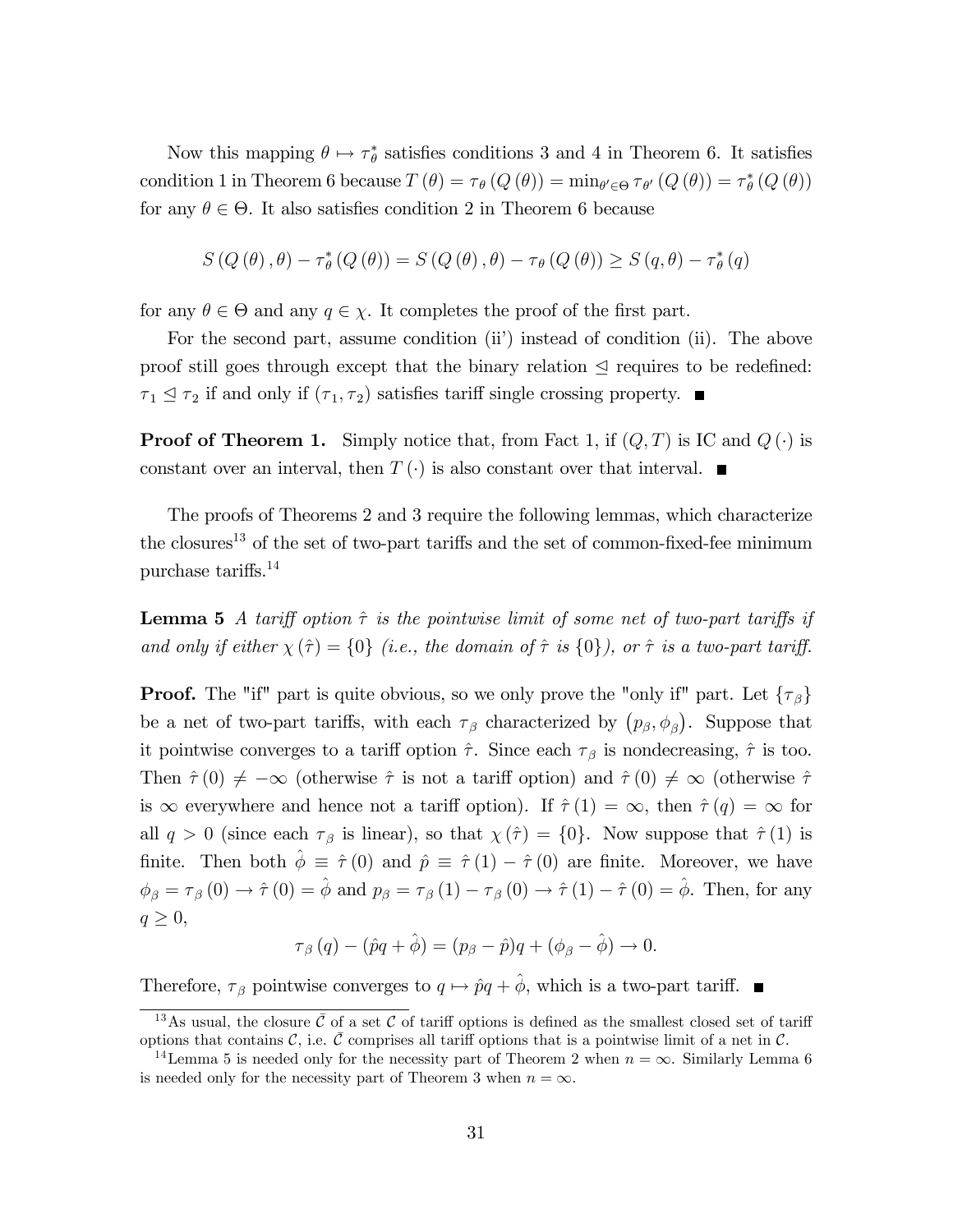**Lemma 6** Given  $\phi \in \mathbb{R}$ , a tariff option  $\hat{\tau}$  is the pointwise limit of some net of minimum purchase tariffs with common fixed fee  $\phi$  if and only if either  $\chi(\hat{\tau}) = \{0\}$ and  $\hat{\tau}$  (0) =  $\phi$ , or  $\hat{\tau}$  is a minimum purchase tariff with fixed fee  $\phi$ , or  $\hat{\tau}$  is a "strictminimum purchase tariff with fixed fee  $\phi$ " of the form

$$
q \mapsto \begin{cases} pq + \phi & \text{if } q > m \\ \infty & \text{if } 0 \le q \le m \end{cases}
$$

:

(Strict-minimum purchase tari§s di§er from minimum purchase tari§s in that the order size has to be strictly larger than the minimum purchase.)

**Proof.** The "if" part is quite obvious, so we only prove the "only if" part. Let  $\{\tau_\beta\}$  be a net of minimum purchase tariffs, with each  $\tau_\beta$  characterized by  $(m_\beta, p_\beta, \phi)$ . Suppose that it pointwise converges to a tariff option  $\hat{\tau}$ . Since  $\hat{\tau}$  is a tariff option, its domain  $\chi(\hat{\tau})$  is nonempty. If  $\chi(\hat{\tau}) = \{0\}$ , clearly  $\hat{\tau}(0) = \phi$ . Suppose that  $\chi(\hat{\tau}) \neq \{0\}$ . Let  $\hat{m} \equiv \inf \chi(\hat{\tau}) \geq 0$ . Then  $m_{\beta} \to \hat{m}$ . For any  $q > \hat{m}$ ,  $\hat{\tau}(q)$  is the limit of  $\{p_{\beta}q + \phi\}$ , and then  $\hat{\tau}(q)$  cannot be  $\infty$ , for otherwise  $p_{\beta} \to \infty$  and hence  $\chi(\hat{\tau})$  is either  $\{0\}$  or empty. Now  $\hat{p} \equiv \hat{\tau} ( \hat{m} + 2 ) - \hat{\tau} ( \hat{m} + 1 )$  is finite. Moreover, for large  $\beta$ ,

$$
p_{\beta} = \tau_{\beta}(\hat{m} + 2) - \tau_{\beta}(\hat{m} + 1) \rightarrow \hat{\tau}(\hat{m} + 2) - \hat{\tau}(\hat{m} + 1) = \hat{p}.
$$

Therefore, for any  $q > \hat{m}$ , we have  $\hat{\tau}(q) = \lim \tau_{\beta}(q) = \lim (p_{\beta}q + \phi) = \hat{p}q + \phi$ . For any  $q < \hat{m}$ , we have  $\hat{\tau}(q) = \lim \tau_\beta (q) = \infty$ . The limit  $\hat{\tau}(q)$  of  $\{\tau_\beta(\hat{m})\}$  must be either  $\lim p_{\beta} q + \phi = \hat{p}q + \phi$  or  $\infty$ . We conclude that  $\hat{\tau}$  is the minimum purchase tariff or the strict-minimum purchase tariff characterized by  $(\hat{m}, \hat{p}, \phi)$ .

**Proof of Theorem 2.** Let  $\mathcal{C}$  be the set of all two-part tariffs, and  $\overline{\mathcal{C}}$  be the closure of  $\mathcal{C}$ , which is characterized by Lemma 5.

**Sufficiency**. Suppose that  $P : A \to \mathbb{R}_+$  satisfies the conditions in this theorem. For each  $\theta \in \Theta$ , let  $\tau_{\theta}$  be  $\tau_{out}$  if  $\theta \in A$ , and be the two-part tariff characterized by  $(P(\theta), \Phi(\theta))$  if  $\theta \in \Theta \backslash A$ , where  $\Phi(\theta) \equiv T(\theta) - P(\theta) Q(\theta)$ . It suffices to verify that the mapping  $\theta \mapsto \tau_{\theta}$  satisfies the sufficient conditions provided in Theorem 6. Notice that  $\theta_1 < \theta_2$  and  $Q(\theta_2) = T(\theta_2) = 0$  imply  $Q(\theta_1) = T(\theta_1) = 0$ , by IC of  $(Q, T)$  and Fact 1. Hence A is an increasing subset of  $\Theta$ . (That is,  $\theta_1 \in A$  and  $\theta_1 < \theta_2 \in \Theta$ imply  $\theta_2 \in A$ .) It, together with condition 2, implies that  $\theta \mapsto \tau_{\theta}$  satisfies condition 3 in Theorem 6. Condition 1 and the definition of A and  $\Phi$  imply conditions 1 and 2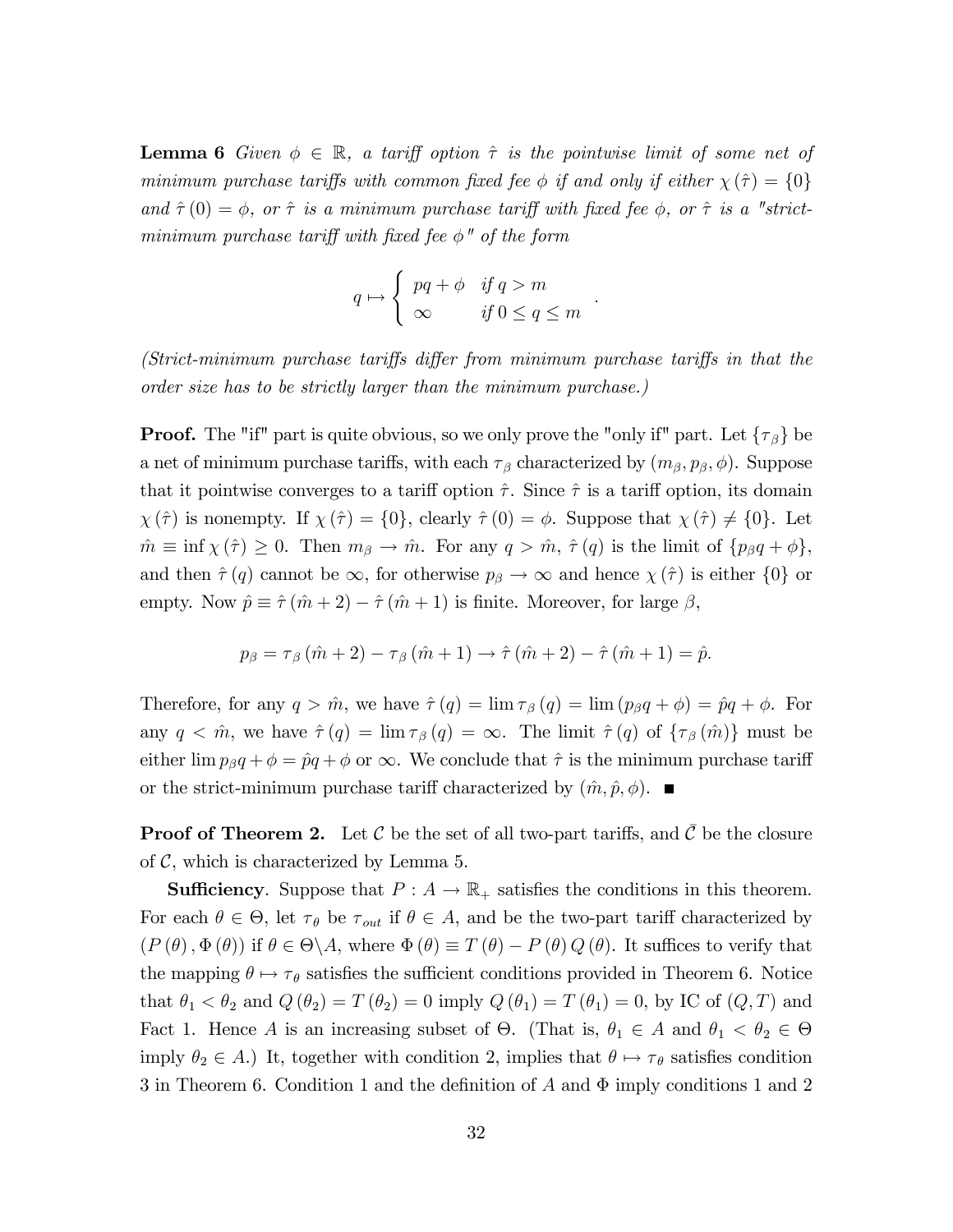in Theorem 6. IC of  $(Q, T)$  and Fact 1 imply that, for any  $\theta \in A$  and  $\theta_* \in \Theta$ ,

$$
\Phi(\theta) = S(Q(\theta), \theta) - P(\theta)Q(\theta) - \int_{\theta_*}^{\theta} S_{\theta}(Q(x), x) dx - U(\theta_*),
$$

where  $U(\theta_*) \equiv S(Q(\theta_*), \theta_*) - T(\theta_*)$ . If  $P(\cdot)$  is some constant  $\bar{p}$  over an interval in A, then, for any  $\theta$ ,  $\theta_*$  in that interval,

$$
\Phi(\theta) = v (P(\theta), \theta) - \int_{\theta_*}^{\theta} v_{\theta} (P(x), x) dx - U(\theta_*)
$$
  
=  $v (\bar{p}, \theta) - \int_{\theta_*}^{\theta} v_{\theta} (\bar{p}, x) dx - U(\theta_*) = v (\bar{p}, \theta_*) - U(\theta_*)$ ,

where  $v (p, \theta) \equiv \sup_{q\geq 0} \{S (q, \theta) - pq\}$ . Hence  $\Phi (\cdot)$  is constant over that interval. Therefore, condition 3 implies that condition 4 in Theorem 6 holds.

**Necessity.** Suppose that  $(Q, T)$  can be implemented by some *n*-ID scheme. In other words,  $(Q, T)$  is menu implementable with respect to  $(n, C)$ . Then  $(Q, T)$  is also menu implementable with respect to  $(n,\bar{C})$ .<sup>15</sup> Notice that  $\bar{C} \cup \{\tau_{out}\} = \bar{C}$ , which is closed. Take any  $\tau_1, \tau_2 \in \overline{C}$ . If  $\chi(\tau_1) = \{0\}$ , then  $(\tau_1, \tau_2)$  satisfies tariff increasing differences. If  $\chi(\tau_1) \neq \{0\}$  and  $\chi(\tau_2) \neq \{0\}$  (so that both  $\tau_1$  and  $\tau_2$  are two-part tariffs), then  $(\tau_1, \tau_2)$  (respectively  $(\tau_2, \tau_1)$ ) satisfies tariff increasing differences if and only if  $p_1 \geq p_2$  (respectively  $p_2 \geq p_1$ ), where  $p_i$  denotes the marginal price of  $\tau_i$ . Hence,  $\bar{\mathcal{C}} \cup \{\tau_{out}\}\$ is increasing differences comparable. By Theorem 8, the conditions provided by Theorem 6 are satisfied by some mapping  $\theta \mapsto \tau_{\theta}$  in  $(\bar{\mathcal{C}} \cup {\{\tau_{out}\}})^{\Theta}$ . For any  $\theta \in \Theta$  such that  $\tau_{\theta} \notin \mathcal{C} \cup {\{\tau_{out}\}}$ , by Lemma 5,  $\chi(\tau_{\theta}) = \{0\}$ , and hence  $Q(\theta) = 0$ . Let  $\Theta_0 \equiv {\theta \in \Theta : Q(\theta) = 0}$ . By IC of  $(Q, T)$  and Fact 1, every  $\theta \in \Theta_0$  has the same  $T(\theta)$ , which we denote as  $t_0$ . If  $\Theta_0$  is nonempty and  $t_0 = 0$ , then we redefine every  $\tau_{\theta}$  with  $\theta \in \Theta_0$  as  $\tau_{out}$ . If  $\Theta_0$  is nonempty and  $t_0 \neq 0$ , then we redefine every  $\tau_{\theta}$ with  $\theta \in \Theta_0$  as a two-part tariff characterized by  $(p_0, t_0)$ , such that consumers of type  $\theta \in \Theta_0$  would pick quantity  $q = 0$  (this two-part tariff exists because  $(Q, T)$  can be implemented by some  $n$ -ID scheme). Clearly this  $p_0$  can be chosen to be higher than the marginal price of every other two-part tariff in  $\{\tau_\theta\}_{\theta \in \Theta \setminus \Theta_0}$ . Now the new mapping  $\theta \mapsto \tau_{\theta}$  is in  $(C \cup {\{\tau_{out}\}})^{\Theta}$  and still satisfies the conditions provided by Theorem 6. Since  ${\{\tau_{\theta}\}}_{\theta \in \Theta} \setminus {\{\tau_{out}\}} \subset \mathcal{C}$ , we can for each  $\theta \in A$  define  $P(\theta)$  as the marginal price

<sup>&</sup>lt;sup>15</sup>If we only consider the case of finite n, we do not need to work with  $\overline{C}$ , and this proof would be simpler. The same remark can be made for the necessity proof of Theorem 3.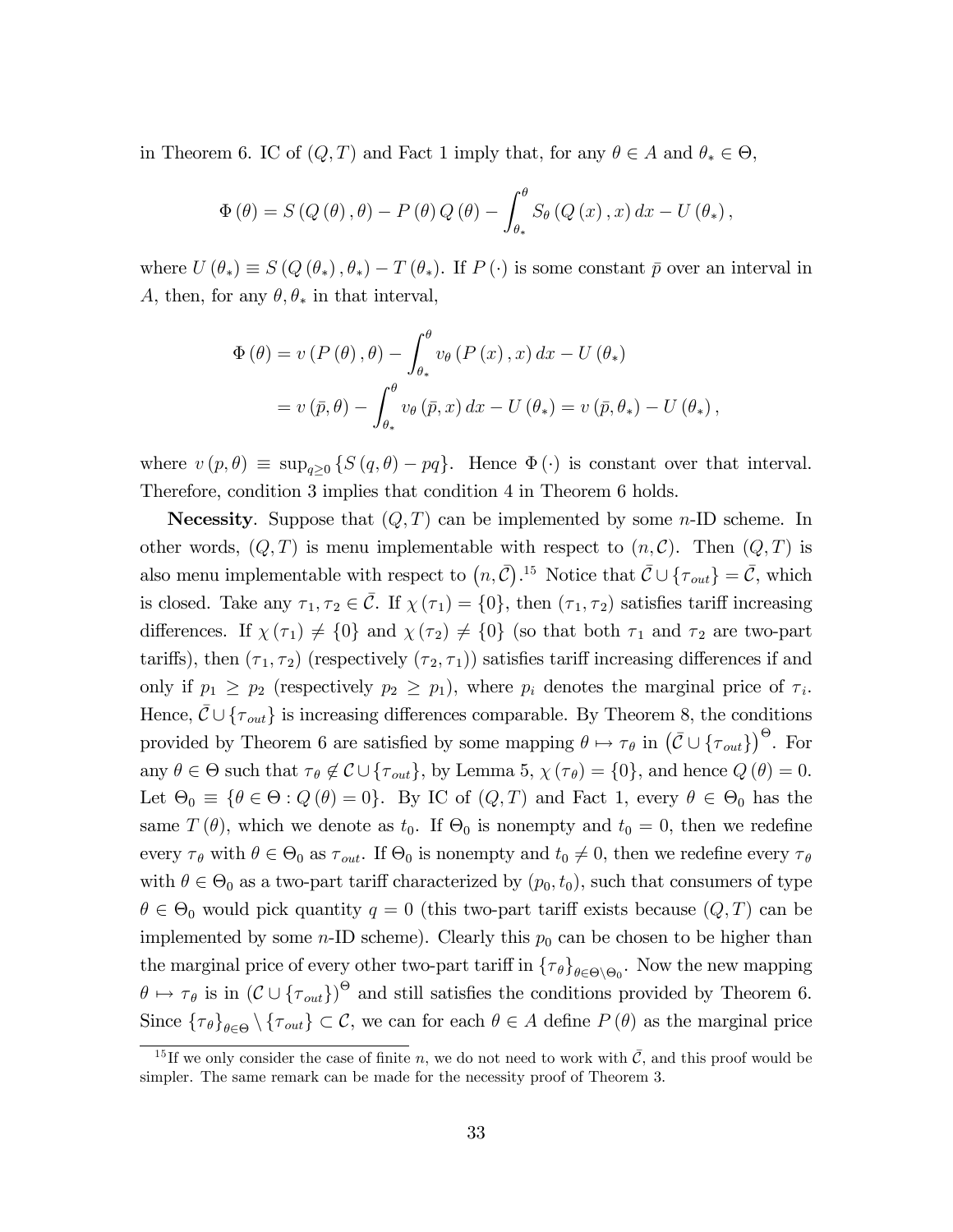of  $\tau_{\theta}$ . Then conditions 1–3 follow from conditions 1–4 in Theorem 6.

**Proof of Theorem 3.** Let  $\mathcal{C}$  be the set of all minimum purchase tariffs with fixed fee  $\phi$ , and C be the closure of C, which is characterized by Lemma 6.

**Sufficiency**. Suppose that  $M : A \to \mathbb{R}_+$  and  $P : A \to \mathbb{R}_+$  satisfies the conditions in this theorem. For each  $\theta \in \Theta$ , let  $\tau_{\theta}$  be  $\tau_{out}$  if  $\theta \in A$ , and be the minimum purchase tariff characterized by  $(M(\theta), P(\theta), \phi)$  if  $\theta \in \Theta \backslash A$ . It suffices to verify that the mapping  $\theta \mapsto \tau_{\theta}$  satisfies the sufficient conditions provided in Theorem 6. Notice that  $\theta_1 < \theta_2$  and  $Q(\theta_2) = T(\theta_2) = 0$  imply  $Q(\theta_1) = T(\theta_1) = 0$ , by IC of  $(Q, T)$  and Fact 1. Hence A is an increasing subset of  $\Theta$ . It, together with condition 3, implies that  $\theta \mapsto \tau_{\theta}$  satisfies condition 3 in Theorem 6. Conditions 1 and 2 and the definition of A imply conditions 1 and 2 in Theorem 6. Condition 4 implies that condition 4 in Theorem 6 holds. If in addition  $n = \infty$ , clearly the function M can be chosen as the restriction of  $Q$  on  $A$  without affecting the validity of conditions 1 and 3.

**Necessity.** Suppose that  $(Q, T)$  can be implemented by some *n*-ADF scheme with fixed fee  $\phi$ . In other words,  $(Q, T)$  is menu implementable with respect to  $(n, \mathcal{C})$ . Then  $(Q, T)$  is also menu implementable with respect to  $(n, \overline{C})$ . Notice that  $\overline{\mathcal{C}} \cup \{\tau_{out}\}\$ is closed since  $\overline{\mathcal{C}}$  is. Take any  $\tau_1, \tau_2 \in \overline{\mathcal{C}} \cup \{\tau_{out}\}\$ . If  $\chi(\tau_1) = \{0\}$ , then  $(\tau_1, \tau_2)$  satisfies tariff increasing differences. If  $\chi(\tau_1) \neq \{0\}$  and  $\chi(\tau_2) \neq \{0\}$  (so that both  $\tau_1$  and  $\tau_2$  are minimum purchase tariffs or strict-minimum purchase tariffs with fixed fee  $\phi$ ), then they do not dominate each other if and only if either  $\chi(\tau_2)$  is a proper subset of  $\chi(\tau_1)$  and  $p_2 < p_1$ , or  $\chi(\tau_1)$  is a proper subset of  $\chi(\tau_2)$  and  $p_1 < p_2$ , where  $p_i$  denotes the marginal price of  $\tau_i$ . In the first case (respectively second case),  $(\tau_1, \tau_2)$  (respectively  $(\tau_2, \tau_1)$ ) satisfies tariff increasing differences. Hence,  $\mathcal{C} \cup$  $\{\tau_{out}\}\$  is increasing differences comparable. By Theorem 8, the conditions provided by Theorem 6 are satisfied by some mapping  $\theta \mapsto \tau_{\theta}$  in  $(\bar{\mathcal{C}} \cup {\{\tau_{out}\}})^{\Theta}$ . For any  $\theta \in \Theta$ such that  $\tau_{\theta} \notin \mathcal{C} \cup {\{\tau_{out}\}}$ , by Lemma 6, either  $\tau_{\theta}$  is a strict-minimum purchase tariff, or  $\chi(\tau_{\theta}) = \{0\}$  and hence  $Q(\theta) = 0$ . For any  $\theta \in \Theta$  such that  $\tau_{\theta}$  is a strict-minimum purchase tariff characterized by  $(m_{\theta}, p_{\theta}, \phi)$ , we redefine  $\tau_{\theta}$  as the minimum purchase tariff characterized by  $(m_{\theta}, p_{\theta}, \phi)$ , so that  $\tau_{\theta} \in \mathcal{C}$  and picking the original quantity  $q = Q(\theta)$  is still optimal under the new  $\tau_{\theta}$  for consumers of type  $\theta$  (since  $S(q, \theta)$ ) is continuous in q). Let  $\Theta_0 \equiv {\theta \in \Theta : Q(\theta) = 0}$ . By IC of  $(Q, T)$  and Fact 1, every  $\theta \in \Theta_0$  has the same  $T(\theta)$ , which we denote as  $t_0$ . Clearly  $t_0 \in \{0, \phi\}$ . If  $\Theta_0$  is nonempty and  $t_0 = 0$ , then we redefine every  $\tau_{\theta}$  with  $\theta \in \Theta_0$  as  $\tau_{out}$ . If  $\Theta_0$  is nonempty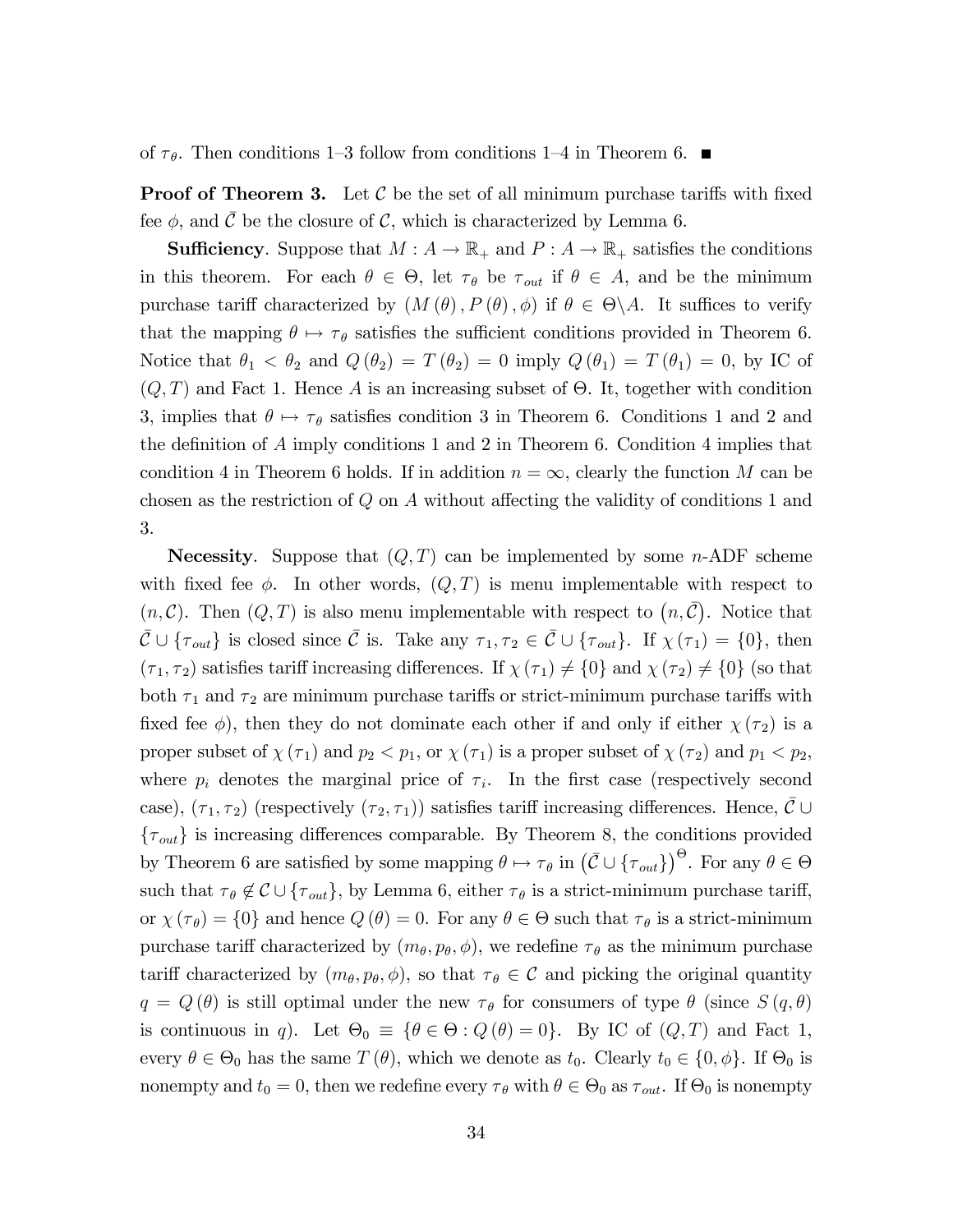and  $t_0 = \phi$ , then we redefine every  $\tau_{\theta}$  with  $\theta \in \Theta_0$  as a minimum purchase tariff characterized by  $(0, p_0, \phi)$ , such that consumers of type  $\theta \in \Theta_0$  would pick quantity  $q = 0$  (this minimum purchase tariff exists because  $(Q, T)$  can be implemented by some *n*-ADF scheme with fixed fee  $\phi$ ). Clearly this  $p_0$  can be chosen to be higher than the marginal price of every other minimum purchase tariff in  $\{\tau_\theta\}_{\theta \in \Theta \setminus \Theta_0}$ . Now the new mapping  $\theta \mapsto \tau_{\theta}$  is in  $(C \cup {\{\tau_{out}\}})^{\Theta}$  and still satisfies the conditions provided by Theorem 6. Since  ${\{\tau_{\theta}\}}_{\theta \in \Theta} \setminus {\{\tau_{out}\}} \subset \mathcal{C}$ , we can for each  $\theta \in A$  define  $M(\theta)$  and  $P(\theta)$  as the minimum purchase and the marginal price of  $\tau_{\theta}$ . Then conditions 1–4 follow from conditions  $1-4$  in Theorem 6.

**Proof of Theorem 4.** It follows from IC of  $(Q, T)$ , Fact 1 and  $U(\underline{\theta}) \equiv S(Q(\underline{\theta}), \underline{\theta})$  $T(\underline{\theta}) = 0$  that  $T(\theta) = 0$  whenever  $Q(\theta) = 0$ . Therefore,  $A \equiv {\theta \in \Theta : (Q(\theta), T(\theta)) \neq (0, 0)}$  =  $\{\theta \in \Theta : Q(\theta) > 0\}.$ 

**Part (a).** It suffices to construct  $\phi \in \mathbb{R}$ ,  $M : A \to \mathbb{R}_+$  and  $P : A \to \mathbb{R}_+$ such that conditions 1–3 in Theorem 3 hold. (The number n is taken as  $\infty$  so that condition 4 in Theorem 3 trivially holds.) For each  $\theta \in A$ , we let  $M(\theta) \equiv Q(\theta)$ and  $P(\theta) \equiv (T(\theta) - \phi) / Q(\theta)$ , where the parameter  $\phi \in \mathbb{R}$  is chosen to be small (i.e., negative with large magnitude). Then condition 1 in Theorem 3 holds and M is nondecreasing. Clearly, when  $\phi$  is small enough so that  $P(\theta)$  is large enough, condition 2 in Theorem 3 holds. Using IC of  $(Q, T)$  and Fact 1, it is straightforward to verify that P is nonincreasing when  $\phi$  is small enough. Hence condition 3 in Theorem 3 also holds.

**Part (b).** Suppose that  $(Q, T)$  is  $\infty$ -ID-implementable. By Theorem 2, there exists a nonincreasing function  $P^{ID}: A \to \mathbb{R}_+$  such that

$$
Q(\theta) \in \arg \max_{q \ge 0} \left\{ S(q, \theta) - P^{ID}(\theta) q \right\} \quad \forall \theta \in A.
$$
 (9)

For each  $\theta \in \Theta$ , consumers of type  $\theta$  are meant to pick the two-part tariff characterized  $(P^{ID}(\theta), \Phi(\theta)),$  where  $\Phi(\theta) \equiv T(\theta) - P^{ID}(\theta) Q(\theta)$ . For each  $\theta \in A$ , define  $M(\theta) \equiv$  $Q(\theta)$  and  $P^{AD}(\theta) \equiv T(\theta)/Q(\theta)$ .

It remains to verify that the tuple  $(M, P^{AD})$  satisfies conditions 1–3 in Theorem 3 when  $\phi = 0$ . Clearly condition 1 in Theorem 3 holds.

Since consumers of type  $\theta$  has no incentive to deviate to pick the two-part tariff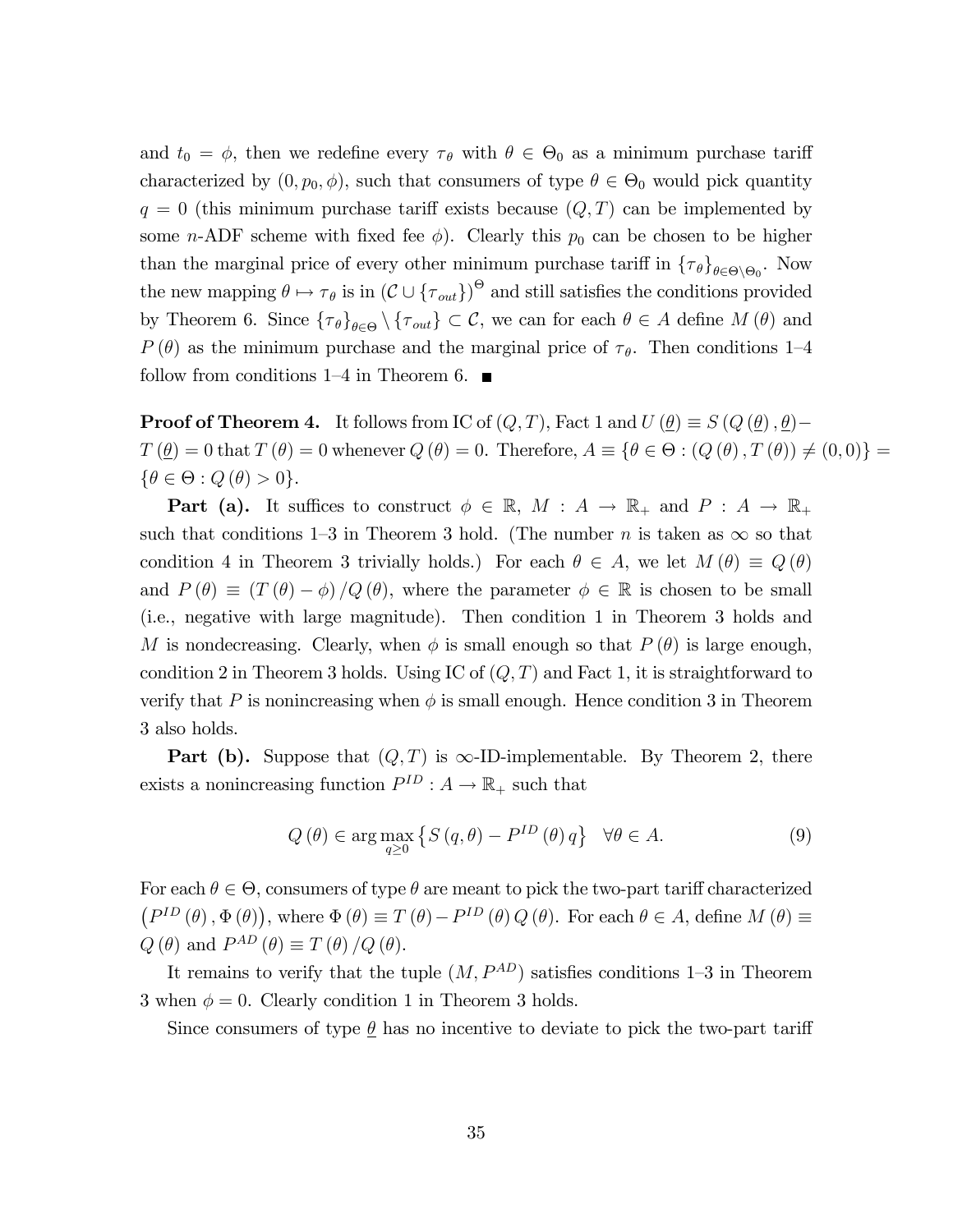for any type  $\theta \in A$ , we have

$$
0 = U(\underline{\theta}) \ge \max_{q \ge 0} \left\{ S(q, \underline{\theta}) - P(\theta) q - \Phi(\theta) \right\} \ge -\Phi(\theta) \quad \forall \theta \in A.
$$

That is,  $\Phi$  is nonnegative.

Pick any  $\theta \in A$ . By nonnegativity of  $\Phi$ ,

$$
P^{AD}(\theta) = \frac{T(\theta)}{Q(\theta)} = \frac{P^{ID}(\theta) Q(\theta) + \Phi(\theta)}{Q(\theta)} \ge P^{ID}(\theta).
$$

It, together with (9), implies

$$
Q(\theta) \in \arg \max_{q \ge Q(\theta)} \left\{ S(q, \theta) - P^{AD}(\theta) q \right\} \quad \forall \theta \in A.
$$

That is, condition 2 in Theorem 3 holds.

Since  $(Q, T)$  is IC, by Fact 1, Q is nondecreasing. Hence M is nondecreasing. Pick any  $\theta_1, \theta_2 \in A$  with  $\theta_1 < \theta_2$ . Since consumers of type  $\theta_2$  has no incentive to deviate to pick the two-part tariff for type  $\theta_1$ , we have  $T(\theta_2) \le P^{ID}(\theta_1) Q(\theta_2) + \Phi(\theta_1)$ . It, together with the monotonicity of  $Q$  and the nonnegativity of  $\Phi$ , implies that

$$
P^{AD}(\theta_2) = \frac{T(\theta_2)}{Q(\theta_2)} \le P^{ID}(\theta_1) + \frac{\Phi(\theta_1)}{Q(\theta_2)} \le P^{ID}(\theta_1) + \frac{\Phi(\theta_1)}{Q(\theta_1)} = \frac{T(\theta_1)}{Q(\theta_1)} = P^{AD}(\theta_1).
$$

That is,  $P^{AD}$  is nonincreasing. Therefore, condition 3 in Theorem 3 holds.

#### Proof of Theorem 5.

In the following we prove part (a). The proof of part (b) is similar to but easier than the proof of part (a), and is omitted.

Suppose that  $\Pi^* = \Pi_{\infty}^{ID}$ . By Corollary 3, there exist some second best quantity function  $Q^*$  and some nonincreasing function  $P^*$ :  $\{\theta \in \Theta : Q^*(\theta) > 0\} \to \mathbb{R}$  such that

$$
Q^*(\theta) \in \arg\max_{q \ge 0} \left\{ S\left(q, \theta\right) - P^*\left(\theta\right) q \right\} \tag{10}
$$

whenever  $Q^*(\theta) > 0$ . By Assumption 2,  $Q^*(\theta)$  is the unique solution of  $\max_{q \geq 0} H(q, \theta)$ for all  $\theta \in \Theta$  except possibly  $\underline{\theta}$  and  $\overline{\theta}$ . By Berge Maximum Theorem,  $Q^*$  is continuous on  $\Theta \backslash \{\underline{\theta}, \overline{\theta}\}.$ 

Let  $(Q_n^{ADF}, T_n^{ADF})$  be an n-ADF-optimal outcome with a finite n. Apply Theorem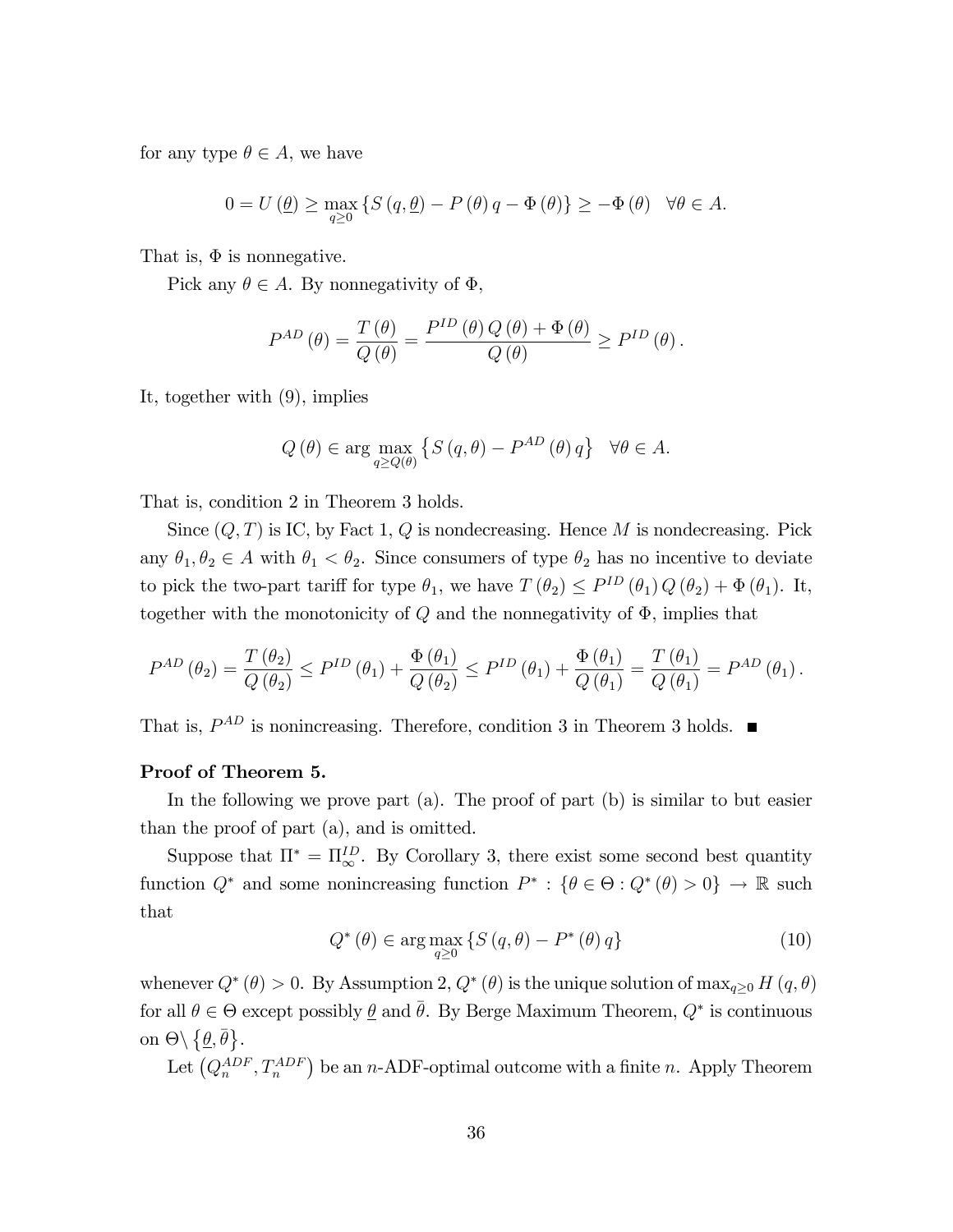3.  $(Q_n^{ADF}, T_n^{ADF})$  is associated with some  $\phi$ , A, M, P as described in Theorem 3. Since M is nondecreasing, P is nonincreasing, and  $(M, P)$  takes at most n values, we can let

$$
(M(\theta), P(\theta)) = \begin{cases} (m_1, p_1) & \text{if } \theta \in \Theta_1 \\ \vdots & \vdots \\ (m_{n'}, p_{n'}) & \text{if } \theta \in \Theta_{n'} \end{cases}
$$

where  $\{\Theta_1, \ldots, \Theta_{n'}\}$  is a partition of A,  $n' \leq n$ , each  $\Theta_i$   $(i = 1, \ldots, n')$  is nonempty, and

> $\theta_i < \theta_j$  whenever  $1 \leq i < j \leq n'$  and  $\theta_i \in \Theta_i$  and  $\theta_j \in \Theta_j$ ,  $m_1 < m_2 < \cdots < m_{n'}$  $p_1 > p_2 > \cdots > p_{n'}$ .

Moreover, for  $\theta \in \Theta_i$ ,

$$
Q_n^{ADE}(\theta) \in \arg\max_{q \ge m_i} \left\{ S(q, \theta) - p_i q \right\}.
$$
 (11)

**Claim 1**: For every  $i = 1, ..., n'$ , exactly one of the following occurs: (I)  $Q_n^{ADE}(\theta) > Q^*(\theta)$  for all  $\theta \in \Theta_i$ ; (II)  $Q_n^{ADE}(\theta) < Q^*(\theta)$  for all  $\theta \in \Theta_i$ ; (III) there exists some  $\mu_i \in \Theta_i$  such that  $Q_n^{ADF}(\mu_i) = Q^*(\mu_i)$ .

To prove Claim 1, suppose first that both (I) and (II) are false. Then  $Q_n^{ADF}(\theta_1)$  >  $Q^*(\theta_1)$  and  $Q_n^{ADE}(\theta_2) < Q^*(\theta_2)$  for some  $\theta_1, \theta_2 \in \Theta_i$ . Notice that  $Q^*$  is continuous (by Assumption 2) and nondecreasing, and  $Q_n^{ADF}$  is nondecreasing. If  $\theta_1 < \theta_2$ , then there exists some  $\mu_i \in (\theta_1, \theta_2)$  such that  $Q_n^{ADF}(\mu_i) = Q^*(\mu_i)$ . If  $\theta_2 < \theta_1$ , then  $p_i \leq P^*(\theta_1)$  (otherwise  $Q_n^{ADF}(\theta_1) \leq Q^*(\theta_1)$ , a contradiction), and  $p_i \geq P^*(\theta_2)$ (otherwise  $Q_n^{ADF}(\theta_2) \ge Q^*(\theta_2)$ , a contradiction), and  $P^*(\theta_2) \ge P^*(\theta_1)$  (because  $P^*$  is nonincreasing), and then  $P^*(\cdot) = p_i$  on  $[\theta_2, \theta_1]$ , and then  $Q_n^{ADE}(\theta) = Q^*(\theta)$ for almost all  $\theta \in (\theta_2, \theta_1)$  (otherwise  $Q_n^{ADF}$  is not *n*-ADF-optimal, a contradiction). Therefore, Claim 1 is true.

For every  $i = 1, ..., n'$ , we take  $\mu_i \equiv \sup \Theta_i$  if case I in Claim 1 occurs, and take  $\mu_i \equiv \inf \Theta_i$  if case II in Claim 1 occurs, and take  $\mu_i$  such that  $Q_n^{ADF}(\mu_i) = Q^*(\mu_i)$  if case III in Claim 1 occurs.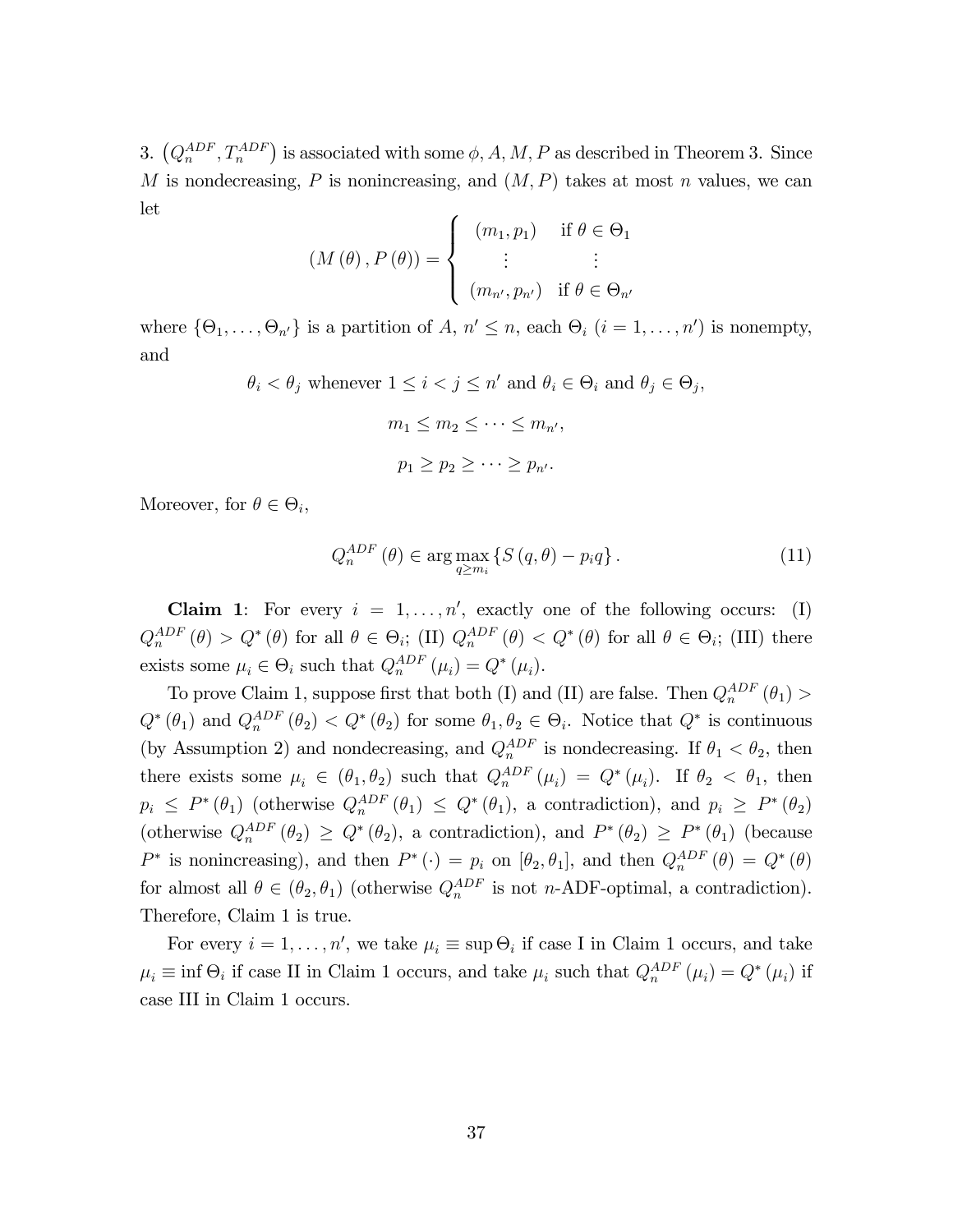Now we define

$$
P_n^{ID}(\theta) \equiv \begin{cases} P^*(\mu_1) & \text{if } \theta \in \Theta_1 \\ \vdots & \vdots \\ P^*(\mu_{n'}) & \text{if } \theta \in \Theta_{n'} \end{cases}
$$

Clearly,  $P_n^{ID}: A \to \mathbb{R}$  is nonincreasing because  $P^*$  is.

We will construct an outcome  $(Q_n^{ID}, T_n^{ID})$  such that

$$
Q_n^{ID}(\theta) = 0 \text{ for } \theta \in \Theta \backslash A,
$$

$$
Q_n^{ID}(\theta) \in \arg \max_{q \ge 0} \left\{ S\left(q, \theta\right) - P^*\left(\mu_i\right) q \right\} \text{ for } \theta \in \Theta_i,
$$
\n(12)

:

$$
T_n^{ID}(\theta) = S\left(Q_n^{ID}(\theta), \theta\right) - \int_{\underline{\theta}}^{\theta} S_{\theta}\left(Q_n^{ID}(x), x\right) dx \text{ for } \theta \in \Theta.
$$

By Theorem 2, any such  $(Q_n^{ID}, T_n^{ID})$  is *n*-ID-implementable.

Notice that  $S(Q_n^{ID}(\underline{\theta}), \underline{\theta}) - T_n^{ID}(\underline{\theta}) = 0 \le S(Q_n^{ADF}(\underline{\theta}), \underline{\theta}) - T_n^{ADF}(\underline{\theta})$ . In order to apply Lemma 1, we will prove, for every  $i = 1, \ldots, n'$ , that  $\inf \Theta_i < \theta < \mu_i$ implies  $Q_n^{ADF}(\theta) \ge Q_n^{ID}(\theta) \ge Q^*(\theta)$ , and that  $\mu_i < \theta < \sup \Theta_i$  implies  $Q_n^{ADF}(\theta) \le$  $Q_n^{ID}(\theta) \leq Q^*(\theta).$ 

Pick any  $i = 1, ..., n'$  and any  $\theta \in \Theta_i$ . Suppose that case I in Claim 1 occurs. Then  $\theta \le \sup \Theta_i = \mu_i$ . If the constraint  $q \ge m_i$  is not binding in problem (11) for type  $\mu_i$ , then  $p_i \leq P^*(\mu_i) \leq P^*(\theta)$ . Comparing (10), (11) and (12), we can select  $Q_n^{ID}(\theta)$  such that  $Q_n^{ADF}(\theta) \ge Q_n^{ID}(\theta) \ge Q^*(\theta)$ . If the constraint  $q \ge m_i$  is binding in problem (11) for type  $\mu_i$ , then  $Q_n^{ADF}(\theta) = m_i = Q_n^{ADF}(\mu_i) \ge Q^*(\mu_i)$ . Since  $P^*(\mu_i) \le P^*(\theta)$ , comparing (10) and (11), we can select  $Q_n^{ID}(\theta)$  such that  $Q^*(\mu_i) = Q_n^{ID}(\mu_i) \ge Q_n^{ID}(\theta) \ge Q^*(\theta).$ 

Suppose that case II in Claim 1 occurs. Then  $\theta \geq \inf \Theta_i = \mu_i$ . Then  $p_i \geq$  $P^*(\mu_i) \ge P^*(\theta)$ . Comparing (10), (11) and (12), we can select  $Q_n^{ID}(\theta)$  such that  $Q_n^{ADE}(\theta) \le Q_n^{ID}(\theta) \le Q^*(\theta).$ 

Suppose that case III in Claim 1 occurs and the constraint  $q \geq m_i$  is not binding in problem (11) for type  $\mu_i$ . Then  $p_i = S_q(Q_n^{ADE}(\mu_i), \mu_i) = S_q(Q^*(\mu_i), \mu_i) = P^*(\mu_i)$ . For inf  $\Theta_i < \theta < \mu_i$ , we have  $p_i = P^*(\mu_i) \le P^*(\theta)$ , so that we can select  $Q_n^{ID}(\theta)$ such that  $Q_n^{ADE}(\theta) \ge Q_n^{ID}(\theta) \ge Q^*(\theta)$  whenever  $Q_n^{ADE}(\theta) \ge Q^*(\theta)$ . If  $Q_n^{ADE}(\theta) <$  $Q^*(\theta)$ , then, for small  $\varepsilon > 0$  and  $x \in (\theta - \varepsilon, \theta]$ , we have  $Q_n^{ADE}(x) < Q^*(x)$  (since  $Q^*$  is continuous and  $Q_n^{ADF}$  is nondecreasing) and  $p_i = P^*(x)$ , and then  $Q_n^{ADF}$  is not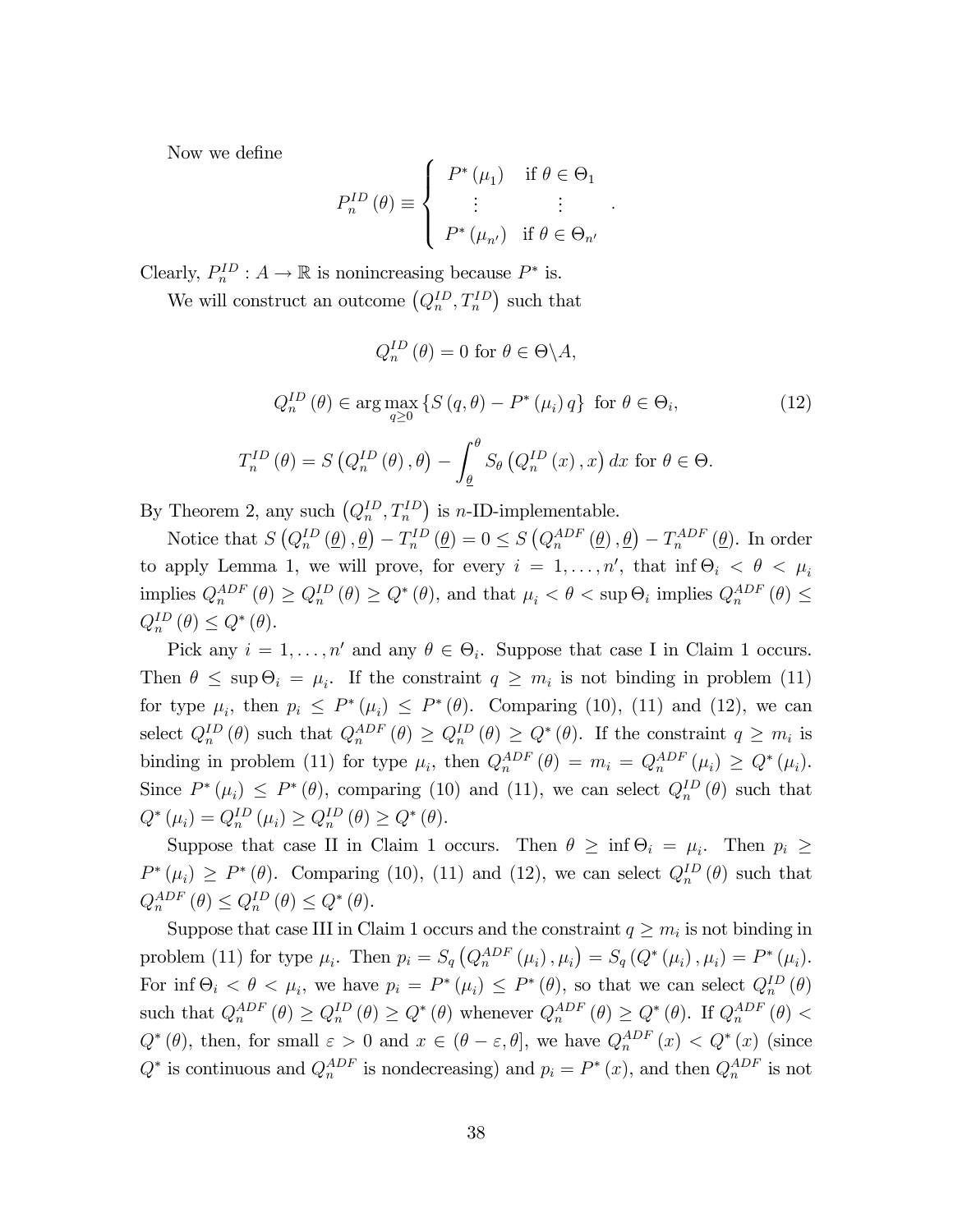*n*-ADF-optimal because  $Q_n^{ADE}(x)$  can be reselected as  $Q^*(x)$  for all  $x \in (\theta - \varepsilon, \theta]$  to raise profit, a contradiction. For  $\mu_i < \theta < \sup \Theta_i$ , we have  $p_i = P^*(\mu_i) \ge P^*(\theta)$ , so that we can select  $Q_n^{ID}(\theta)$  such that  $Q_n^{ADF}(\theta) \leq Q_n^{ID}(\theta) \leq Q^*(\theta)$  whenever  $Q_n^{ADE}(\theta) \le Q^*(\theta)$ . If  $Q_n^{ADE}(\theta) > Q^*(\theta)$ , then, for small  $\varepsilon > 0$  and  $x \in [\theta, \theta + \varepsilon)$ , we have  $Q_n^{ADF}(x) > Q^*(x)$  (again since  $Q^*$  is continuous and  $Q_n^{ADF}$  is nondecreasing) and  $p_i = P^*(x)$ , and then  $Q_n^{ADF}$  is not *n*-ADF-optimal because  $Q_n^{ADF}(x)$  can be reselected as  $Q^*(x)$  for all  $x \in [\theta, \theta + \varepsilon)$  to raise profit, a contradiction.

Suppose that case III in Claim 1 occurs and the constraint  $q \geq m_i$  is binding in problem (11) for type  $\mu_i$ . Then  $p_i \ge P^*(\mu_i)$  and  $m_i = Q_n^{ADE}(\mu_i) = Q^*(\mu_i)$ . For  $\inf \Theta_i < \theta < \mu_i$ , we have  $Q_n^{ADF}(\theta) = m_i = Q^*(\mu_i)$ . Since  $P^*(\mu_i) \leq P^*(\theta)$ , we can select  $Q_n^{ID}(\theta)$  such that  $Q^*(\mu_i) = Q_n^{ID}(\mu_i) \ge Q_n^{ID}(\theta) \ge Q^*(\theta)$ . For  $\mu_i < \theta < \sup \Theta_i$ , we have  $p_i \ge P^*(\mu_i) \ge P^*(\theta)$ , so that we can select  $Q_n^{ID}(\theta)$  such that  $Q_n^{ADF}(\theta) \le$  $Q_n^{ID}(\theta) \le Q^*(\theta)$  whenever  $Q_n^{ADF}(\theta) \le Q^*(\theta)$ . Repeating our previous logic, one can show that  $Q_n^{ADF}(\theta) > Q^*(\theta)$  is impossible.

Apply Lemma 1, we see that  $\Pi_n^{ID} \geq \Pi_n^{ADF}$ . If  $\Pi_n^{ID} = \Pi_n^{ADF}$ , then it must be the case that  $(Q_n^{ADE}, T_n^{ADE})$  and  $(Q_n^{ID}, T_n^{ID})$  make the same profit and  $(Q_n^{ID}, T_n^{ID})$  is n-ID-optimal. Then Lemma 1 implies that  $(Q_n^{ADE}(\theta), T_n^{ADE}(\theta)) = (Q_n^{ID}(\theta), T_n^{ID}(\theta))$ for almost all  $\theta \in \Theta$ . It completes the proof of part (a).

### References

- BERGEMANN, D., J. SHEN, Y. XU, AND E. M. YEH (2011): "Mechanism Design with Limited Information: The Case of Nonlinear Pricing," 2nd International ICST Conference on Game Theory for Networks, Shanghai, 2011.
- CHU, L. Y., AND D. E. M. SAPPINGTON  $(2007)$ : "Simple cost-sharing contracts," American Economic Review, pp. 419–428.
- KOLAY, S., AND G. SHAFFER (2003): "Bundling and Menus of Two-Part Tariffs," The Journal of Industrial Economics,  $51(3)$ ,  $383-403$ .
- KOLAY, S., G. SHAFFER, AND J. A. ORDOVER (2004): "All-units Discounts in Retail Contracts," Journal of Economics & Management Strategy, 13(3), 429–459.
- KUKUSHKIN, N. S. (2012): "Increasing Selections from Increasing Multifunctions," http://http://www.ccas.ru/mmes/mmeda/ququ/MonoSele.pdf.